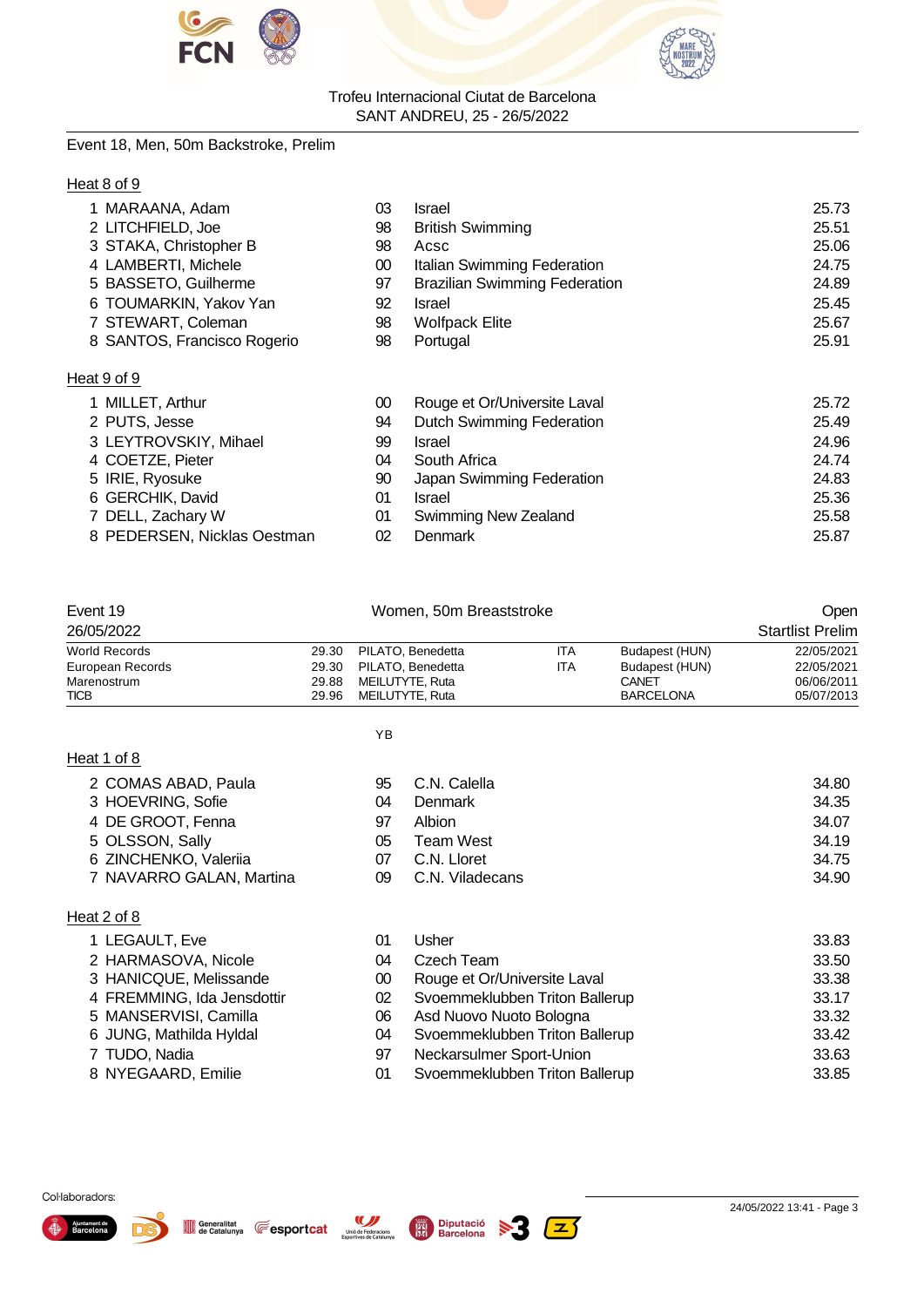



#### Event 19, Women, 50m Breaststroke, Prelim

#### Heat 3 of 8

| 1 DELCOMMUNE, Zinke       | 05 | Vlaamse Zwemfederatie  | 33.04 |
|---------------------------|----|------------------------|-------|
| 2 GINGRICH, Leah          | 90 | Columbus Aquatic Club  | 33.00 |
| 3 COLOMER GUASCH, Carlota | 05 | C.N. Sant Feliu        | 32.93 |
| 4 PETERSEN, Stine Omdahl  | 99 | Baerumsvommerne        | 32.82 |
| 5 KLANCAR, Neza           | 00 | Slovenia               | 32.91 |
| 6 BREARS, MacKenzie       | 03 | Pukekohe Swimming Club | 32.97 |
| 7 EL BARODI, Imane        | 01 | Cn Melun Val De Seine  | 33.02 |
| 8 LANSOM, Caitlin         | 05 | Co Manch Aq            | 33.15 |
|                           |    |                        |       |

#### Heat 4 of 8

Heat 5 of 8

Heat 6 of 8

Heat 7 of 8

1 PEDERSEN, Josefine B. 2 THORMALM, Klara 3 GORBENKO, Anastasya

4 CLARK, Imogen 5 HANSSON, Sophie 6 ELENDT, Anna 7 VIEIRA, Ana Carolina 8 COYNE, Niamh

| 1 DELNO, Marjolein    | 94 | SC Wiesbaden 1911                | 32.68 |
|-----------------------|----|----------------------------------|-------|
| 2 HARVEY, Mary-Sophie | 99 | Club Aquatique Montreal          | 32.62 |
| 3 STENBERG, Matilda   | 01 | Team West                        | 32.45 |
| 4 RUUSKA, Martta      | 03 | Team Finland                     | 32.40 |
| 5 BERGDAHL, Moa       | 03 | Team West                        | 32.41 |
| 6 BOECK, Dagmar       | 04 | Svoemmeklubben Triton Ballerup   | 32.46 |
| 7 GIELE, Tessa        | 02 | <b>Dutch Swimming Federation</b> | 32.63 |
| 8 DAHLGREN, Lina      | 05 | Team West                        | 32.81 |

| 1 TABUENCA BOSCH, Ione  | 01 | C.N. Sant Andreu                  | 32.36 |
|-------------------------|----|-----------------------------------|-------|
| 2 DIAZ RODRIGUEZ, Laura | 99 | C.N. Sabadell                     | 32.24 |
| 3 BLOMSTERBERG, Thea    | 02 | Denmark                           | 32.12 |
| 4 RATHWELL, Regan       | 04 | Greater Ottawa Kingfish Swim Club | 32.05 |
| 5 KRUSE, Josephine      | 02 | Svoemmeklubben Triton Ballerup    | 32.11 |
| 6 BUKVIC, Martina       | 06 | 11. April                         | 32.18 |
| 7 BORAKER, Saga         | 04 | Jonkopings Simsallskap            | 32.25 |
| 8 MUELLNER, Lea         | 03 | <b>Swimming New Zealand</b>       | 32.37 |

| 99 | Svoemmeklubben MK31                  | 31.81 |
|----|--------------------------------------|-------|
| 98 | Jonkopings Simsallskap               | 31.12 |
| 03 | Israel                               | 30.45 |
| 99 | Swim England                         | 30.10 |
| 98 | Helsingborg Simsaellskap             | 30.31 |
| 01 | University of Texas                  | 30.92 |
| 01 | <b>Brazilian Swimming Federation</b> | 31.28 |
| 01 | Ireland                              | 31.99 |

| 1 RODRIGUEZ VILLANUEVA, Byanca | 94 | Mexico                               | 31.77 |
|--------------------------------|----|--------------------------------------|-------|
| 2 VALL MONTERO, Jessica        | 88 | C.N. Sant Andreu                     | 31.06 |
| 3 CONCEICAO, Jhennifer A       | 97 | <b>Brazilian Swimming Federation</b> | 30.40 |
| 4 CASTIGLIONI, Arianna         | 97 | Italian Swimming Federation          | 30.05 |
| 5 AOKI, Reona                  | 95 | Japan Swimming Federation            | 30.27 |
| 6 FAST, Emelie                 | 04 | Soedertoern                          | 30.64 |
| 7 BUSCH, Kim                   | 98 | <b>Dutch Swimming Federation</b>     | 31.22 |
| 8 PICKREM, Sydney              | 97 | <b>Toronto Swim Club</b>             | 31.92 |

#### Col·laboradors:



8 PICKREM, Sydney



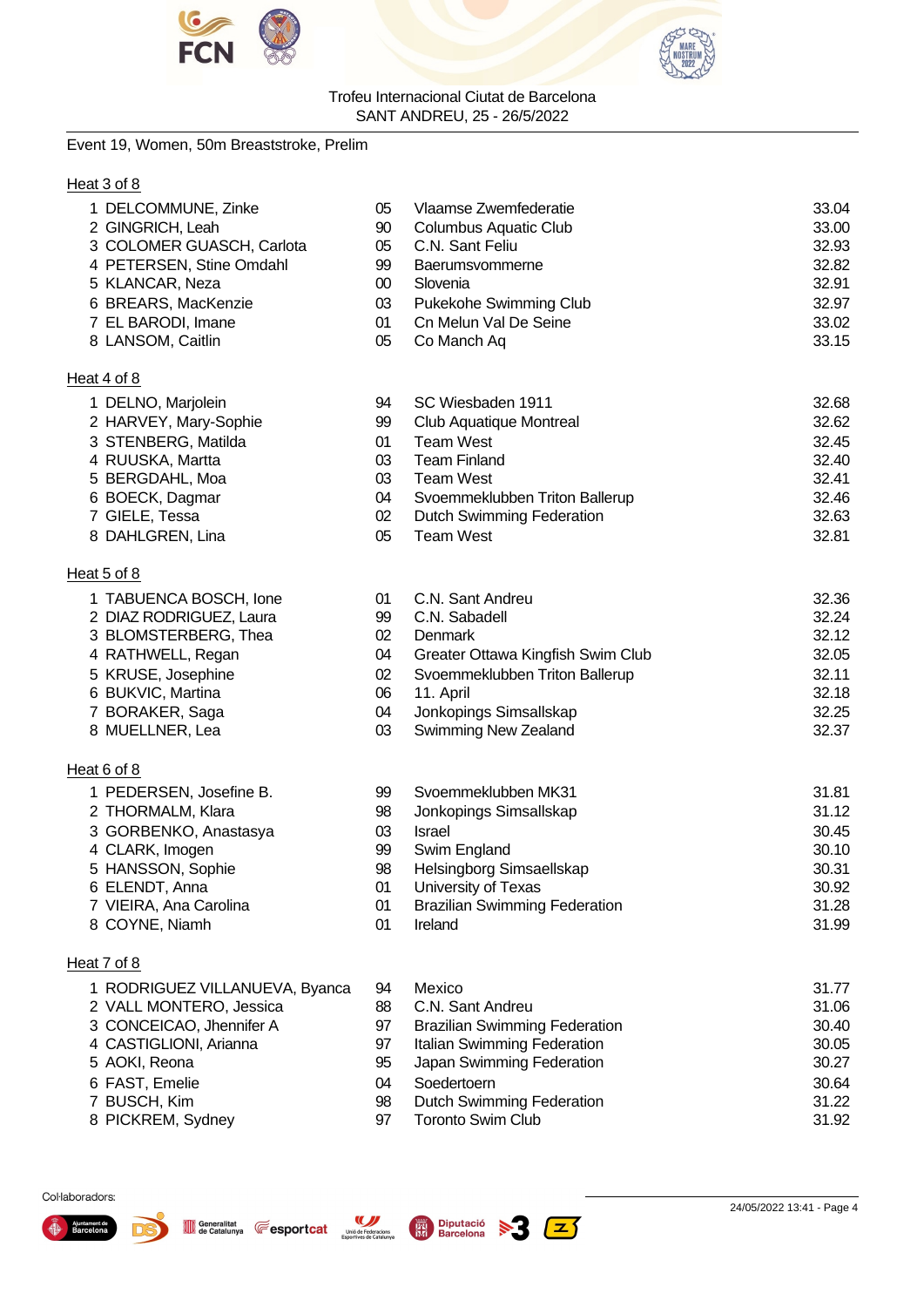



Event 19, Women, 50m Breaststroke, Prelim

#### Heat 8 of 8

| 1 MATAJA, Meri       | 04 | Croatia                         | 31.64 |
|----------------------|----|---------------------------------|-------|
| 2 ANGIOLINI, Lisa    | 95 | Virtus Buonconvento S.S.D.      | 31.02 |
| 3 JACOBY, Lydia A    | 04 | Seward Tsunami Swim Club        | 30.35 |
| 4 VAN NIEKERK, Lara  | 03 | South Africa                    | 29.72 |
| 5 VASEY, Sarah       | 96 | <b>British Swimming</b>         | 30.23 |
| 6 GASPARD, Florine   | 01 | Cercle des Nageurs de Marseille | 30.56 |
| 7 MC SHARRY, Mona    | 00 | Ireland                         | 31.14 |
| 8 KLINT IPSA, Olivia | 05 | <b>Kristianstads SLS</b>        | 31.91 |

| Event 20             |       | Men, 50m Butterfly    | Open       |                  |                         |
|----------------------|-------|-----------------------|------------|------------------|-------------------------|
| 26/05/2022           |       |                       |            |                  | <b>Startlist Prelim</b> |
| <b>World Records</b> | 22.27 | GOVOROV, Andriy       | UKR        | Rome (ITA)       | 01/07/2018              |
| European Records     | 22.27 | GOVOROV, Andriy       | <b>UKR</b> | Rome (ITA)       | 01/07/2018              |
| Marenostrum          |       | 22.53 GOVOROV, Andriy | UKR        | <b>MONACO</b>    | 17/06/2018              |
| <b>TICB</b>          |       | 23.16 GOVOROV, Andriy |            | <b>BARCELONA</b> | 08/07/2016              |

YB

# Heat 1 of 10

1 MIRET SALA, Roger

3 CLARK, MacAllister 4 HALLENBORG, Arvid 5 SAHNOUNE, Oussama 6 FRANCHINI, Laurent 7 MILLET, Arthur 8 YOUNES, Alexandre

Generalitat **CE** esportcat

Unió de Federacions<br>Esportives de Catalunya

2 RUVALCABA CRUZ, Hector

| 1 PARRY, Joshua J<br>2 LAZARO ORTEGA, Guillem<br>3 LAFLEUR, Maxime<br>4 STAKA, Christopher B | 03<br>00<br>02<br>98 | South Africa<br>C.N. Terrassa<br>Usher<br>Acsc | 25.68<br>25.60<br>25.59<br>25.54 |
|----------------------------------------------------------------------------------------------|----------------------|------------------------------------------------|----------------------------------|
| 5 ZIVANOVIC, Uros                                                                            | 05                   | Dubocica                                       | 25.57                            |
| 6 GONZALEZ RODRIGUEZ, Adria                                                                  | 97                   | C.N. Sant Feliu                                | 25.59                            |
| 7 SOLSONA SOLE, Pol                                                                          | 04                   | C.N. Tarrega                                   | 25.62                            |
| 8 CIROVIC, Filip                                                                             | 04                   | <b>PK Ribnica</b>                              | 25.78                            |

#### Heat 2 of 10

| 00 | C.N. Lleida                  | 25.42 |
|----|------------------------------|-------|
| 97 | Mexico                       | 25.21 |
| 02 | North Shore Swimming Club    | 25.19 |
| 02 | Skuru IK                     | 24.96 |
| 92 | SG Frankfurt                 | 25.00 |
| M  | <b>Carros Natation</b>       | 25.20 |
| 00 | Rouge et Or/Universite Laval | 25.27 |
| 00 | Mtayleb Lebanon              | 25.45 |
|    |                              |       |

#### Heat 3 of 10

| 1 KLINGERYD JALAMO, Viktor | 00 | Helsingborg Simsaellskap      | 24.85 |
|----------------------------|----|-------------------------------|-------|
| 2 MORAD, Khaled            | 99 | Neckarsulmer Sport-Union      | 24.81 |
| 3 LITTLEJOHN, Ben J        | 02 | St Paul's Swimming Club       | 24.76 |
| 4 OEVERGAARD, Gard         | 96 | Baerumsvommerne               | 24.60 |
| 5 RIVIERE, Clement         | 03 | Ligue Bourgogne Franche-Comte | 24.62 |
| 6 ZENIMOTO HVAS, Tomoe     | 00 | Baerumsvommerne               | 24.76 |
| 7 COETZEE, Wilrich Z       | 97 | <b>Swimming New Zealand</b>   | 24.81 |
| 8 HANNA, Paolo             | 01 | Tennis Club Palermo 3 scsd    | 24.94 |

 $|z\rangle$ 



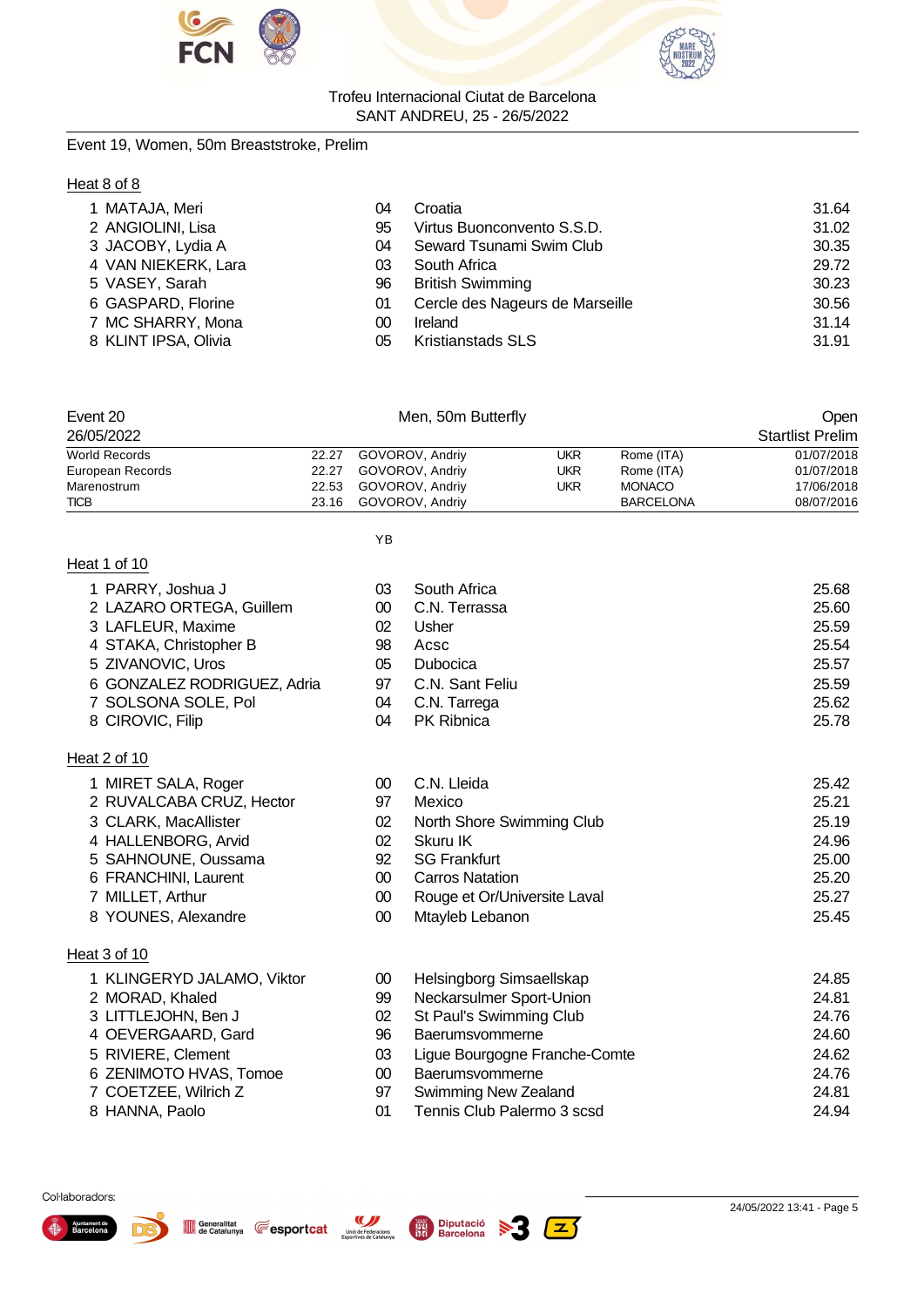



#### Event 20, Men, 50m Butterfly, Prelim

#### Heat 4 of 10

| 1 PINNEKER, Daniel           | 99     | Neckarsulmer Sport-Union             | 24.34 |
|------------------------------|--------|--------------------------------------|-------|
| 2 INGRAM, Jamie              | 98     | Swim England                         | 24.31 |
| 3 HO, Ian Yentou             | 97     | Hong Kong China Swimming Association | 24.27 |
| 4 CONTE BONIN, Paolo         | 02     | Team Veneto asd                      | 24.22 |
| 5 TAYLOR, Jack F             | 01     | Swimming Australia                   | 24.26 |
| 6 MAEKINEN, Kalle            | 02     | <b>Team Finland</b>                  | 24.30 |
| 7 LOMERO ARENAS, Bernat      | 97     | C.N. Lleida                          | 24.33 |
| 8 LOMERO ARENAS, Tomas       | 01     | C.N. Lleida                          | 24.37 |
| Heat 5 of 10                 |        |                                      |       |
| 1 BAEZ, Nikita               | 00     | <b>Lyon Natation Metropole</b>       | 24.20 |
| 2 LOEFGREN, Albin            | 99     | Jonkopings Simsallskap               | 24.16 |
| 3 RAMOS FERNANDEZ, Alex      | 99     | C.N. Sabadell                        | 24.09 |
| 4 MUNK, Julius               | 00     | Denmark                              | 24.04 |
| 5 LIUKKONEN, Ari-Pekka       | 89     | <b>Team Finland</b>                  | 24.07 |
| 6 ELSON, Christopher         | 98     | Swimming New Zealand                 | 24.13 |
| 7 MARTON, Richard            | 99     | Hungary                              | 24.18 |
| 8 KLENZ, Ramon               | 98     | Neckarsulmer Sport-Union             | 24.20 |
| Heat 6 of 10                 |        |                                      |       |
| 1 IVIC, Yoni                 | 01     | Cercle des Nageurs de Marseille      | 24.04 |
| 2 HUILLE, Stanislas          | 99     | Societe de Natation de Versailles    | 23.99 |
| 3 LE CLOS, Chad Guy Bertrand | 92     | Chad le Clos                         | 23.97 |
| 4 BURDISSO, Federico         | 01     | Unicusano Aurelia Nuoto              | 23.90 |
| 5 LOBANOVSZKIJ, Maxim        | 96     | <b>Geneve Natation</b>               | 23.95 |
| 6 SATES, Matthew E           | 03     | South Africa                         | 23.98 |
| 7 MATOKHNIUK, Danylo         | 99     | Ligue Bourgogne Franche-Comte        | 24.03 |
| 8 BAIN, Calum                | 96     | Ireland                              | 24.04 |
| Heat 7 of 10                 |        |                                      |       |
| 1 DUTEL, Yanis               | $00\,$ | <b>Sc Thionville</b>                 | 23.90 |
| 2 PUTS, Jesse                | 94     | <b>Dutch Swimming Federation</b>     | 23.83 |
| 3 RIVOLTA, Matteo            | 91     | Italian Swimming Federation          | 23.80 |

- 
- 4 GRAY, Cameron **03 Swimming New Zealand** 23.77
- BARRETT, Adam 92 Swim England 23.80
- HANSEN, Tobias Dan 02 Denmark 23.81
- FERRARO, Christian 97 Montebelluna Nuoto asd 23.87
- 

#### Heat 8 of 10

- HOFF, Oskar 98 Landskrona 23.55
- 2 NICKELSEN, Rasmus 03 Denmark 23.42
- CECCON, Thomas 01 Italian Swimming Federation 23.22
- SZABO, Szebasztian 96 Hungary 22.96
- PROUD, Benjamin 94 British Swimming 23.09
- LIA, Nicholas 01 Baerumsvommerne 23.33
- PIRON, Thomas 00 Lyon Natation Metropole 23.54
- SIMONS, Kenzo 01 Dutch Swimming Federation 23.74

#### Col·laboradors:







Brazilian Swimming Federation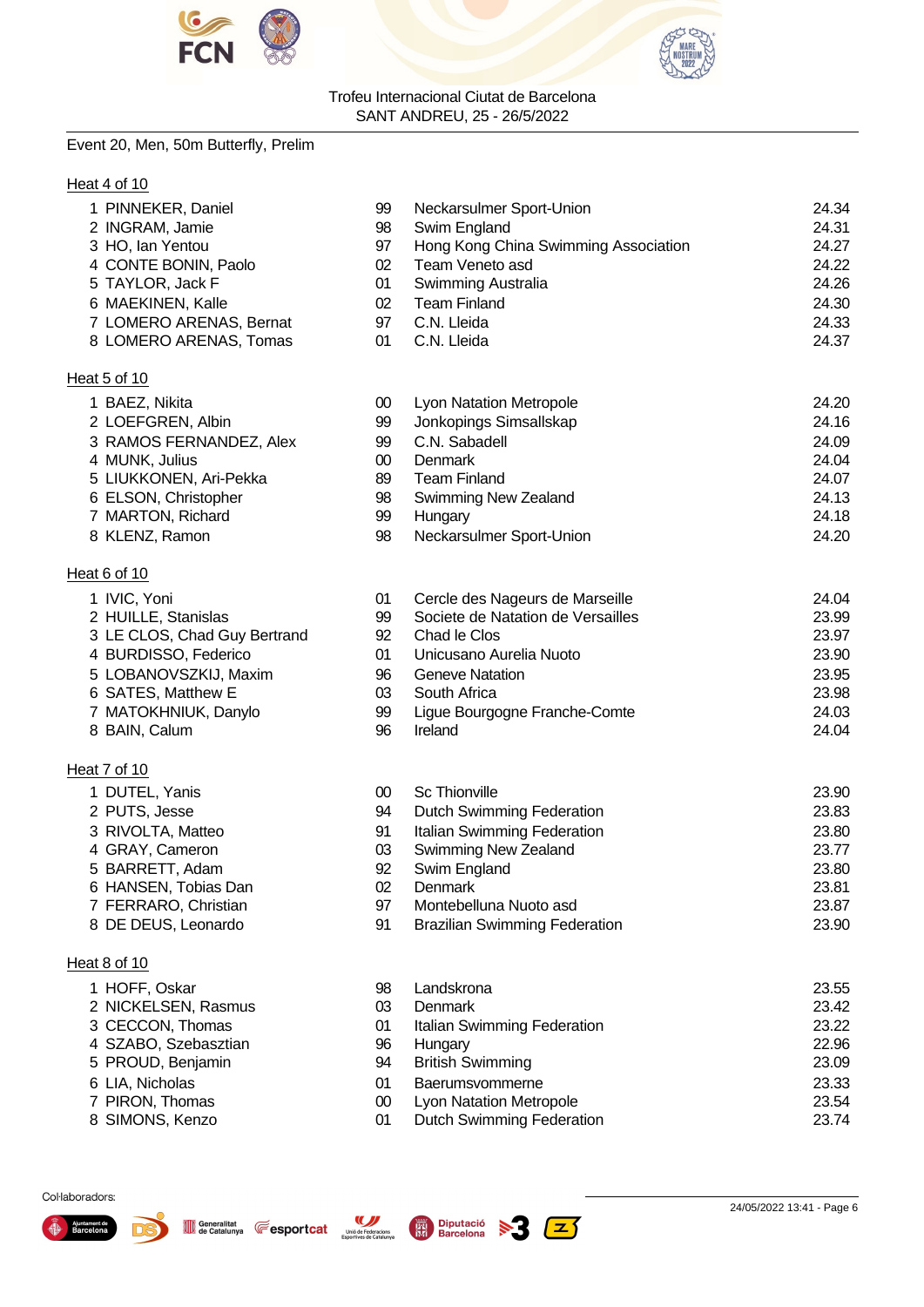



#### Event 20, Men, 50m Butterfly, Prelim

#### Heat 9 of 10

| 1 LAMBERTI, Michele      | 00 | Italian Swimming Federation          | 23.55 |
|--------------------------|----|--------------------------------------|-------|
| 2 SANTOS, Gabriel Silva  | 96 | <b>Brazilian Swimming Federation</b> | 23.40 |
| 3 VERHOEVEN, Thomas      | 97 | <b>Albion</b>                        | 23.22 |
| 4 ANDREW, Michael C      | 99 | MA Swim Academy                      | 22.87 |
| 5 KORSTANJE, Nyls        | 99 | Dutch Swimming Federation            | 23.02 |
| 6 MIZUNUMA, Naoki        | 96 | Japan Swimming Federation            | 23.32 |
| 7 PETERS, Jacob          | 00 | <b>British Swimming</b>              | 23.47 |
| 8 CROENEN, Louis         | 94 | Vlaamse Zwemfederatie                | 23.73 |
| Heat 10 of 10            |    |                                      |       |
| 1 LANZA, Vinicius M      | 97 | <b>Brazilian Swimming Federation</b> | 23.54 |
| 2 PONTI, Noe             | 01 | Switzerland                          | 23.39 |
| 3 DE BOER, Thom          | 91 | <b>Dutch Swimming Federation</b>     | 23.19 |
| 4 SANTOS, Nicholas       | 80 | <b>Brazilian Swimming Federation</b> | 22.73 |
| 5 GOVOROV, Andriy        | 92 | Ukraine                              | 22.97 |
| 6 LOZANO MATEOS, Alberto | 98 | C.E. Mediterrani                     | 23.27 |
| 7 CHERUTI, Meiron Amir   | 97 | Israel                               | 23.43 |
| 8 LIENDO, Joshua         | 02 | North York Aquatic Club              | 23.72 |
|                          |    |                                      |       |

| Event 21                   |                    | Women, 400m Medley                 |            |                                      |                          |
|----------------------------|--------------------|------------------------------------|------------|--------------------------------------|--------------------------|
| 26/05/2022                 |                    |                                    |            |                                      | <b>Startlist Prelim</b>  |
| <b>World Records</b>       |                    | 4:26.36 HOSSZU Katinka             | <b>HUN</b> | Rio (BRA)                            | 06/08/2016               |
| European Records           | 4.26.36            | HOSSZU, Katinka                    | <b>HUN</b> | Rio (BRA)                            | 06/08/2016               |
| Marenostrum<br><b>TICB</b> | 4:30.75<br>4:30.75 | HOSSZU, Katinka<br>HOSSZU, Katinka |            | <b>BARCELONA</b><br><b>BARCELONA</b> | 10/06/2012<br>08/07/2016 |

YB

#### Heat 1 of 3

| 1 WALSHE, Ellen<br>01 | <b>Ireland</b> | 4:48.99 |
|-----------------------|----------------|---------|
|-----------------------|----------------|---------|

- 2 DOBRIN, Alexandra 93 Denain Nat. Porte Du Hainaut 4:47.46
- 3 SZABO FELTOTHY, Eszter  $02$  Hungary  $4:46.98$
- 4 RONCATTO, Gabrielle 198 Brazilian Swimming Federation 1:46.44<br>5 JUSTE SANCHEZ, Paula 1:46.74
- 5 JUSTE SANCHEZ, Paula 03 España 4:46.74
- 6 KEEGAN, Amber
- 7 NYSTRAND, Lisa 06 SK Neptun 4:47.47
- 8 SEEMANOVA, Barbora 00 Czech National Swimming Team 4:49.10

#### Heat 2 of 3

| 1 BELMONTE GARCIA, Mireia | 90 | España                      | 4:45.55 |
|---------------------------|----|-----------------------------|---------|
| 2 TANIGAWA, Ageha         | 03 | Japan Swimming Federation   | 4:41.76 |
| 3 KOBORI, Waka            | 00 | Japan Swimming Federation   | 4:38.90 |
| 4 FRANCESCHI, Sara        | 99 | Italian Swimming Federation | 4:37.06 |
| 5 CUSINATO, Ilaria        | 99 | Italian Swimming Federation | 4:37.37 |
| 6 JAKABOS, Zsuzsanna      | 89 | Hungary                     | 4:40.50 |
| 7 POLONSKY, Lea           | 02 | <b>Israel</b>               | 4:44.86 |
| 8 SEBESTYEN, Dalma        | 97 | Hungary                     | 4:45.68 |

#### Col·laboradors:





**Fesportcat** 

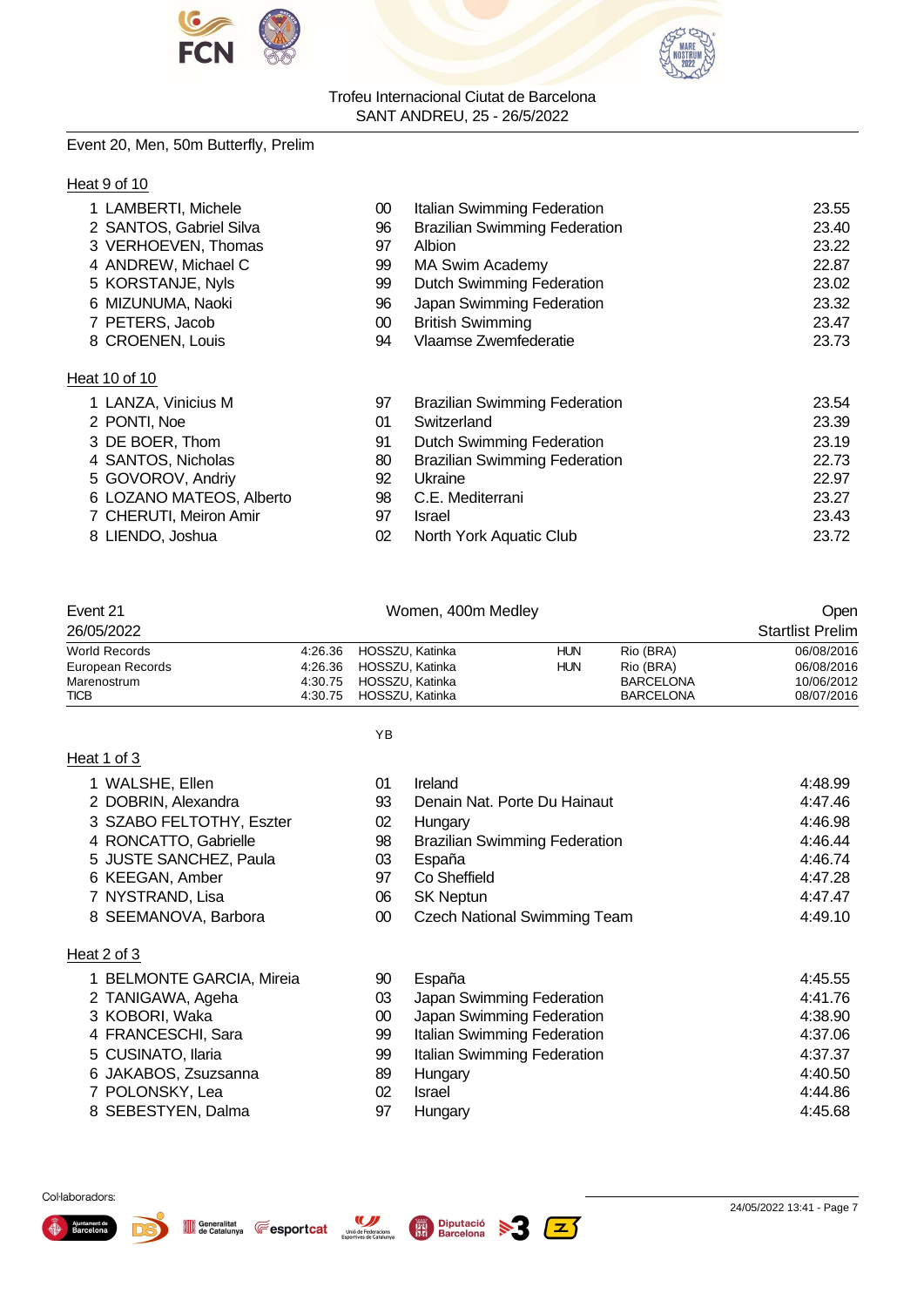



#### Event 21, Women, 400m Medley, Prelim

#### Heat 3 of 3

| 1 MCCARTHY, Georgina P<br>2 COLBERT, Freya<br>3 WOOD, Abbie<br>4 HOSSZU, Katinka<br>5 CIEPLUCHA, Tessa<br>6 KAPAS, Boglarka<br>7 GORBENKO, Anastasya | 02<br>04<br>99<br>89<br>98<br>93<br>03 | Swimming New Zealand<br>Swim England<br><b>British Swimming</b><br>Hungary<br>Markham Aquatic Club<br>Hungary<br><b>Israel</b> | 4:45.49<br>4:41.27<br>4:38.20<br>4:34.76<br>4:37.26<br>4:40.03<br>4:43.27 |
|------------------------------------------------------------------------------------------------------------------------------------------------------|----------------------------------------|--------------------------------------------------------------------------------------------------------------------------------|---------------------------------------------------------------------------|
|                                                                                                                                                      |                                        |                                                                                                                                |                                                                           |
| 8 TISSANDIE, Camille                                                                                                                                 | 04                                     | Centre National d'entrainement Font-Romeu                                                                                      | 4:45.65                                                                   |

| Event 22<br>Men, 100m Freestyle |       |                     |            |                  | Open                    |
|---------------------------------|-------|---------------------|------------|------------------|-------------------------|
| 26/05/2022                      |       |                     |            |                  | <b>Startlist Prelim</b> |
| World Records                   | 46.91 | CIELO, Cesar        | <b>BRA</b> | Rome (ITA)       | 30/07/2009              |
| European Records                | 47.11 | KOLESNIKOV, Kliment | <b>RUS</b> | Tokyo (JPN)      | 28/07/2021              |
| Marenostrum                     | 48.08 | ADRIAN, Nathan      |            | <b>BARCELONA</b> | 14/06/2014              |
| <b>TICB</b>                     | 48.08 | ADRIAN, Nathan      |            | <b>BARCELONA</b> | 14/06/2014              |

YB

#### Heat 1 of 10

| 1 ELIZALDE SALCEDO, Haritz | 01 | Team Cantabrian Sea              | 50.53 |
|----------------------------|----|----------------------------------|-------|
| 2 PERSSON, Elias           | 02 | Malmo Kappsimningsklubb          | 50.51 |
| 3 IVIC, Yoni               | 01 | Cercle des Nageurs de Marseille  | 50.39 |
| 4 MARTON, Richard          | 99 | Hungary                          | 50.14 |
| 5 FRANCESCHI, Nicolo'      | 01 | Nuoto Club Milano                | 50.36 |
| 6 SIMONS, Kenzo            | 01 | <b>Dutch Swimming Federation</b> | 50.50 |
| 7 MEEUS, Elias             | 03 | Vlaamse Zwemfederatie            | 50.53 |
| 8 TAYLOR, Jack F           | 01 | Swimming Australia               | 50.53 |
|                            |    |                                  |       |

#### Heat 2 of 10

1 PANCEREVAS, Daniil 2 MARTIN ROIG, Victor

6 PIERRE-LOUIS, Sebastian 7 STEWART, Samuel 8 BOUTOUIL, Samy

1 COHOON, Alexander 2 LENTZ, Frederik Riedel 3 PICKETT, Michael 4 BURDISSO, Federico 5 CROENEN, Louis 6 JARVIS, Calum 7 INGRAM, Jamie

3 BAIN, Calum 4 LEBOIS, Pierre 5 BERG, Max

| 04 | Lithuania                       | 50.13 |
|----|---------------------------------|-------|
| 02 | C.N. Voltor Balear              | 50.09 |
| 96 | Ireland                         | 50.05 |
| 00 | Cercle des Nageurs de Marseille | 49.92 |
| 02 | <b>3MUC Natation</b>            | 49.96 |
| 00 | <b>SG Frankfurt</b>             | 50.08 |
| 97 | <b>USA Swimming</b>             | 50.10 |
| 00 | Cercle des Nageurs de Marseille | 50.14 |

#### Heat 3 of 10

| 02 | Loughboro Un            | 49.88 |
|----|-------------------------|-------|
| 01 | <b>Denmark</b>          | 49.84 |
| 02 | Swimming New Zealand    | 49.77 |
| 01 | Unicusano Aurelia Nuoto | 49.73 |
| 94 | Vlaamse Zwemfederatie   | 49.74 |
| 92 | <b>British Swimming</b> | 49.82 |
| 98 | Swim England            | 49.85 |
| 96 | <b>Geneve Natation</b>  | 49.90 |
|    |                         |       |





8 LOBANOVSZKIJ, Maxim



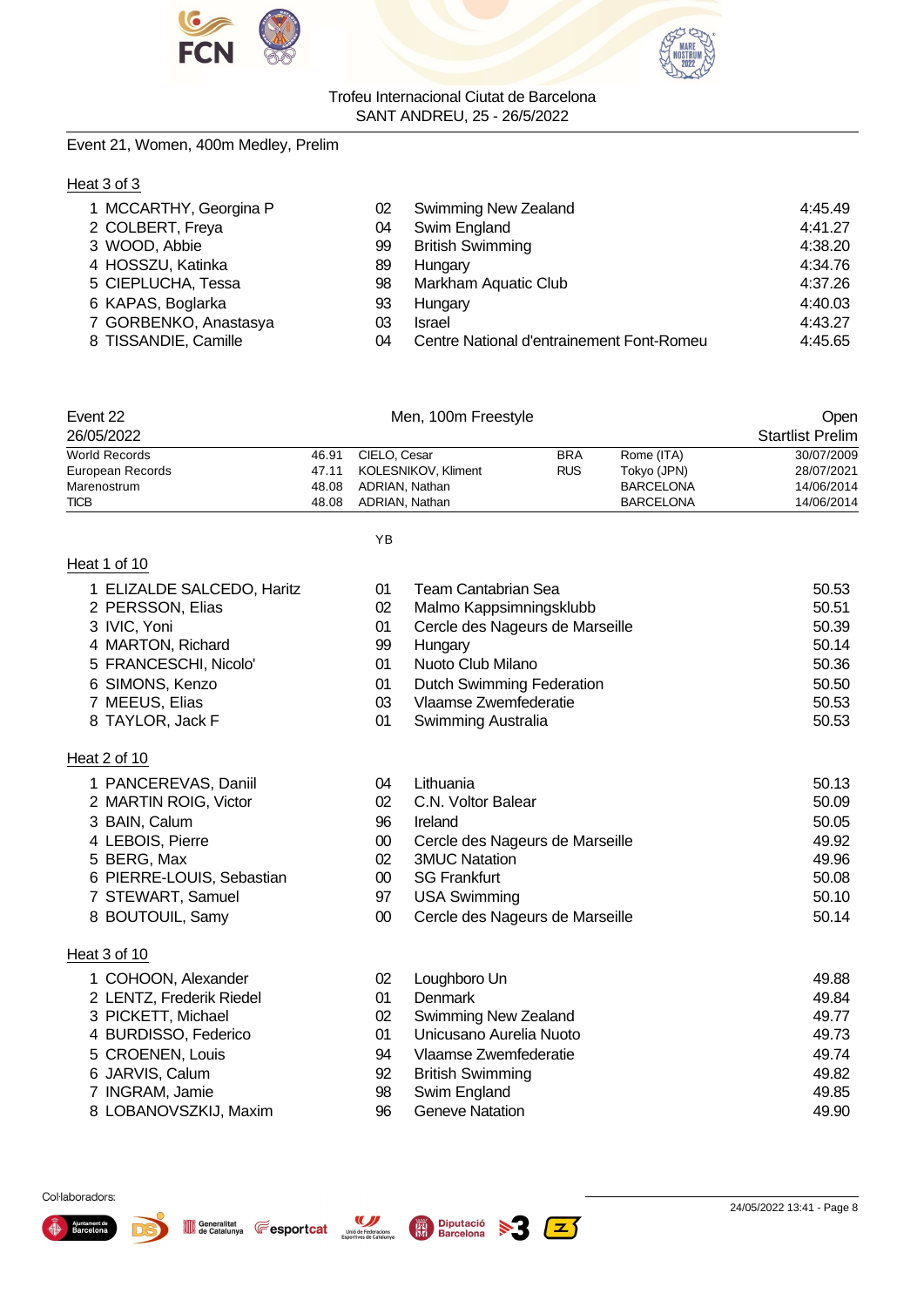



#### Event 22, Men, 100m Freestyle, Prelim

#### Heat 4 of 10

| 1 DI COLA, Stefano           | 98     | Italian Swimming Federation          | 49.69 |
|------------------------------|--------|--------------------------------------|-------|
| 2 ELIASSON, Isak             | 96     | Sparvaegen Simfoerening              | 49.64 |
| 3 RYSGAARD, Mathias          | 98     | <b>Denmark</b>                       | 49.52 |
| 4 LIESS, Nils                | 96     | Switzerland                          | 49.44 |
| 5 FRATUS, Bruno              | 89     | <b>Brazil</b>                        | 49.47 |
| 6 COHEN GROUMI, Gal          | 02     | <b>Israel</b>                        | 49.62 |
| 7 KROON, Luc                 | 01     | <b>Dutch Swimming Federation</b>     | 49.68 |
| 8 AERENTS, Jasper            | 92     | Vlaamse Zwemfederatie                | 49.69 |
| Heat 5 of 10                 |        |                                      |       |
| 1 ACIN, Nikola               | 99     | Serbia                               | 49.42 |
| 2 THIJS, Thomas              | 97     | Vlaamse Zwemfederatie                | 49.41 |
| 3 BALLO, Stefano             | 93     | Italian Swimming Federation          | 49.38 |
| 4 HASSAN, Mohamed Samy       | 97     | Egypt                                | 49.30 |
| 5 DE MEULEMEESTER, Sebastien | 98     | Cercle des Nageurs de Marseille      | 49.33 |
| 6 SCHEFFER, Fernando         | 98     | <b>Brazilian Swimming Federation</b> | 49.38 |
| 7 LOKTEV, Denis              | $00\,$ | <b>Israel</b>                        | 49.42 |
| 8 NICETTO, Stefano           | 01     | Team Veneto asd                      | 49.43 |
| Heat 6 of 10                 |        |                                      |       |
| 1 KNOX, Finlay               | 01     | Scarborough Swim Club                | 49.23 |
| 2 SCHREUDERS, Mikel          | 98     | Cercle des Nageurs de Marseille      | 49.22 |
| 3 ACEVEDO, Javier            | 98     | Markham Aquatic Club                 | 49.12 |
| 4 MC MILLAN, Jack            | 00     | Ireland                              | 49.12 |
| CHERUTI, Meiron Amir         | 97     | <b>Israel</b>                        | 49.12 |
| 6 PIRON, Thomas              | $00\,$ | Lyon Natation Metropole              | 49.21 |
| 7 IGA CESAR, Jorge Andres    | 97     | Mexico                               | 49.23 |
| 8 FRANKEL, Tomer             | 00     | Israel                               | 49.27 |

- 
- Heat 7 of 10
	-
	-
	-
	-
	-
	-
	-
	-

#### Heat 8 of 10

- 
- 
- 
- 
- 
- 
- 
- 
- VENDRAME, Ivano 97 Centro Sportivo Esercito 49.10 CONTE BONIN, Paolo 02 Team Veneto asd 48.99 DE CELIS MONTALBAN, Sergio 00 C.N. Sabadell 48.98 BEROL, Julien 01 Cercle des Nageurs de Marseille 48.94 SATES, Matthew E 03 South Africa 48.96 PUTS, Jesse 94 Dutch Swimming Federation 48.99 POTHAIN, Jordan 94 Aas Sarcelles 95 49.09 DOTTO, Luca 90 Cs Carabinieri 49.12
- BORGES, Luiz Gustavo Franco 99 Brazilian Swimming Federation 48.84 CORREIA, Breno 99 Brazilian Swimming Federation 48.67 FRIGO, Manuel 97 Italian Swimming Federation 48.50 4 WHITTLE, Jacob 04 British Swimming 48.11 RICHARDS, Matthew 02 British Swimming 48.23 MATSUMOTO, Katsuhiro 97 Japan Swimming Federation 48.57 MEGLI, Filippo 97 Italian Swimming Federation 48.77 HANSON, Robin 01 Sparvaegen Simfoerening 48.93





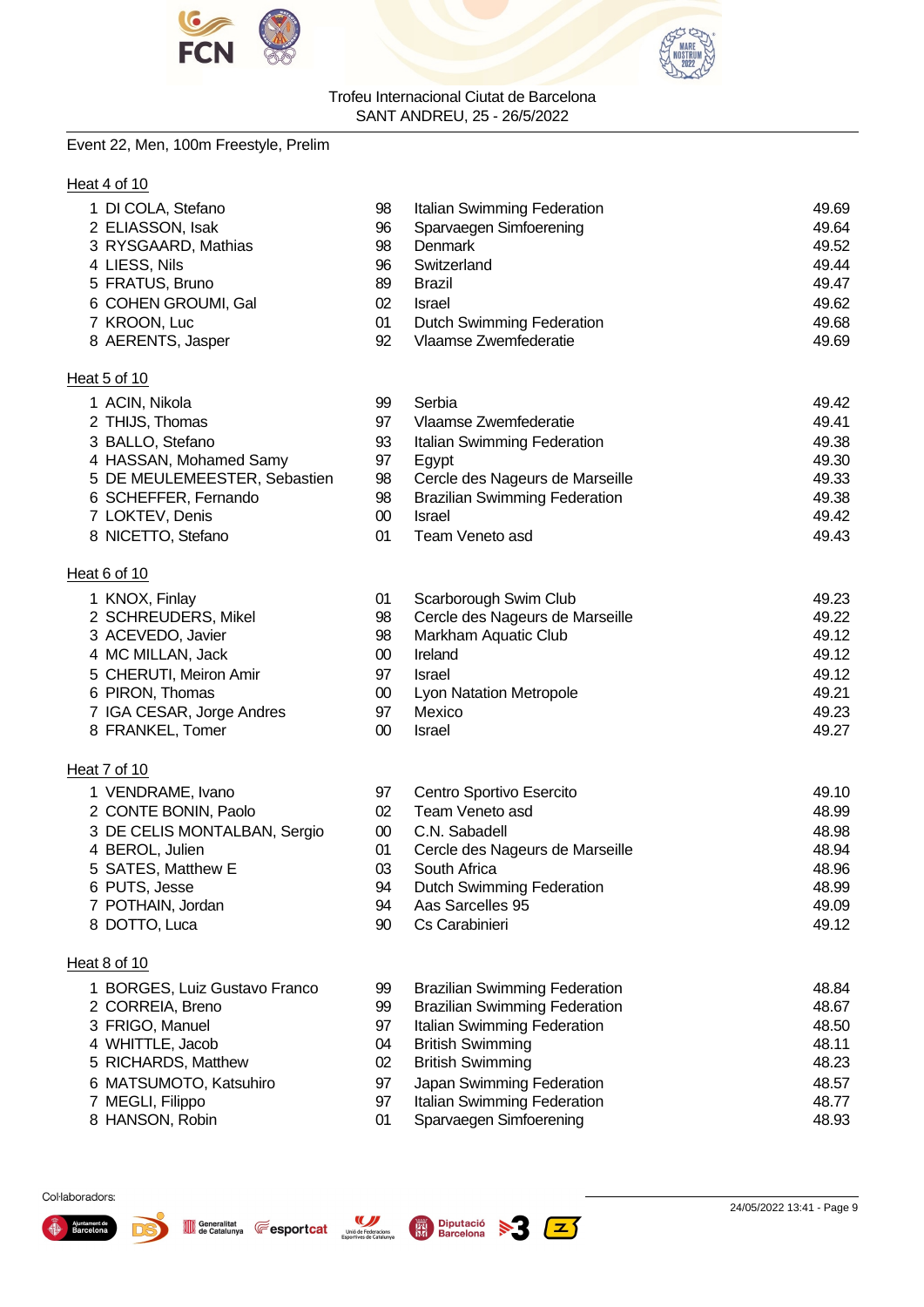



#### Event 22, Men, 100m Freestyle, Prelim

#### Heat 9 of 10

|                   | 1 ASSUNCAO, Vinicius Tavares | 00 | <b>Brazilian Swimming Federation</b> | 48.81 |
|-------------------|------------------------------|----|--------------------------------------|-------|
|                   | 2 SANTOS, Gabriel Silva      | 96 | <b>Brazilian Swimming Federation</b> | 48.64 |
|                   | 3 STEWART, Coleman           | 98 | <b>Wolfpack Elite</b>                | 48.45 |
| 4 DEAN, Thomas    |                              | 00 | <b>British Swimming</b>              | 48.06 |
| 5 KISIL, Yuri     |                              | 95 | <b>Whitby Swimming</b>               | 48.15 |
|                   | 6 PIJNENBURG, Stan           | 96 | <b>Dutch Swimming Federation</b>     | 48.53 |
|                   | 7 CHIERIGHINI, Marcelo       | 91 | <b>Brazilian Swimming Federation</b> | 48.76 |
|                   | 8 KORSTANJE, Nyls            | 99 | <b>Dutch Swimming Federation</b>     | 48.86 |
| Heat 10 of 10     |                              |    |                                      |       |
|                   | 1 MILDRED, Edward            | 03 | <b>British Swimming</b>              | 48.77 |
|                   | 2 DEPLANO, Leonardo          | 99 | Italian Swimming Federation          | 48.61 |
| 3 RIBEIRO, felipe |                              | 98 | <b>Brazilian Swimming Federation</b> | 48.41 |
|                   | 4 MIRESSI, Alessandro        | 98 | Italian Swimming Federation          | 47.45 |
| 5 LIENDO, Joshua  |                              | 02 | North York Aquatic Club              | 48.13 |
|                   | 6 SZABO, Szebasztian         | 96 | Hungary                              | 48.51 |
|                   | 7 DJAKOVIC, Antonio          | 02 | Switzerland                          | 48.74 |
| 8 LITCHFIELD, Joe |                              | 98 | <b>British Swimming</b>              | 48.85 |

| Event 23             | Women, 100m Backstroke |                          |            |                  | Open                    |
|----------------------|------------------------|--------------------------|------------|------------------|-------------------------|
| 26/05/2022           |                        |                          |            |                  | <b>Startlist Prelim</b> |
| <b>World Records</b> |                        | 57.45 MCKEOWN, Kaylee    | <b>AUS</b> | Adelaide (AUS)   | 13/06/2021              |
| European Records     | 58.08                  | DAWSON, Kathleen         | <b>GBR</b> | Budapest (HUN)   | 23/05/2021              |
| Marenostrum          | 58.77                  | <b>BAKER, Kathleen S</b> | USA        | <b>BARCELONA</b> | 13/06/2018              |
| <b>TICB</b>          | 58.77                  | BAKER, Kathleen S        | USA        | <b>BARCELONA</b> | 13/06/2018              |

YB

| 3 RODA BERNAL, Sandra                                                                 | 06                                                    | C.N. Sant Andreu                          | 1:07.48                    |
|---------------------------------------------------------------------------------------|-------------------------------------------------------|-------------------------------------------|----------------------------|
| 4 PICARD, Lorine                                                                      | 02                                                    | Ligue Bourgogne Franche-Comte             | 1:06.40                    |
| 5 NAVARRO GRACIA, Claudia                                                             | 05                                                    | E.M. El Olivar                            | 1:06.89                    |
| Heat 2 of 9                                                                           |                                                       |                                           |                            |
| 2 LOWE, Rebecca                                                                       | 02                                                    | University College Dublin                 | 1:06.07                    |
| 3 GIELE, Tessa                                                                        | 02                                                    | <b>Dutch Swimming Federation</b>          | 1:05.56                    |
| 4 VANHAUWAERT, Lotte                                                                  | 04                                                    | Vlaamse Zwemfederatie                     | 1:04.93                    |
| 5 MARCHESE, Giada                                                                     | 02                                                    | Tennis Club Palermo 3 scsd                | 1:05.32                    |
| 6 ESTRAGUE BERNE, Abril                                                               | 06                                                    | C.N. Calella                              | 1:05.73                    |
| 7 ESTELA JORDA, Laura                                                                 | 05                                                    | C.N. Banyoles                             | 1:06.20                    |
| Heat 3 of 9                                                                           |                                                       |                                           |                            |
| 1 JUNEVIK, Sara                                                                       | $00\,$                                                | Falu SS                                   | 1:04.57                    |
| 2 CERMELLI, Carolina                                                                  | 01                                                    | Equipo Beldagans Plus                     | 1:04.51                    |
| 3 MACDOUGALD, Jena                                                                    | 02                                                    | <b>University College Dublin</b>          | 1:04.22                    |
| 4 FORSS, Trine                                                                        | 03                                                    | Jonkopings Simsallskap                    | 1:04.03                    |
| 5 SENATORE, Giada                                                                     | 06                                                    | Asd Nuovo Nuoto Bologna                   | 1:04.17                    |
| 6 TORREJON GASCON, Xenia                                                              | 06                                                    | C.N. Caldes                               | 1:04.41                    |
| 7 FERRER MARTINEZ, Aneu                                                               | 03                                                    | C.E. Mediterrani                          | 1:04.52                    |
| 8 HEGMEGI, Annie                                                                      | 03                                                    | Jonkopings Simsallskap                    | 1:04.90                    |
| Col·laboradors:                                                                       |                                                       |                                           | 24/05/2022 13:41 - Page 10 |
| Generalitat<br>Ajuntament de<br><b>Fesportcat</b><br><b>Barcelona</b><br>de Catalunya | Unió de Federacions<br><b>Esportives de Catalunya</b> | <b>Diputació</b><br>屬<br><b>Barcelona</b> |                            |



Heat 1 of 9

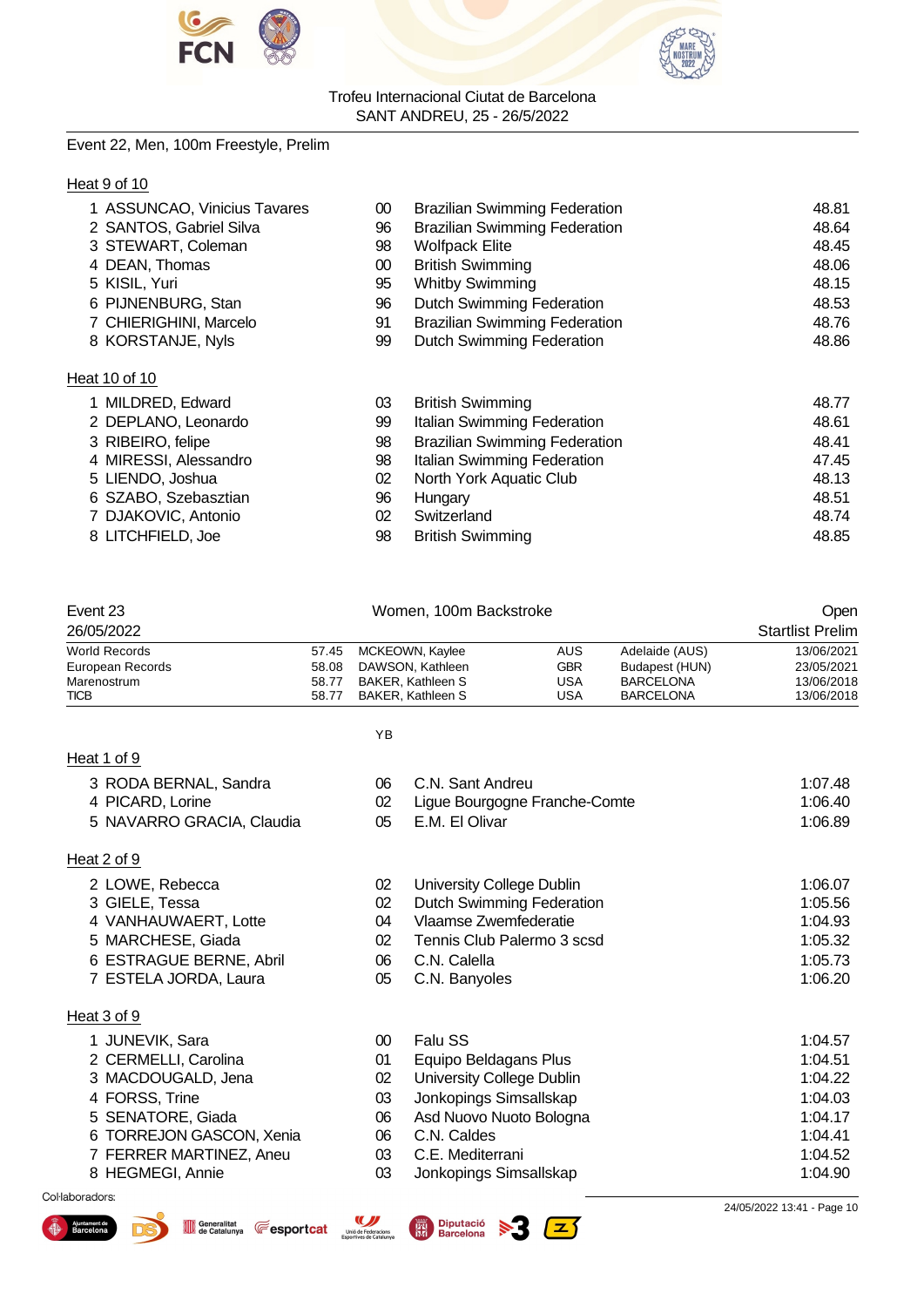



#### Event 23, Women, 100m Backstroke, Prelim

#### Heat 4 of 9

| 1 OEBERG, Elise                | 02              | Njurunda                                  | 1:03.77 |
|--------------------------------|-----------------|-------------------------------------------|---------|
| 2 MUNOZ MONFORT, Ana           | 98              | E.M. El Olivar                            | 1:03.36 |
| 3 MARKOVIC, Jana               | 04              | Dubocica                                  | 1:03.32 |
| 4 SECO GARCIA, Carla           | $00\,$          | C.N. Sabadell                             | 1:03.25 |
| 5 SUZUKI GUADALUPE, Aika       | 03              | R.C. Mediterraneo                         | 1:03.30 |
| 6 DECAESSTECKER, Elise         | 04              | Vlaamse Zwemfederatie                     | 1:03.34 |
| 7 DRAKOPOULOS, Milla A         | 06              | South Africa                              | 1:03.76 |
| 8 TISSANDIE, Camille           | 04              | Centre National d'entrainement Font-Romeu | 1:03.90 |
| Heat 5 of 9                    |                 |                                           |         |
| 1 OHASHI, Yui                  | 95              | Japan Swimming Federation                 | 1:02.85 |
| 2 UPANNE, Lotta                | 98              | <b>Team Finland</b>                       | 1:02.64 |
| 3 MCINTOSH, Summer             | 06              | Etobicoke Swim Club                       | 1:02.51 |
| 4 RAMATELLI, Giulia            | $00\,$          | Unicusano Aurelia Nuoto                   | 1:02.48 |
| 5 GODWIN, Emma                 | 97              | Swimming New Zealand                      | 1:02.51 |
| 6 VERDONCK, Fleur              | 06              | Vlaamse Zwemfederatie                     | 1:02.57 |
| 7 GODDEN, Maria                | 02              | <b>National Centre Limerick</b>           | 1:02.83 |
| 8 THORMALM, Alma               | 96              | Jonkopings Simsallskap                    | 1:03.17 |
| Heat 6 of 9                    |                 |                                           |         |
| 1 MENSING, Jenny               | 86              | SC Wiesbaden 1911                         | 1:02.13 |
| 2 ESPINOSA PATILLA, Claudia    | 03              | Federacio Catalana Natacio                | 1:02.08 |
| 3 CENCI, Martina               | 02 <sub>2</sub> | Unicusano Aurelia Nuoto                   | 1:01.90 |
| 4 GRABOWSKI, Lena              | 02 <sub>2</sub> | Austria                                   | 1:01.80 |
| 5 SOERENSEN, Karoline          | 02              | Denmark                                   | 1:01.81 |
| 6 HINDLEY, Isabella            | 96              | Swim England                              | 1:02.02 |
| 7 PRADELL CARRASCO, Mireia     | 95              | Federacio Catalana Natacio                | 1:02.09 |
| 8 PODEVIN, Anais               | 97              | <b>Stade Clermontois Natation</b>         | 1:02.47 |
| Heat 7 of 9                    |                 |                                           |         |
| 1 OUWEHAND, Vanessa            | 99              | <b>Swimming New Zealand</b>               | 1:01.35 |
| 2 ZAMORANO SANZ, Africa        | 98              | C.N. Sant Andreu                          | 1:00.79 |
| 3 JALLOW, Mimosa               | 94              | <b>Team Finland</b>                       | 1:00.06 |
| 4 DE WAARD, Maaike             | 96              | <b>Dutch Swimming Federation</b>          | 59.62   |
| 5 PIGREE, Analia               | 01              | Canet 66 Natation                         | 59.88   |
| 6 HILL, Danielle               | 99              | Ireland                                   | 1:00.18 |
| 7 REBELO, Camila Rodrigues     | 03              | Portugal                                  | 1:01.10 |
| 8 VANOTTERDIJK, Roos           | 05              | Vlaamse Zwemfederatie                     | 1:01.59 |
| Heat 8 of 9                    |                 |                                           |         |
|                                |                 |                                           | 1:01.27 |
| 1 BRAY, Olivia<br>2 KOST, Nina | 01<br>95        | University of Texas<br>Switzerland        | 1:00.35 |
| 3 KUBOVA (BAUMRTOVA), Simona   | 91              | <b>Czech National Swimming Team</b>       | 1:00.03 |
| 4 MACNEIL, Margaret            | $00\,$          | London Aquatic Club                       | 59.45   |
| 5 HANSSON, Louise              | 96              | Helsingborg Simsaellskap                  | 59.83   |
| 6 RATHWELL, Regan              | 04              | Greater Ottawa Kingfish Swim Club         | 1:00.16 |
| 7 COX, Lauren                  | 01              | Swim England                              | 1:00.84 |
| 8 BARZELAY, Aviv               | 02              | Israel                                    | 1:01.55 |
|                                |                 |                                           |         |





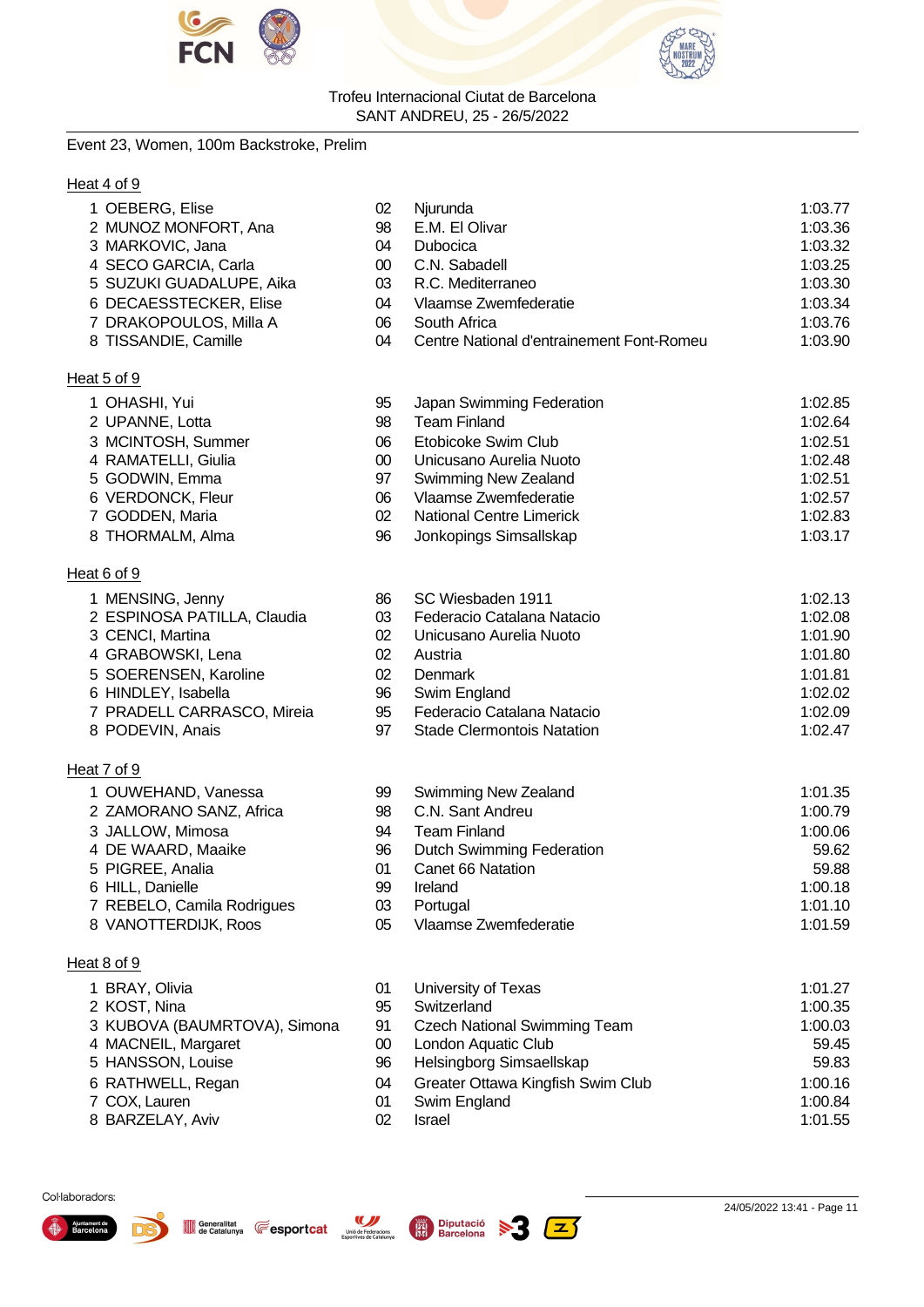



#### Event 23, Women, 100m Backstroke, Prelim

#### Heat 9 of 9

| 1 DE BORDONS GARCIA, Paloma | 96 | Federacion Andaluza Natacion      | 1:01.10 |
|-----------------------------|----|-----------------------------------|---------|
| 2 SCALIA, Silvia            | 95 | Italian Swimming Federation       | 1:00.29 |
| 3 MCMILLAN, Ashley          | 04 | Greater Ottawa Kingfish Swim Club | 1:00.00 |
| 4 MASSE, Kylie              | 96 | <b>Toronto Swim Club</b>          | 57.70   |
| 5 WILM, Ingrid              | 98 | Cascade Swim Club                 | 59.75   |
| 6 HARVEY, Mary-Sophie       | 99 | Club Aquatique Montreal           | 1:00.16 |
| 7 ROSVALL, Hanna            | 00 | Helsingborg Simsaellskap          | 1:00.81 |
| 8 ALMEIDA, Nathalia         | 96 | Unisanta                          | 1:01.50 |

| Event 24             | Men. 100m Breaststroke |            |                  | Open                    |
|----------------------|------------------------|------------|------------------|-------------------------|
| 26/05/2022           |                        |            |                  | <b>Startlist Prelim</b> |
| <b>World Records</b> | 56.88 PEATY, Adam      | GBR        | Gwangju (KOR)    | 21/07/2019              |
| European Records     | 56.88 PEATY, Adam      | <b>GBR</b> | Gwangju (KOR)    | 21/07/2019              |
| Marenostrum          | 58.15 PEATY, Adam      | <b>GBR</b> | <b>BARCELONA</b> | 15/06/2019              |
| <b>TICB</b>          | 58.15 PEATY, Adam      | GBR        | <b>BARCELONA</b> | 15/06/2019              |

#### YB

|--|

|                                                                                                                           |       | 1:07.14                                                                       |
|---------------------------------------------------------------------------------------------------------------------------|-------|-------------------------------------------------------------------------------|
|                                                                                                                           |       | 1:06.08                                                                       |
| 01                                                                                                                        | Usher | 1:05.59                                                                       |
|                                                                                                                           |       | 1:05.88                                                                       |
|                                                                                                                           |       | 1:06.29                                                                       |
| 2 NYBLOM, Niklas<br>3 ARMENGOL TRIVES, Genis<br>4 COTE-TESSIER, Matis<br>5 VIVAS SAKUTA, Jordi<br>6 CADEVALL MICOLAU, Jan | 99    | Taebv Sim<br>02 C.E. Mediterrani<br>05 C.N. Vilafranca<br>04 C.N. Sant Andreu |

#### Heat 2 of 8

| 1 LITTEN, Eli J            | 01 | Pukekohe Swimming Club   | 1:05.57 |
|----------------------------|----|--------------------------|---------|
| 2 OLSSON, Elliot           | 99 | Team West                | 1:05.28 |
| 3 ANSON BARRIENTOS, Pere   | 04 | C.N. Figueres            | 1:04.88 |
| 4 KERTES, Daniel           | 99 | Helsingborg Simsaellskap | 1:04.60 |
| 5 BAYER, Moritz            | 02 | Austria                  | 1:04.82 |
| 6 REED, Lachlan James      | 05 | C.N. Banyoles            | 1:05.13 |
| 7 DE MENEGHI, Filippo      | 02 | Montebelluna Nuoto asd   | 1:05.30 |
| 8 VILLA RODRIGUEZ, Pau     | 04 | C.N. Sant Andreu         | 1:05.58 |
| Heat 3 of 8                |    |                          |         |
| 1 MATHISEN, August         | 01 | Helsingborg Simsaellskap | 1:04.37 |
| 2 PRIETO MONTENEGRO, Iker  | 04 | C.N. Barcelona           | 1:04.08 |
| 3 BOJICIC, Jovan           | 97 | 11. April                | 1:03.71 |
| 4 MARTINEZ MARESMA, Pol    | 04 | C.N. Mataro              | 1:03.10 |
| 5 KNOX, Finlay             | 01 | Scarborough Swim Club    | 1:03.29 |
| 6 ANDERSSON, Tom           | 98 | Linkoepings Allmaenna SS | 1:03.96 |
| 7 DE PABLO SANCHEZ, Victor | 01 | C.N. Terrassa            | 1:04.19 |
|                            |    |                          |         |

- 
- 8 RODELAS FARRE, Eric 03 C.N. Terrassa 1:04.53





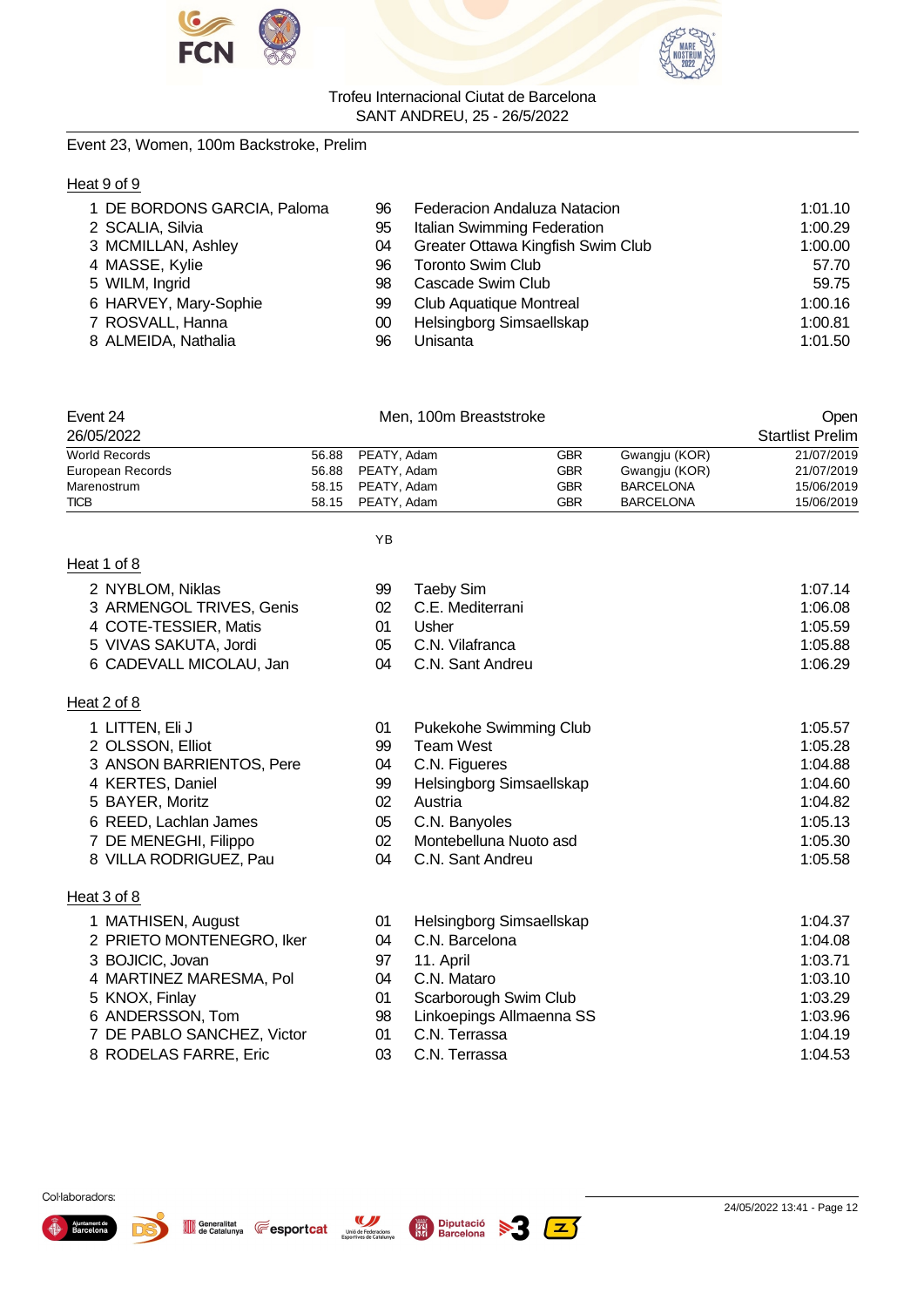



#### Event 24, Men, 100m Breaststroke, Prelim

1 WILLIM, Yannis

1 PILGER, Max 2 BAYER, Valentin 3 HANAGURUMA, Yu 4 ANDREW, Michael C 5 PINZUTI, Alessandro 6 CORBY, Eoin

7 DERGOUSOFF, James

1 CRAWFORD, Brenden G 2 BUTLER, Gregory 3 MURA, Ryuya 4 KAMMINGA, Arno 5 WILBY, James

6 FRANCA DA SILVA, Felipe Alves 7 PUMPUTIS, Caio Rodrigues

8 BOVEY, Jolann

8 CHRAPAVY, Filip

2 DESPLANCHES, Jeremy 3 GREENE, Darragh 4 MARTINENGHI, Nicolo' 5 MATZERATH, Lucas 6 GOMES JUNIOR, Joao 7 PITSHUGIN, Kristian

8 BENITEZ HERNANDEZ, David

Heat 6 of 8

Heat 7 of 8

Heat 8 of 8

#### Heat 4 of 8

| 1 PALMER, Lawrence  | 92 | Putteridge                      | 1:02.98 |
|---------------------|----|---------------------------------|---------|
| 2 DE SCHRYVER, Noah | 01 | Vlaamse Zwemfederatie           | 1:02.94 |
| 3 MATATKO, Vojtech  | 01 | Czech Team                      | 1:02.72 |
| 4 VAVRIN, Simon     | 04 | Czech Team                      | 1:02.66 |
| 5 GAGNE, Benjamin   | 04 | Usher                           | 1:02.72 |
| 6 STEWART, Samuel   | 97 | <b>USA Swimming</b>             | 1:02.75 |
| 7 DELBOIS, Jeremie  | 01 | Cercle des Nageurs de Marseille | 1:02.97 |
| 8 FEENAN, Andrew    | 01 | <b>National Centre Limerick</b> | 1:02.99 |
| Heat 5 of 8         |    |                                 |         |

| 1 VERGNES, Lucien          | 04 | Centre National d'entrainement Font-Romeu | 1:02.47 |
|----------------------------|----|-------------------------------------------|---------|
| 2 SELVARAJ PREMA, Likith   | 98 | Swimming Federation of India              | 1:02.34 |
| 3 STEVENS, Peter John      | 95 | Slovenia                                  | 1:02.12 |
| 4 VALOUR, Julien           | 01 | Cercle des Nageurs de Marseille           | 1:02.01 |
| 5 CHILLINGWORTH, Adam John | 97 | Hong Kong China Swimming Association      | 1:02.04 |
| 6 NETRH, Vojtech           | 02 | Czech Team                                | 1:02.28 |
| 7 ZIVANOVIC, Uros          | 05 | <b>Dubocica</b>                           | 1:02.40 |
| 8 GILBERT, Joshua          | 01 | <b>Evolution Aquatics Tauranga</b>        | 1:02.59 |

| 99  | <b>SSG Leipzig</b>                   | 1:01.67 |
|-----|--------------------------------------|---------|
| 94  | Switzerland                          | 1:00.29 |
| 95  | Ireland                              | 59.76   |
| 99  | Italian Swimming Federation          | 58.28   |
| 00  | <b>SG Frankfurt</b>                  | 59.31   |
| 86  | <b>Brazilian Swimming Federation</b> | 1:00.01 |
| 01  | Israel                               | 1:00.92 |
| .98 | Federacio Catalana Natacio           | 1:02.00 |

| 96 | <b>SG Essen</b>              | 1:01.06 |
|----|------------------------------|---------|
| 99 | Austria                      | 1:00.14 |
| 00 | Japan Swimming Federation    | 59.72   |
| 99 | <b>MA Swim Academy</b>       | 58.14   |
| 99 | Centro Sportivo Esercito     | 59.20   |
| 02 | Ireland                      | 59.99   |
| 96 | Rouge et Or/Universite Laval | 1:00.88 |
| 96 | Baerumsvommerne              | 1:01.91 |

| 96 | South Africa                         | 1:01.00 |
|----|--------------------------------------|---------|
| 00 | <b>British Swimming</b>              | 1:00.04 |
| 96 | Japan Swimming Federation            | 59.40   |
| 95 | <b>Dutch Swimming Federation</b>     | 57.80   |
| 93 | <b>British Swimming</b>              | 58.58   |
| 87 | <b>Brazilian Swimming Federation</b> | 59.88   |
| 99 | <b>Brazilian Swimming Federation</b> | 1:00.76 |
| 99 | <b>Czech National Swimming Team</b>  | 1:01.80 |

Col·laboradors:





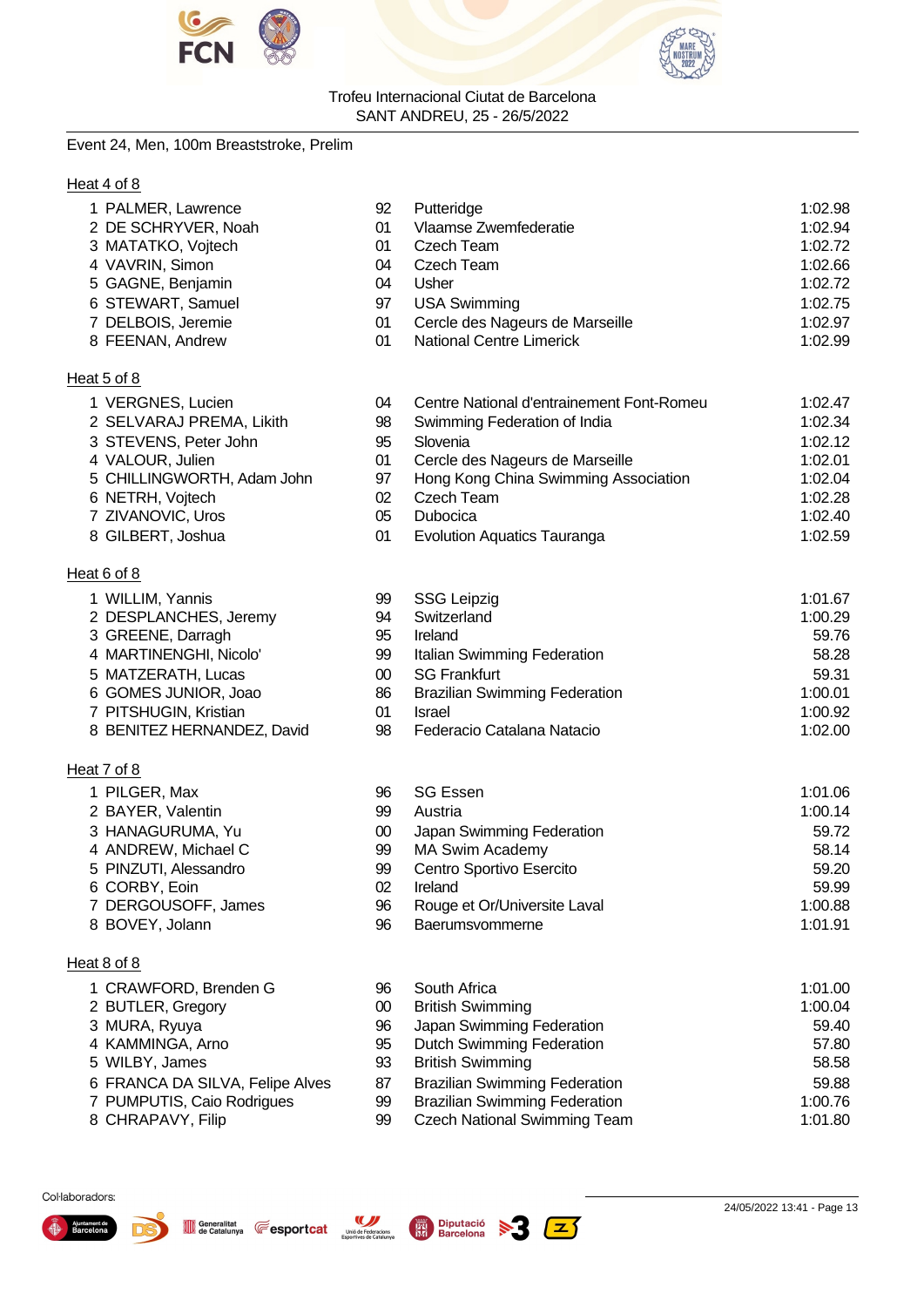



| Event 25<br>26/05/2022 |       | Women, 50m Freestyle    |            |                  |            |  |
|------------------------|-------|-------------------------|------------|------------------|------------|--|
| <b>World Records</b>   | 23.67 | SJOESTROEM, Sarah       | <b>SWE</b> | Budapest (HUN)   | 29/07/2017 |  |
| European Records       | 23.67 | SJOESTROEM, Sarah       | <b>SWE</b> | Budapest (HUN)   | 29/07/2017 |  |
| Marenostrum            |       | 23.85 SJOESTROEM, Sarah |            | CANET            | 13/06/2013 |  |
| <b>TICB</b>            |       | 23.96 SJOESTROEM. Sarah |            | <b>BARCELONA</b> | 09/07/2017 |  |

YB

#### Heat 1 of 10

Heat 2 of 10

Heat 3 of 10

Heat 4 of 10

1 LETOURNEAU, Anne-Gaelle

2 MIZUGUCHI, Chiho 3 CERACCHI, Rachele 4 STJERNHOLM, Liva 5 FORSS, Trine 6 PODGER, Jessica 7 PICARD, Lorine 8 KALJEVIC, Anja

1 STICKLEN, Emma C 2 RATHWELL, Regan 3 KALJEVIC, Mina

5 THORMALM, Klara

1 LUNDBLAD, Alicia 2 OSBORNE, Summer 3 BISA NSUE, Petra 4 BIAGIOLI, Paola 5 VERRASZTO, Evelyn 6 VANHAUWAERT, Lotte 7 BERGELI, Victoria 8 SANDBERG, Mathilda

4 SUZUKI GUADALUPE, Aika

6 MUNOZ DEL CAMPO, Ester 7 CATTERSON, Victoria 8 STEJSKAL, Cassandra

| იი | Usher                          | 27.18 |
|----|--------------------------------|-------|
| 01 | Japan Swimming Federation      | 27.11 |
| 98 | Cs Carabinieri                 | 27.03 |
| 04 | Svoemmeklubben Triton Ballerup | 26.87 |
| 03 | Jonkopings Simsallskap         | 27.02 |
| 01 | Loughboro Un                   | 27.04 |
| 02 | Ligue Bourgogne Franche-Comte  | 27.12 |
| 05 | 11. April                      | 27.26 |
|    |                                |       |

| 1 AMOR AGUADO, Laura      | 03 | C.N. Sant Andreu             | 26.85 |
|---------------------------|----|------------------------------|-------|
| 2 IBANEZ HERNANDEZ, Nerea | 99 | C.N. Sabadell                | 26.78 |
| 3 HALDEN, Jenny           | 00 | Baerumsvommerne              | 26.77 |
| 4 ORBAN, Kristina         | 04 | Malmo Kappsimningsklubb      | 26.60 |
| 5 EL BARODI, Imane        | 01 | Cn Melun Val De Seine        | 26.71 |
| 6 SENATORE, Giada         | 06 | Asd Nuovo Nuoto Bologna      | 26.77 |
| 7 DECAESSTECKER, Elise    | 04 | Vlaamse Zwemfederatie        | 26.83 |
| 8 CARA, Axelle            | 97 | Rouge et Or/Universite Laval | 26.86 |

|                        | 26.57                                                                 |
|------------------------|-----------------------------------------------------------------------|
|                        | 26.52                                                                 |
|                        |                                                                       |
|                        | 26.42                                                                 |
| R.C. Mediterraneo      | 26.36                                                                 |
| Jonkopings Simsallskap | 26.41                                                                 |
| C.N. Ferca-San Jose    | 26.51                                                                 |
| Ireland                | 26.54                                                                 |
| Usher                  | 26.58                                                                 |
|                        | University of Texas<br>Greater Ottawa Kingfish Swim Club<br>11. April |

| 01 | Helsingborg Simsaellskap  | 26.30 |
|----|---------------------------|-------|
| 05 | North Shore Swimming Club | 26.27 |
| 03 | Team Cantabrian Sea       | 26.23 |
| 97 | Cs Carabinieri            | 26.07 |
| 89 | Hungary                   | 26.16 |
| 04 | Vlaamse Zwemfederatie     | 26.26 |
| 03 | Baerumsvommerne           | 26.30 |
| 05 | Taebv Sim                 | 26.31 |

#### Col·laboradors:

<sub>Ajuntamen</sub><br>Barcelo





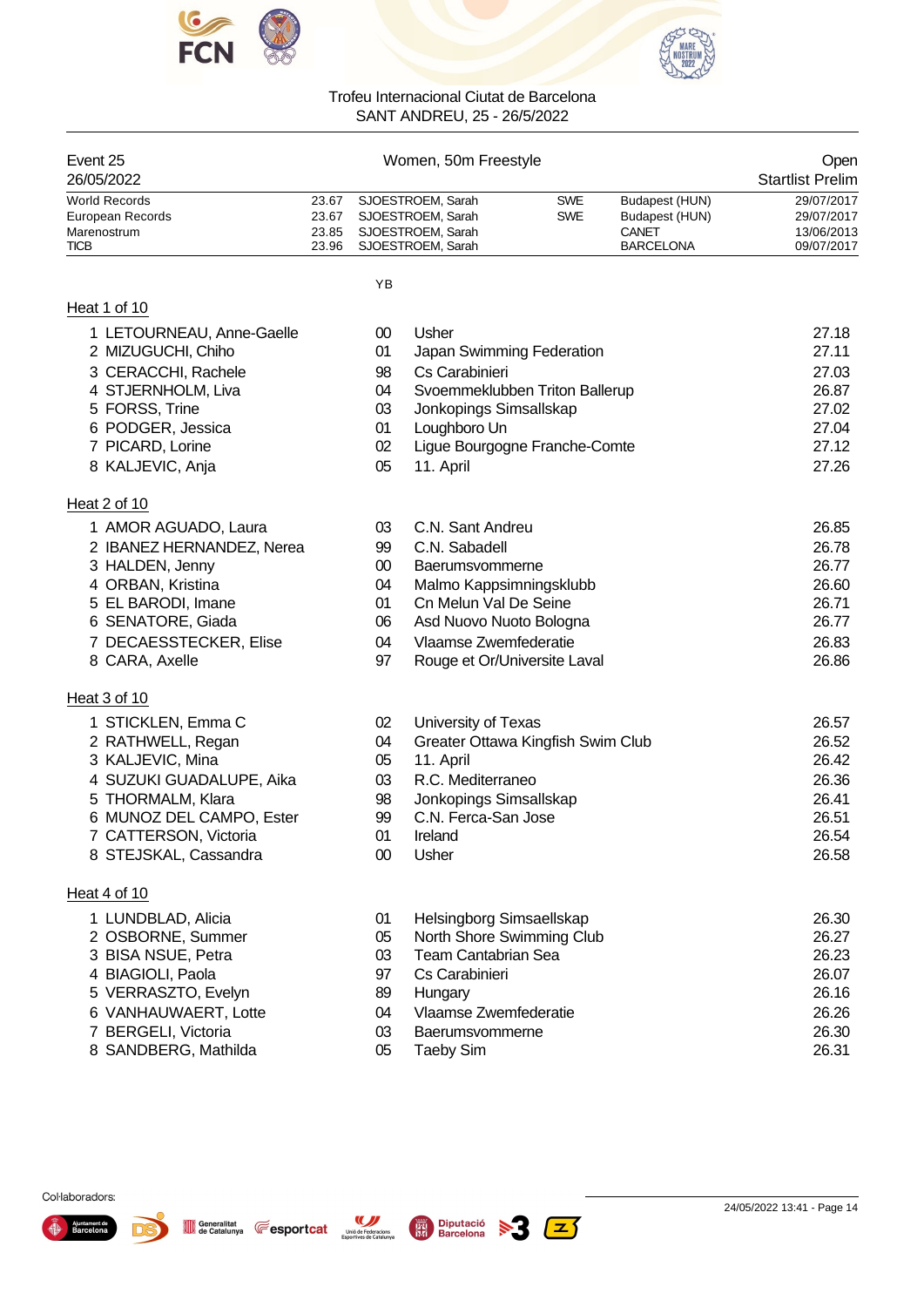



#### Event 25, Women, 50m Freestyle, Prelim

#### Heat 5 of 10

| 1 PASH, Kelly                 | 01     | University of Texas                  | 26.00 |
|-------------------------------|--------|--------------------------------------|-------|
| 2 MUZITO, Gloria              | 02     | Njurunda                             | 25.91 |
| 3 URBANIAK, Anastasia         | $00\,$ | Ligue Bourgogne Franche-Comte        | 25.84 |
| 4 VANOTTERDIJK, Roos          | 05     | Vlaamse Zwemfederatie                | 25.80 |
| 5 UGOLKOVA, Maria             | 89     | Switzerland                          | 25.81 |
| 6 CROSBIE, Aimee S            | 04     | Swimming New Zealand                 | 25.87 |
| 7 DALEY, Elan                 | 05     | Markham Aquatic Club                 | 25.98 |
| 8 MASUDA, Aoi                 | 96     | Japan Swimming Federation            | 26.07 |
| Heat 6 of 10                  |        |                                      |       |
| 1 GEMMELL, Erin M             | 04     | Nation's Capital Swim Club           | 25.80 |
| 2 BRAATHEN, Kristine Bjellvag | $00\,$ | Baerumsvommerne                      | 25.78 |
| 3 CHENG, Camille Lily Mei     | 93     | Hong Kong China Swimming Association | 25.74 |
| 4 BECKMANN, Emilie            | 97     | <b>Denmark</b>                       | 25.64 |
| 5 MROZINSKI, Julia            | $00\,$ | SC Wiesbaden 1911                    | 25.72 |
| 6 SANTAMARIA LOSADA, Diana    | 05     | Federacion Andaluza Natacion         | 25.77 |
| 7 SPADONI, Marina K           | 93     | <b>Club Seminole</b>                 | 25.80 |
| 8 THORMALM, Alma              | 96     | Jonkopings Simsallskap               | 25.80 |
| Heat 7 of 10                  |        |                                      |       |
| 1 RIORDAN, Erin               | 99     | <b>National Centre Dublin</b>        | 25.59 |
| 2 SAVARD, Katerine            | 93     | Club Aquatique Montreal              | 25.52 |
| 3 MASSE, Kylie                | 96     | <b>Toronto Swim Club</b>             | 25.49 |
| 4 MEDEIROS, Etiene            | 91     | SESI Sao Paulo                       | 25.42 |
| 5 BRO, Signe                  | 99     | <b>Denmark</b>                       | 25.44 |
| 6 EBBESEN, Elisabeth Sabro    | 02     | Denmark                              | 25.51 |
| 7 GOLOVATI, Daria             | 05     | Israel                               | 25.56 |

8 LITTLEJOHN, Laura J 04 Swimming New Zealand 25.59

#### Heat 8 of 10

- 
- 
- 
- 
- 
- 
- 
- 

#### Heat 9 of 10

- 
- 
- 
- 
- 
- 
- 
- 

#### KOST, Nina 95 Switzerland 25.29 2 OSMAN, Farida H 95 Egyptian Swimming Federation 25.10 BUSCH, Kim 98 Dutch Swimming Federation 24.70 WATTEL, Marie 97 Cercle des Nageurs de Marseille 24.54 MUNOZ DEL CAMPO, Lidon 95 C.N. Sant Andreu 24.65 KLANCAR, Neza 00 Slovenia 24.96 STANISAVLJEVIC, Nina 04 Dubocica 25.16 GANGL, Nina 03 Austria 25.31

- MACNEIL, Margaret 00 London Aquatic Club 25.21 FERREIRA, Lorrane C 93 Brazilian Swimming Federation 25.04 3 JENSEN, Julie Kepp 00 Denmark 24.68 HOPKIN, Anna 96 British Swimming 24.51 CHELIUS, Emma 96 South Africa 24.64 BONNET, Charlotte 95 Olympic Nice Natation 24.78 TOURETSKI, Sasha 94 Switzerland 25.15
- 8 STEENBERGEN, Marrit **00** Dutch Swimming Federation 25.31







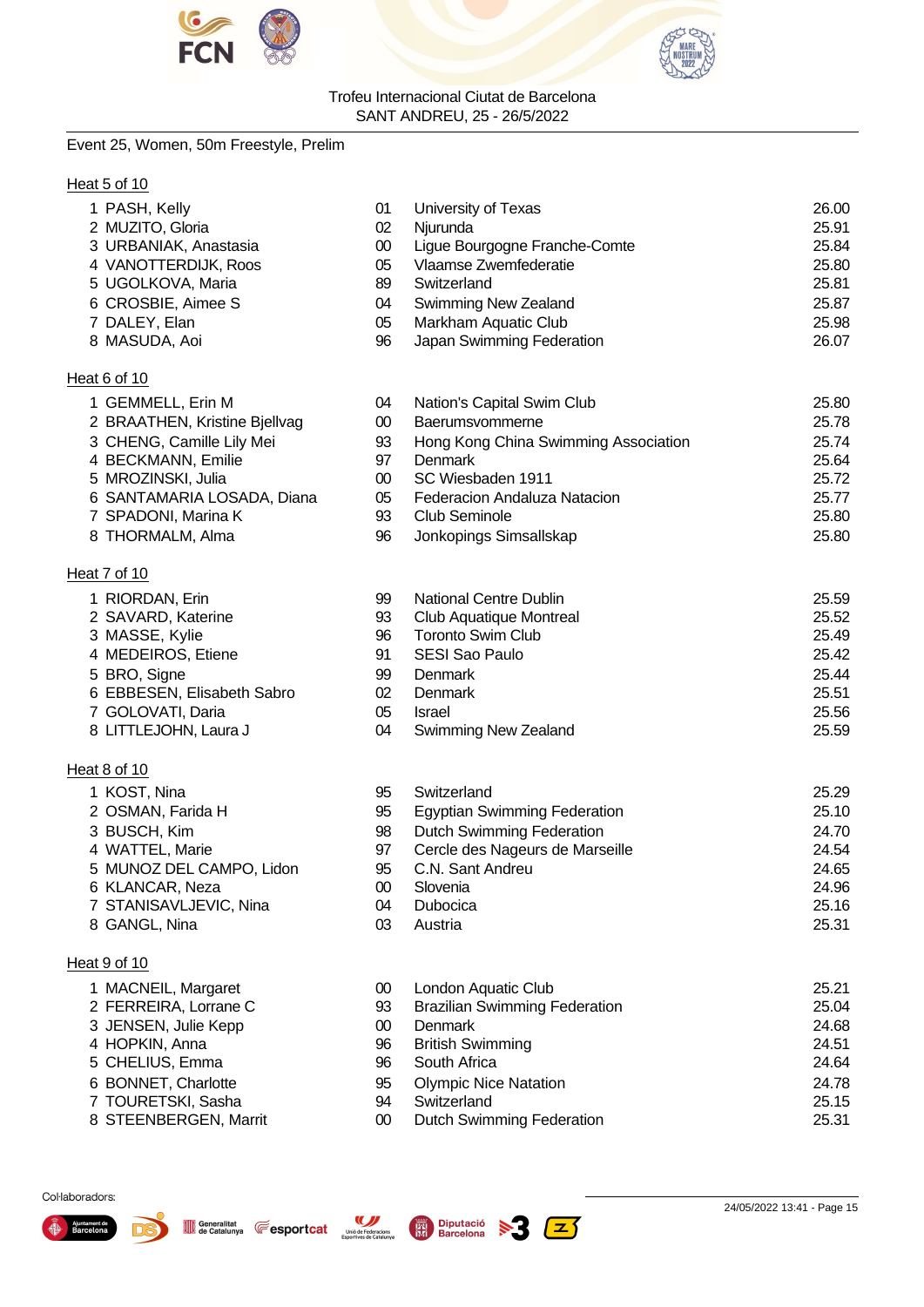



#### Event 25, Women, 50m Freestyle, Prelim

#### Heat 10 of 10

| 1 HILL, Danielle             | 99 | Ireland                          | 25.19 |
|------------------------------|----|----------------------------------|-------|
| 2 GIELE, Tessa               | 02 | <b>Dutch Swimming Federation</b> | 24.96 |
| 3 SANCHEZ, Kayla Noelle      | 01 | Ajax Swimming                    | 24.68 |
| 4 HENIQUE, Melanie           | 92 | Cercle des Nageurs de Marseille  | 24.34 |
| 5 VAN ROON, Valerie          | 98 | <b>Dutch Swimming Federation</b> | 24.63 |
| 6 OMOTO, Rika                | 97 | Japan Swimming Federation        | 24.75 |
| 7 HINDLEY, Isabella          | 96 | Swim England                     | 25.13 |
| 8 GONZALEZ CRIVILLERS, Marta | 95 | Federacio Catalana Natacio       | 25.30 |

| Event 26             |         | Open                   |            |                  |            |
|----------------------|---------|------------------------|------------|------------------|------------|
| 26/05/2022           |         |                        |            |                  |            |
| <b>World Records</b> |         | 1:51.92 PEIRSOL, Aaron | USA        | Rome (ITA)       | 31/07/2009 |
| European Records     |         | 1:53.23 RYLOV, Evgeny  | <b>RUS</b> | Kazan (RUS)      | 08/04/2021 |
| Marenostrum          | 1:54.34 | IRIE, Ryosuke          |            | <b>MONACO</b>    | 11/06/2007 |
| <b>TICB</b>          | 1.54.62 | IRIE, Ryosuke          |            | <b>BARCELONA</b> | 03/07/2011 |

| ۰. |
|----|
|    |

#### Heat 1 of 5

- 4 CAROS ITURBIDE, Marc 03
- 5 HELDE, Kaspar 02 Neckarsulmer Sport-Union 2:11.50

#### Heat 2 of 5

|  | 1 MOE, Simon |  |
|--|--------------|--|
|--|--------------|--|

- 2 HOLMANN, Mathias Rike 04 Baerumsvommerne
- 3 RAMIA VIVES, Guillem 02 Federacio Catalana Natacio 2:05.19
- 4 COURVILLE FORTIN, Loic 04 Club Aquatique Montreal 2:03.56
- 5 LARGERON, Pierre 1986 105 Centre National d'entrainement Font-Romeu 2:05.07
- 6 MORLEY, Cooper 03 North Shore Swimming Club 2:05.29
- 7 JUDICKIJ, Michal 04 Czech Team 2:06.25
- 8 DUCKHAM, Michael P 02 South Africa 2:07.42

#### Heat 3 of 5

| al J JI J               |    |                                   |         |
|-------------------------|----|-----------------------------------|---------|
| 1 SANTOS MARTIN, Adrian | 02 | Federacio Catalana Natacio        | 2:03.38 |
| 2 LUDVIK, Tomas         | 99 | Czech Team                        | 2:00.43 |
| 3 MATHIEU, Geoffroy     | 23 | <b>Stade Clermontois Natation</b> | 1:58.96 |
| 4 RESTIVO, Matteo       | 94 | Cs Carabinieri                    | 1:56.59 |
| 5 WILLIAMS, Brodie      | 99 | <b>British Swimming</b>           | 1:57.48 |
| 6 GERCHIK, David        | 01 | Israel                            | 1:59.74 |
| 7 MARAANA, Adam         | 03 | <b>Israel</b>                     | 2:01.60 |
| 8 KLIMENT, Simon        | 01 | Co Sheffield                      | 2:03.51 |
|                         |    |                                   |         |

3 Of Svoemmeklubben Triton Ballerup 2:14.07<br>12:10.37 C.E. Mediterrani

1 Despite to the District of the State of the Second 1.06.72<br>1 Moeth District of the State of the Second 1.05.69<br>2:05.69







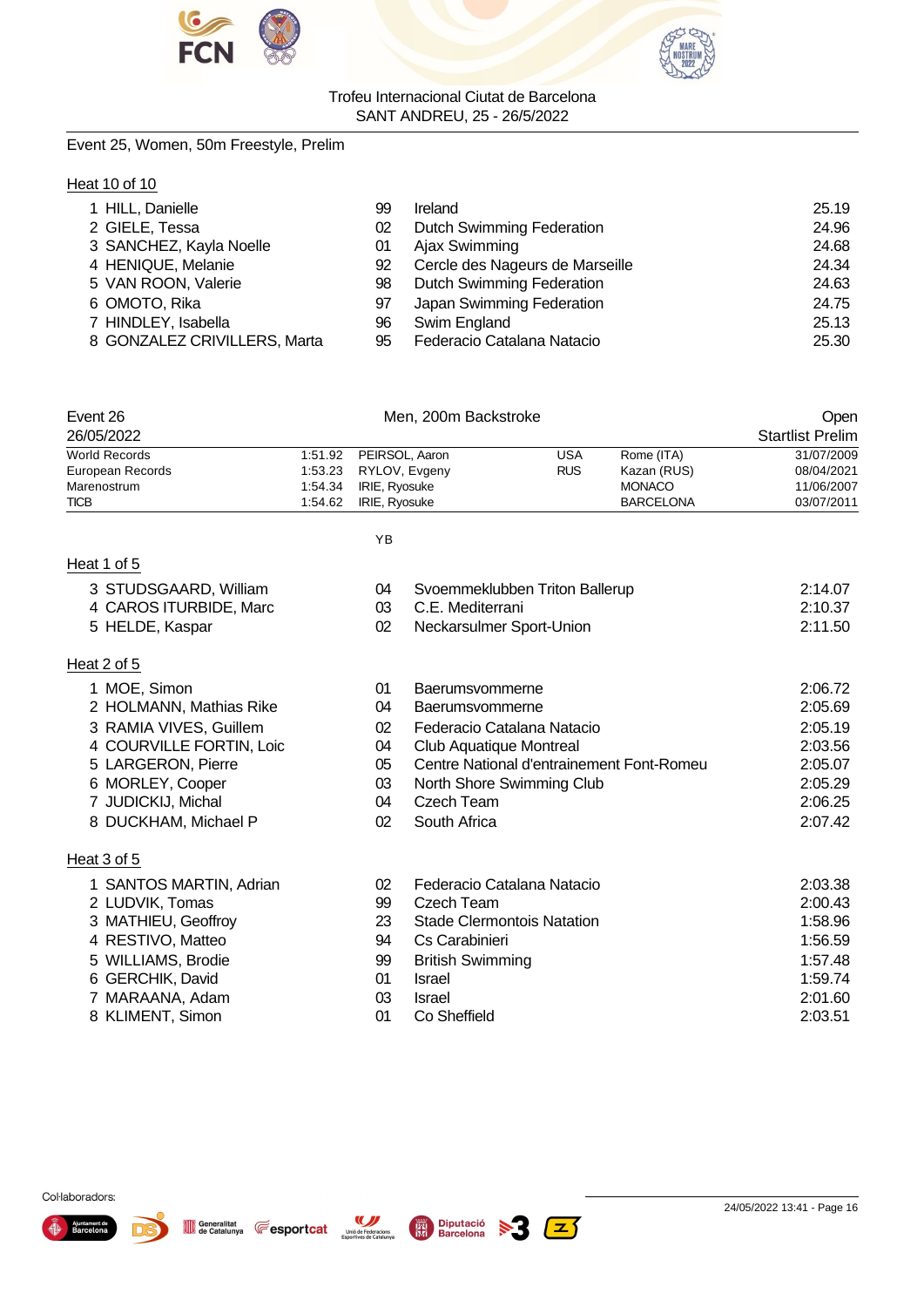



#### Event 26, Men, 200m Backstroke, Prelim

#### Heat 4 of 5

| 1 HERNANDEZ GARCIA, Alberto | 03 | Federacio Catalana Natacio  | 2:02.87 |
|-----------------------------|----|-----------------------------|---------|
| 2 MIRA ALBALADEJO, Diego    | 01 | C.N. Sabadell               | 1:59.81 |
| 3 FOLLOWS, Kane B           | 97 | Swimming New Zealand        | 1:58.80 |
| 4 TELEGDY, Adam             | 95 | Hungary                     | 1:56.15 |
| 5 SANTOS, Francisco Rogerio | 98 | Portugal                    | 1:57.06 |
| 6 TOUMARKIN, Yakov Yan      | 92 | <b>Israel</b>               | 1:59.65 |
| 7 SANCHEZ CASTILLO, Pedro   | 03 | España                      | 2:01.27 |
| 8 BROWN, Sam L              | 03 | <b>Swimming New Zealand</b> | 2:03.42 |
|                             |    |                             |         |

#### Heat 5 of 5

| 1 ALMEIDA, Brandonn       | 97 | Unisanta                                  | 2:01.88 |
|---------------------------|----|-------------------------------------------|---------|
| 2 SENICA PAVLETIC, Primoz | 01 | Slovenia                                  | 1:59.79 |
| 3 LAMBERTI, Michele       | 00 | Italian Swimming Federation               | 1:58.40 |
| 4 GREENBANK, Luke         | 97 | <b>British Swimming</b>                   | 1:54.43 |
| 5 COETZE, Pieter          | 04 | South Africa                              | 1:56.91 |
| 6 BRUN, Christophe        | 98 | Cn Antibes                                | 1:59.10 |
| 7 DESANGLES, Alexandre    | 04 | Centre National d'entrainement Font-Romeu | 2:00.56 |
| 8 HILL, Toby              | 04 | Co Manch Aq                               | 2:03.40 |
|                           |    |                                           |         |

| <b>TICB</b>      |         | 2:19.83 EFIMOVA Yuliva          |            | <b>BARCELONA</b> | 09/07/2017              |
|------------------|---------|---------------------------------|------------|------------------|-------------------------|
| Marenostrum      | 2:19.67 | PEDERSEN, Rikke Moeller         |            | CANET            | 11/06/2010              |
| European Records |         | 2:19.11 PEDERSEN, Rikke Moeller | DEN.       | Barcelona        | 01/08/2013              |
| World Records    |         | 2:18.95 SCHOENMAKER, Tatjana R  | <b>RSA</b> | Tokyo (JPN)      | 30/07/2021              |
| 26/05/2022       |         |                                 |            |                  | <b>Startlist Prelim</b> |
| Event 27         |         | Women, 200m Breaststroke        | Open       |                  |                         |

| Heat 1 of 6 |
|-------------|
|-------------|

Heat 2 of 6

YB

| 3 PETERSEN, Stine Omdahl   | 99 | Baerumsvommerne                | 2:37.63 |
|----------------------------|----|--------------------------------|---------|
| 4 TUDO, Nadia              | 97 | Neckarsulmer Sport-Union       | 2:36.80 |
| 5 HANICQUE, Melissande     | 00 | Rouge et Or/Universite Laval   | 2:37.61 |
| 6 KRUSE, Josephine         | 02 | Svoemmeklubben Triton Ballerup | 2:37.92 |
| at 2 of 6                  |    |                                |         |
|                            |    |                                |         |
| 1 OLSSON, Sally            | 05 | <b>Team West</b>               | 2:35.70 |
| 2 BERGDAHL, Moa            | 03 | <b>Team West</b>               | 2:35.24 |
| 3 KREUNDL, Lena            | 97 | Austria                        | 2:33.86 |
| 4 FERNANDEZ GONZALEZ, Aina | 06 | C.N. Banyoles                  | 2:33.05 |
| 5 MCCARTHY, Georgina P     | 02 | Swimming New Zealand           | 2:33.22 |
| 6 COLOMER GUASCH, Carlota  | 05 | C.N. Sant Feliu                | 2:35.11 |

- 7 HARMASOVA, Nicole 04 Czech Team 2:35.38
- 8 JUNG, Mathilda Hyldal 04 Svoemmeklubben Triton Ballerup 2:36.13

Generalitat **CE** esportcat



Unió de Federacions<br>Esportives de Catalunya

 $\sqrt{2}$ 



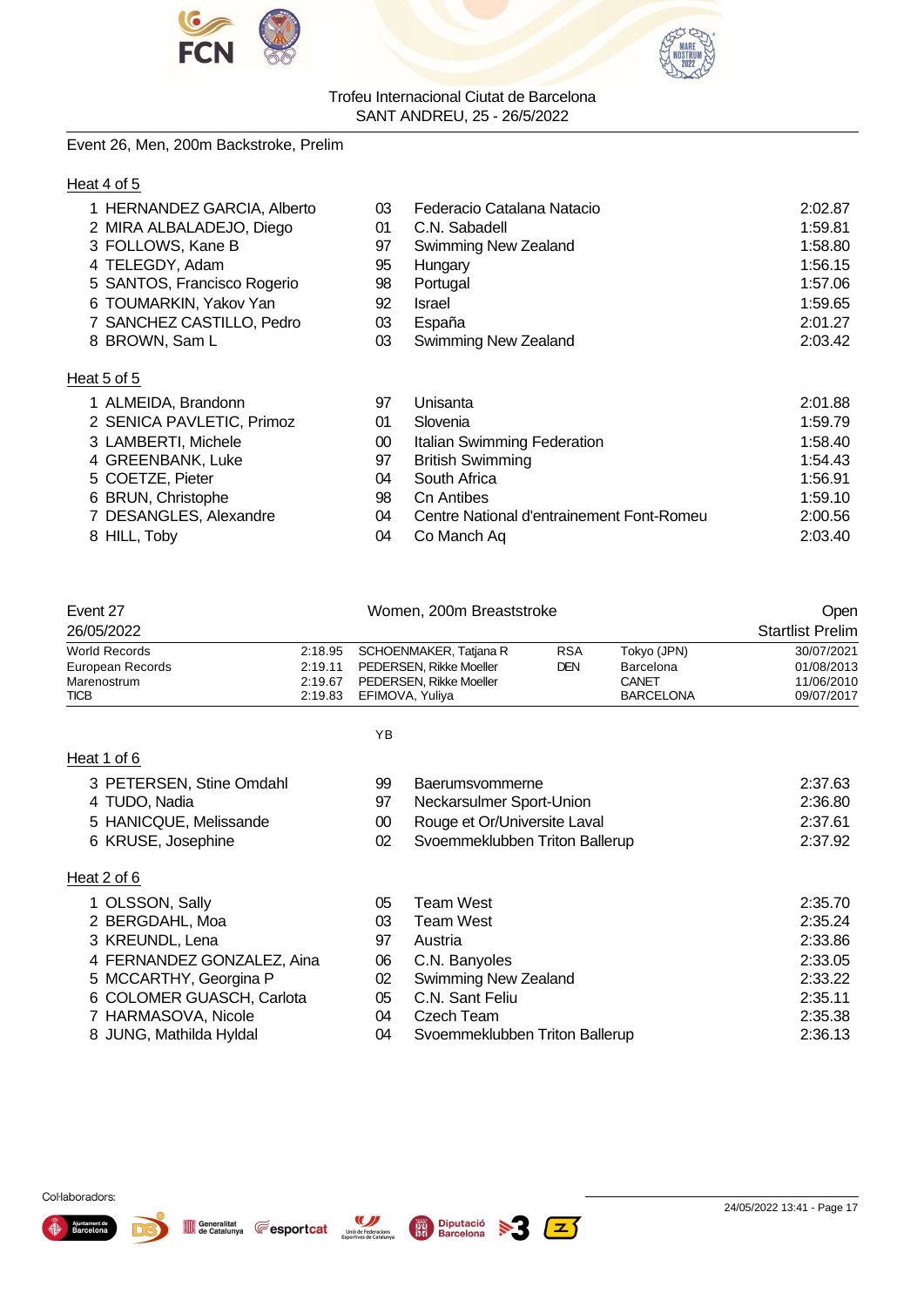



#### Event 27, Women, 200m Breaststroke, Prelim

#### Heat 3 of 6

| 1 BORAKER, Saga                        | 04     | Jonkopings Simsallskap           | 2:32.58 |
|----------------------------------------|--------|----------------------------------|---------|
| 2 LANSOM, Caitlin                      | 05     | Co Manch Aq                      | 2:32.34 |
| 3 DELCOMMUNE, Zinke                    | 05     | Vlaamse Zwemfederatie            | 2:31.57 |
| 4 BUKVIC, Martina                      | 06     | 11. April                        | 2:30.23 |
| 5 DIAZ RODRIGUEZ, Laura                | 99     | C.N. Sabadell                    | 2:31.51 |
| 6 KLINT IPSA, Olivia                   | 05     | Kristianstads SLS                | 2:32.09 |
| 7 VISAGIE, Emily J                     | 98     | South Africa                     | 2:32.57 |
| 8 NYEGAARD, Emilie                     | 01     | Svoemmeklubben Triton Ballerup   | 2:32.95 |
| Heat 4 of 6                            |        |                                  |         |
| 1 RUUSKA, Martta                       | 03     | <b>Team Finland</b>              | 2:28.04 |
| 2 COYNE, Niamh                         | 01     | Ireland                          | 2:26.73 |
| 3 ANGIOLINI, Lisa                      | 95     | Virtus Buonconvento S.S.D.       | 2:25.16 |
| 4 VALL MONTERO, Jessica                | 88     | C.N. Sant Andreu                 | 2:23.25 |
| 5 ELENDT, Anna                         | 01     | University of Texas              | 2:24.63 |
| 6 RYBAK-ANDERSEN, Clara                | 03     | <b>Denmark</b>                   | 2:26.13 |
| 7 RODRIGUEZ SANCHEZ, Laura             | 04     | Federacion Andaluza Natacion     | 2:27.54 |
| 8 PEDERSEN, Josefine B.                | 99     | Svoemmeklubben MK31              | 2:30.18 |
| Heat 5 of 6                            |        |                                  |         |
| 1 CARRASCO CADENS, Emma                | 05     | C.N. Sant Andreu                 | 2:27.81 |
| 2 JACOBY, Lydia A                      | 04     | Seward Tsunami Swim Club         | 2:26.60 |
| 3 MC SHARRY, Mona                      | 00     | Ireland                          | 2:25.08 |
| 4 PICKREM, Sydney                      | 97     | <b>Toronto Swim Club</b>         | 2:22.90 |
| 5 GARCIA URZAINQUI, Marina             | 94     | C.N. Sabadell                    | 2:24.25 |
| 6 SCHOUTEN, Tes                        | $00\,$ | <b>Dutch Swimming Federation</b> | 2:26.13 |
| $\overline{z}$ DODDIOUTZINILANIUTIA D. | $\sim$ |                                  | 0.0007  |

- RODRIGUEZ VILLANUEVA, Byanca 94 Mexico 2:26.87
- 8 VAN NIEKERK, Lara 03 South Africa

#### Heat 6 of 6

- 
- 
- 
- 
- 
- 
- 

Generalitat<br>de Catalunya

**Fesportcat** 

Unió de Federacions<br>Esportives de Catalunya

- 8 FAST, Emelie
- BLAZEVIC, Ana 03 Croatia 2:27.72 2 BLOMSTERBERG, Thea 02 Denmark 2:26.19 HORSKA, Kristyna 97 Czech National Swimming Team 2:25.03 RENSHAW, Molly 96 British Swimming 2:20.89 5 98 Helsingborg Simsaellskap<br>197 Neckarsulmer Sport-Union 1986 1987 1988 2:25.77 FISCHER, Bente 97 Neckarsulmer Sport-Union 2:25.77 CIEPLUCHA, Tessa 98 Markham Aquatic Club 2:26.84



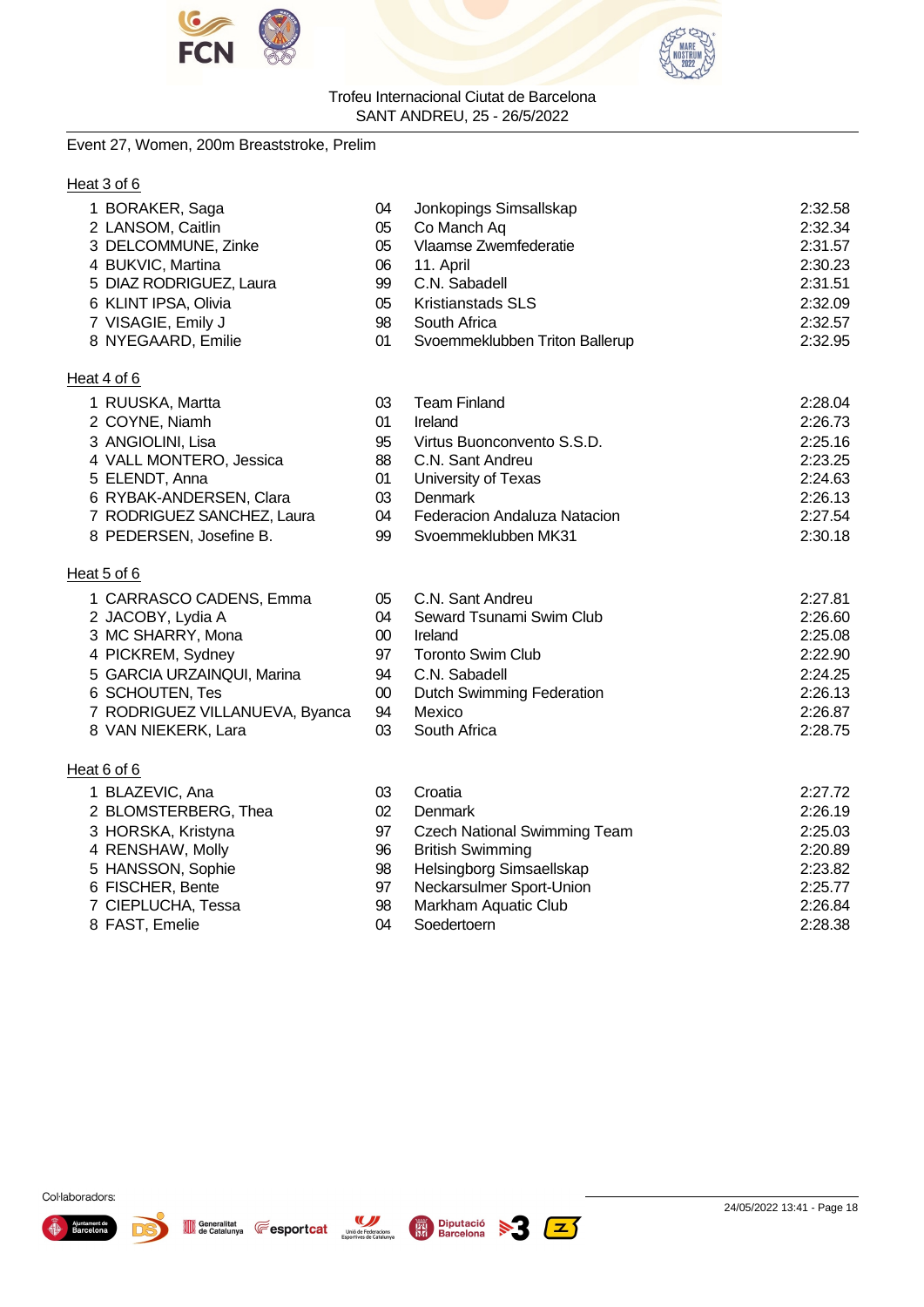



| Event 28<br>26/05/2022                                          |                    |                                                                                    | Men, 200m Butterfly     |                                      |                                                                        | Open<br><b>Startlist Prelim</b>                      |
|-----------------------------------------------------------------|--------------------|------------------------------------------------------------------------------------|-------------------------|--------------------------------------|------------------------------------------------------------------------|------------------------------------------------------|
| <b>World Records</b><br>European Records<br>Marenostrum<br>TICB | 1:50.73<br>1:50.73 | MILAK, Kristof<br>MILAK, Kristof<br>1:54.42 LE CLOS, Chad<br>1:54.42 LE CLOS, Chad |                         | <b>HUN</b><br><b>HUN</b>             | Gwangju (KOR)<br>Gwangju (KOR)<br><b>BARCELONA</b><br><b>BARCELONA</b> | 24/07/2019<br>24/07/2019<br>10/06/2012<br>08/07/2016 |
|                                                                 |                    | YB                                                                                 |                         |                                      |                                                                        |                                                      |
| Heat 1 of 6                                                     |                    |                                                                                    |                         |                                      |                                                                        |                                                      |
| 3 ELIES VAZQUEZ, Pau                                            |                    | 03                                                                                 | C.N. Atl Barceloneta    |                                      |                                                                        | 2:07.69                                              |
| 4 GIJON ESPIGARES, Javier                                       |                    | 99                                                                                 | C.E. Mediterrani        |                                      |                                                                        | 2:06.91                                              |
| 5 RODRIGUEZ QUINTANA, Marc                                      |                    | 05                                                                                 | C.N. Banyoles           |                                      |                                                                        | 2:07.49                                              |
| Heat 2 of 6                                                     |                    |                                                                                    |                         |                                      |                                                                        |                                                      |
| 1 HUILLE, Stanislas                                             |                    | 99                                                                                 |                         | Societe de Natation de Versailles    |                                                                        | 2:04.78                                              |
| 2 LAZARO ORTEGA, Guillem                                        |                    | $00\,$                                                                             | C.N. Terrassa           |                                      |                                                                        | 2:04.45                                              |
| 3 RIVIERE, Clement                                              |                    | 03                                                                                 |                         | Ligue Bourgogne Franche-Comte        |                                                                        | 2:04.31                                              |
| 4 MUEHLLEITNER, Henning                                         |                    | 97                                                                                 |                         | Neckarsulmer Sport-Union             |                                                                        | 2:04.21                                              |
| 5 ALLANDE GONZALEZ, Jofre                                       |                    | 98                                                                                 | C.N. Sabadell           |                                      |                                                                        | 2:04.30                                              |
| 6 VENDRELL GARCIA, Jose                                         |                    | 03                                                                                 | C.N. Lleida             |                                      |                                                                        | 2:04.35                                              |
| 7 ARRUABARRENA MAYOR, Unai                                      |                    | 01                                                                                 | C.N. Sant Andreu        |                                      |                                                                        | 2:04.57                                              |
| Heat 3 of 6                                                     |                    |                                                                                    |                         |                                      |                                                                        |                                                      |
| 1 PAINE, Thomas                                                 |                    | 94                                                                                 | Co Manch Aq             |                                      |                                                                        | 2:02.36                                              |
| 2 WOODWARD, James                                               |                    | $00\,$                                                                             | Hatfield                |                                      |                                                                        | 2:01.37                                              |
| 3 PINNEKER, Daniel                                              |                    | 99                                                                                 |                         | Neckarsulmer Sport-Union             |                                                                        | 1:59.33                                              |
| 4 MARTINEZ NOVOA, Miguel                                        |                    | $00\,$                                                                             | España                  |                                      |                                                                        | 1:58.81                                              |
| 5 O'CONNOR, Lochlainn J                                         |                    | $00\,$                                                                             | Swimming New Zealand    |                                      |                                                                        | 1:59.01                                              |
| 6 PEROSANZ LOPEZ, Guillermo                                     |                    | 01                                                                                 | C.N. Sabadell           |                                      |                                                                        | 1:59.96                                              |
| 7 SMRCEK, Ondrej                                                |                    | 02                                                                                 | <b>Czech Team</b>       |                                      |                                                                        | 2:02.19                                              |
| 8 MAHMOUD, Ahmed                                                |                    | 96                                                                                 |                         | Neckarsulmer Sport-Union             |                                                                        | 2:03.38                                              |
| Heat 4 of 6                                                     |                    |                                                                                    |                         |                                      |                                                                        |                                                      |
| 1 MILDRED, Edward                                               |                    | 03                                                                                 | <b>British Swimming</b> |                                      |                                                                        | 1:58.00                                              |
| 2 ZIRK, Kregor                                                  |                    | 99                                                                                 | Estonia                 |                                      |                                                                        | 1:56.63                                              |
| 3 CARINI, Giacomo                                               |                    | 97                                                                                 |                         | Italian Swimming Federation          |                                                                        | 1:55.33                                              |
| 4 KENDERESI, Tamas                                              |                    | 96                                                                                 | Hungary                 |                                      |                                                                        | 1:54.37                                              |
| 5 PONTI, Noe                                                    |                    | 01                                                                                 | Switzerland             |                                      |                                                                        | 1:55.05                                              |
| 6 MARTON, Richard                                               |                    | 99                                                                                 | Hungary                 |                                      |                                                                        | 1:56.23                                              |
| 7 VERRASZTO, David                                              |                    | 88                                                                                 | Hungary                 |                                      |                                                                        | 1:57.03                                              |
| 8 FERRARO, Christian                                            |                    | 97                                                                                 | Montebelluna Nuoto asd  |                                      |                                                                        | 1:58.49                                              |
| Heat 5 of 6                                                     |                    |                                                                                    |                         |                                      |                                                                        |                                                      |
| 1 PONS RAMON, Joan Lluis                                        |                    | 96                                                                                 | C.N. Sant Andreu        |                                      |                                                                        | 1:57.79                                              |
| 2 GONCHE, Matheus F M                                           |                    | 99                                                                                 |                         | <b>Brazilian Swimming Federation</b> |                                                                        | 1:56.30                                              |
| 3 TERADA, Takumi                                                |                    | 98                                                                                 |                         | Japan Swimming Federation            |                                                                        | 1:55.21                                              |
| 4 BURDISSO, Federico                                            |                    | 01                                                                                 | Unicusano Aurelia Nuoto |                                      |                                                                        | 1:54.28                                              |
| 5 LE CLOS, Chad Guy Bertrand                                    |                    | 92                                                                                 | Chad le Clos            |                                      |                                                                        | 1:54.93                                              |
| 6 RAZZETTI, Alberto                                             |                    | 99                                                                                 |                         | Italian Swimming Federation          |                                                                        | 1:55.79                                              |
| 7 RUVALCABA CRUZ, Hector                                        |                    | 97                                                                                 | Mexico                  |                                      |                                                                        | 1:56.89                                              |
| 8 PERFETTO, Giuseppe                                            |                    | 97                                                                                 | Unicusano Aurelia Nuoto |                                      |                                                                        | 1:58.17                                              |
|                                                                 |                    |                                                                                    |                         |                                      |                                                                        |                                                      |

 $\mathbf{z}$ 



Ajuntament de ♠

D.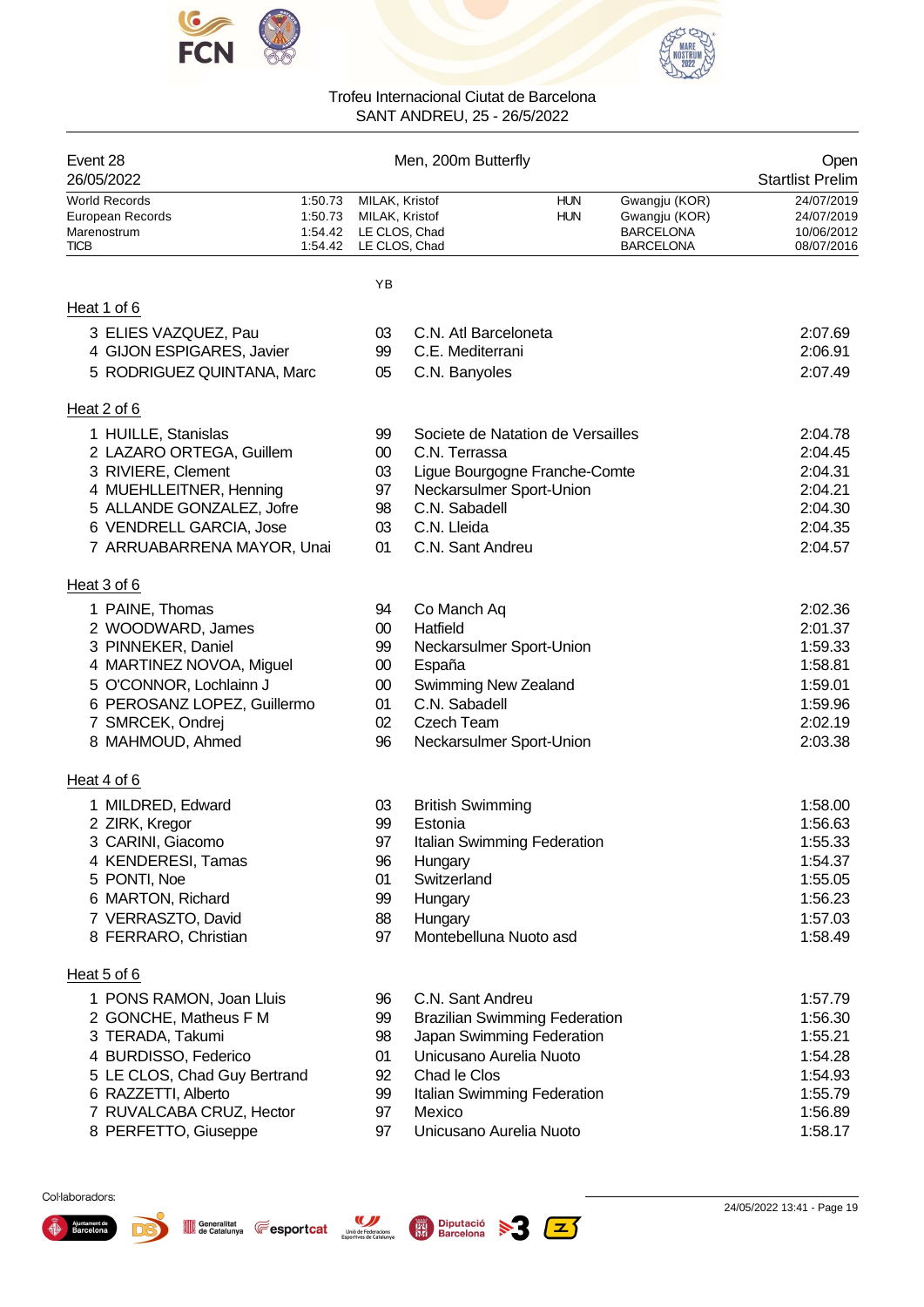



#### Event 28, Men, 200m Butterfly, Prelim

#### Heat 6 of 6

| 1 GONZALEZ ALVAREZ, Arbidel | 02 | España                               | 1:57.79 |
|-----------------------------|----|--------------------------------------|---------|
| 2 ZENIMOTO HVAS, Tomoe      | 00 | Baerumsvommerne                      | 1:56.30 |
| 3 GUY, James                | 95 | <b>British Swimming</b>              | 1:55.20 |
| 4 MILAK, Kristof            | 00 | Hungary                              | 1:51.10 |
| 5 DE DEUS, Leonardo         | 91 | <b>Brazilian Swimming Federation</b> | 1:54.83 |
| 6 CROENEN, Louis            | 94 | Vlaamse Zwemfederatie                | 1:55.69 |
| 7 LELLIOTT, Jay             | 95 | Swim England                         | 1:56.76 |
| 8 GEMOV, Ondrej             | 99 | <b>Czech National Swimming Team</b>  | 1:58.04 |

| Event 29<br>26/05/2022                                                                                                                                                              |                                  |                                                  | Women, 100m Butterfly                                                                                                                                                            |                                                          |                                                     | Open<br><b>Startlist Prelim</b>                                                      |
|-------------------------------------------------------------------------------------------------------------------------------------------------------------------------------------|----------------------------------|--------------------------------------------------|----------------------------------------------------------------------------------------------------------------------------------------------------------------------------------|----------------------------------------------------------|-----------------------------------------------------|--------------------------------------------------------------------------------------|
| <b>World Records</b><br>European Records<br>Marenostrum<br><b>TICB</b>                                                                                                              | 55.48<br>55.48<br>55.76<br>56.27 |                                                  | SJOESTROEM, Sarah<br>SJOESTROEM, Sarah<br>SJOESTROEM, Sarah<br>SJOESTROEM, Sarah                                                                                                 | <b>SWE</b><br><b>SWE</b>                                 | Rio (BRA)<br>Rio (BRA)<br>CANET<br><b>BARCELONA</b> | 07/08/2016<br>07/08/2016<br>16/06/2013<br>09/07/2017                                 |
|                                                                                                                                                                                     |                                  | ΥB                                               |                                                                                                                                                                                  |                                                          |                                                     |                                                                                      |
| Heat 1 of 9                                                                                                                                                                         |                                  |                                                  |                                                                                                                                                                                  |                                                          |                                                     |                                                                                      |
| 3 LOPEZ SANCHEZ-MIGALLON, Aida<br>4 NAVARRO GRACIA, Claudia<br>5 DE GROOT, Fenna                                                                                                    |                                  | 02<br>05<br>97                                   | C.N. Terrassa<br>E.M. El Olivar<br>Albion                                                                                                                                        |                                                          |                                                     | 1:04.62<br>1:03.75<br>1:04.42                                                        |
| Heat 2 of 9                                                                                                                                                                         |                                  |                                                  |                                                                                                                                                                                  |                                                          |                                                     |                                                                                      |
| 2 FERRER MARTINEZ, Aneu<br>3 JOHANSSON, Wilma<br>4 STEENBERGEN, Marrit<br>5 URBANIAK, Anastasia<br>6 KALJEVIC, Mina<br>7 BERGELI, Victoria                                          |                                  | 03<br>01<br>$00\,$<br>$00\,$<br>05<br>03         | C.E. Mediterrani<br>Jonkopings Simsallskap<br><b>Dutch Swimming Federation</b><br>Ligue Bourgogne Franche-Comte<br>11. April<br>Baerumsvommerne                                  |                                                          |                                                     | 1:03.26<br>1:02.99<br>1:02.82<br>1:02.87<br>1:03.09<br>1:03.37                       |
| Heat 3 of 9                                                                                                                                                                         |                                  |                                                  |                                                                                                                                                                                  |                                                          |                                                     |                                                                                      |
| 1 GRABHER, Annina Fatma<br>2 MC KIBBIN, Ellie<br>3 ORBAN, Kristina<br>4 CROSBIE, Aimee S<br>5 SANDBERG, Mathilda<br>6 AMOR AGUADO, Laura<br>7 HALDEN, Jenny<br>8 BORER, Fanny       |                                  | 04<br>04<br>04<br>04<br>05<br>03<br>$00\,$<br>96 | Switzerland<br><b>National Centre Ulster</b><br>Malmo Kappsimningsklubb<br><b>Swimming New Zealand</b><br><b>Taeby Sim</b><br>C.N. Sant Andreu<br>Baerumsvommerne<br>Switzerland |                                                          |                                                     | 1:02.74<br>1:02.45<br>1:02.12<br>1:01.70<br>1:01.90<br>1:02.17<br>1:02.57<br>1:02.76 |
| Heat 4 of 9                                                                                                                                                                         |                                  |                                                  |                                                                                                                                                                                  |                                                          |                                                     |                                                                                      |
| 1 ERIKSSON, Hanna<br>2 AOKI, Reona<br>3 HOEVRING, Sofie<br>4 ROSVALL, Hanna<br>5 TEIJONSALO, Fanny<br>6 LILJEQVIST, Ida<br>7 TORRONTEGUI GUTIERREZ, Carlota<br>8 MARCHAND, Juliette |                                  | 99<br>95<br>04<br>$00\,$<br>96<br>99<br>03<br>01 | Jonkopings Simsallskap<br><b>Denmark</b><br>Helsingborg Simsaellskap<br><b>Team Finland</b><br>Helsingborg Simsaellskap<br>C.N. Santa Olaya                                      | Japan Swimming Federation<br>Cercle des nageurs de Niort |                                                     | 1:01.31<br>1:00.89<br>1:00.63<br>1:00.60<br>1:00.61<br>1:00.74<br>1:01.00<br>1:01.42 |



♠



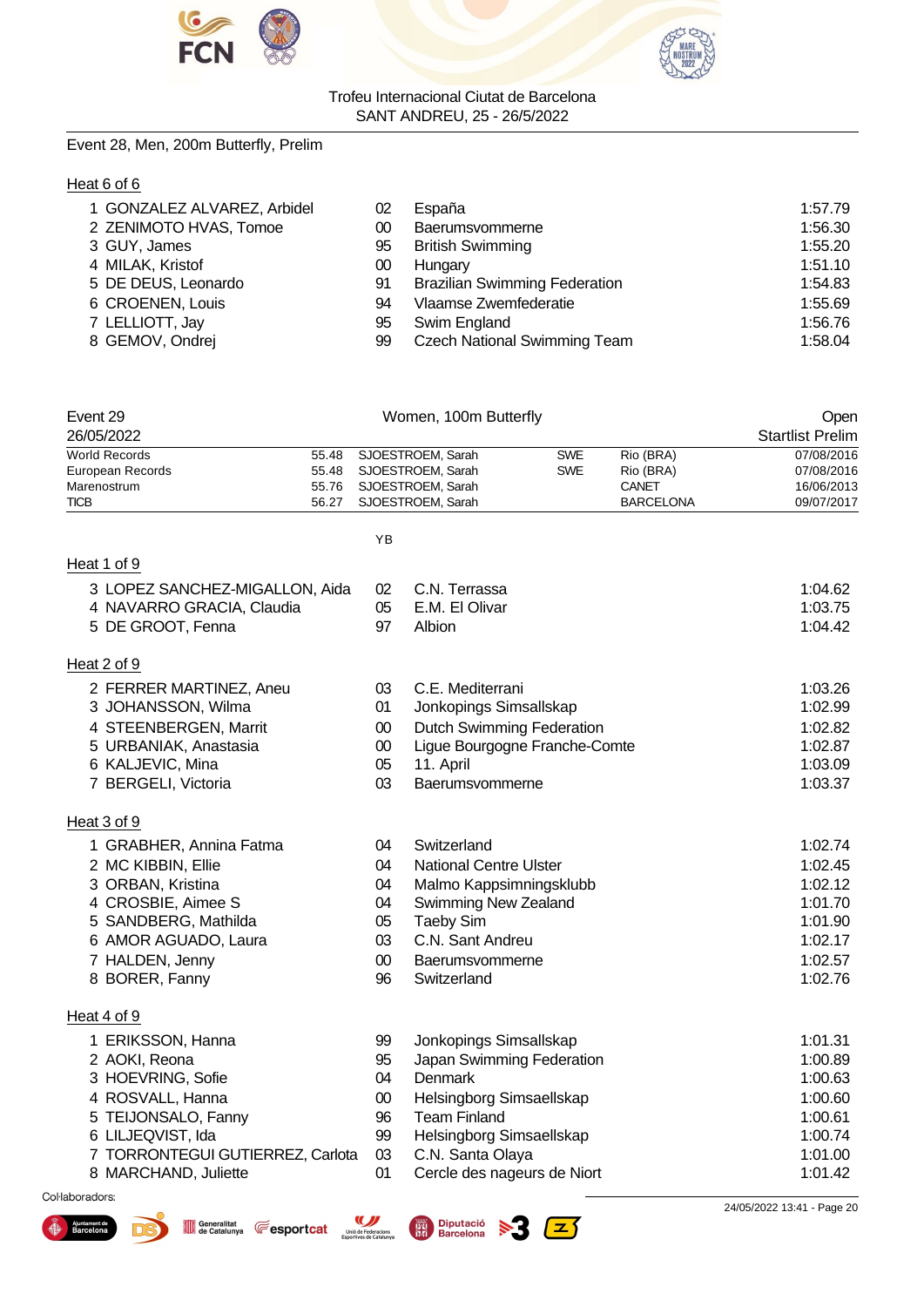



#### Event 29, Women, 100m Butterfly, Prelim

#### Heat 5 of 9

| 1 MONTEIRO, Ana Catarina | 93 | Portugal                          | 1:00.50 |
|--------------------------|----|-----------------------------------|---------|
| 2 RODRIGUES, Clarissa    | 99 | Ecp                               | 1:00.25 |
| 3 LAHTINEN, Laura        | 03 | <b>Team Finland</b>               | 1:00.20 |
| 4 CUNHA, Mariana Pacheco | 04 | Colegio Efanor                    | 1:00.11 |
| 5 MCMILLAN, Ashley       | 04 | Greater Ottawa Kingfish Swim Club | 1:00.13 |
| 6 VERRASZTO, Evelyn      | 89 | Hungary                           | 1:00.20 |
| 7 CALDERBANK, Jessica    | 97 | Co Manch Aq                       | 1:00.25 |
| 8 HIBBOTT, Holly         | 99 | <b>British Swimming</b>           | 1:00.56 |
| Heat 6 of 9              |    |                                   |         |

#### 1 GUILLAMON NOVO, Alba 00 C.N. Sant Andreu 1:00.05 2 MATA COCCO, Maria Jose 94 Mexico 59.66 3 MIZUGUCHI, Chiho 01 Japan Swimming Federation 59.47 4 HAYASHI, Kina 01 Japan Swimming Federation 59.36 5 KAPAS, Boglarka 93 Hungary 59.43 6 BUSCH, Kim 98 Dutch Swimming Federation 59.62 7 KAJTAZ, Amina 96 HAPK Mladost 59.87 8 BALBUENA HEREDIA, Carmen 99 C.D.N. Inacua Malaga 1:00.06

#### Heat 7 of 9

|  | 1 GRECO, Federica |  |
|--|-------------------|--|
|--|-------------------|--|

- 2 DIAMANTE, Giovanna 97 Brazilian Swimming Federation 58.87
- 3 UGOLKOVA, Maria 89 Switzerland 58.22
- 
- 
- 
- 
- 

#### Heat 8 of 9

- 1 JUNEVIK, Sara 10 Falu SS 59.19 (1991)
- 2 GIELE, Tessa 02 02 Dutch Swimming Federation 58.87
- 3 DE WAARD, Maaike 96 06 96 96 96 06 07 08 96 09 96 09 96 09 96 09 96 09 96 09 96 09 97 09 97 09 97 09 97 09 9
- 4 HANSSON, Louise 9<br>5 OSMAN. Farida H
- 5 OSMAN, Farida H
- 6 VANOTTERDIJK, Roos 05 05 05 V
- 7 OUWEHAND, Vanessa 9.
- 

#### Heat 9 of 9

- 
- 
- 
- 
- 
- 
- 
- 

## 4 OLEKSIAK, Penelope 00 Toronto Swim Club 57.32 5 STEPHENS, Laura Kathleen 99 British Swimming 57.98 6 SEBESTYEN, Dalma 97 Hungary 58.85 7 OHASHI, Yui 95 Japan Swimming Federation 59.16 8 WALSHE, Ellen 69.32

| 1 JUNEVIK, Sara      | 00 | Falu SS                             | 59.19 |
|----------------------|----|-------------------------------------|-------|
| 2 GIELE, Tessa       | 02 | <b>Dutch Swimming Federation</b>    | 58.87 |
| 3 DE WAARD, Maaike   | 96 | <b>Dutch Swimming Federation</b>    | 58.10 |
| 4 HANSSON, Louise    | 96 | Helsingborg Simsaellskap            | 56.22 |
| 5 OSMAN, Farida H    | 95 | <b>Egyptian Swimming Federation</b> | 57.89 |
| 6 VANOTTERDIJK, Roos | 05 | Vlaamse Zwemfederatie               | 58.76 |
| 7 OUWEHAND, Vanessa  | 99 | <b>Swimming New Zealand</b>         | 59.02 |
| 8 GINGRICH, Leah     | 90 | <b>Columbus Aquatic Club</b>        | 59.30 |

1 97 Unicusano Aurelia Nuoto 69.27

 MIKKELSEN, Amalie 97 Denmark 59.17 2 STICKLEN, Emma C 02 University of Texas 68.86 BRAY, Olivia 01 University of Texas 58.07 4 WATTEL, Marie 66.16 SAVARD, Katerine 93 Club Aquatique Montreal 57.51 BONNET, Charlotte 95 Olympic Nice Natation 58.63 MASSE, Kylie 96 Toronto Swim Club 58.93 MCINTOSH, Summer 06 Etobicoke Swim Club 59.28





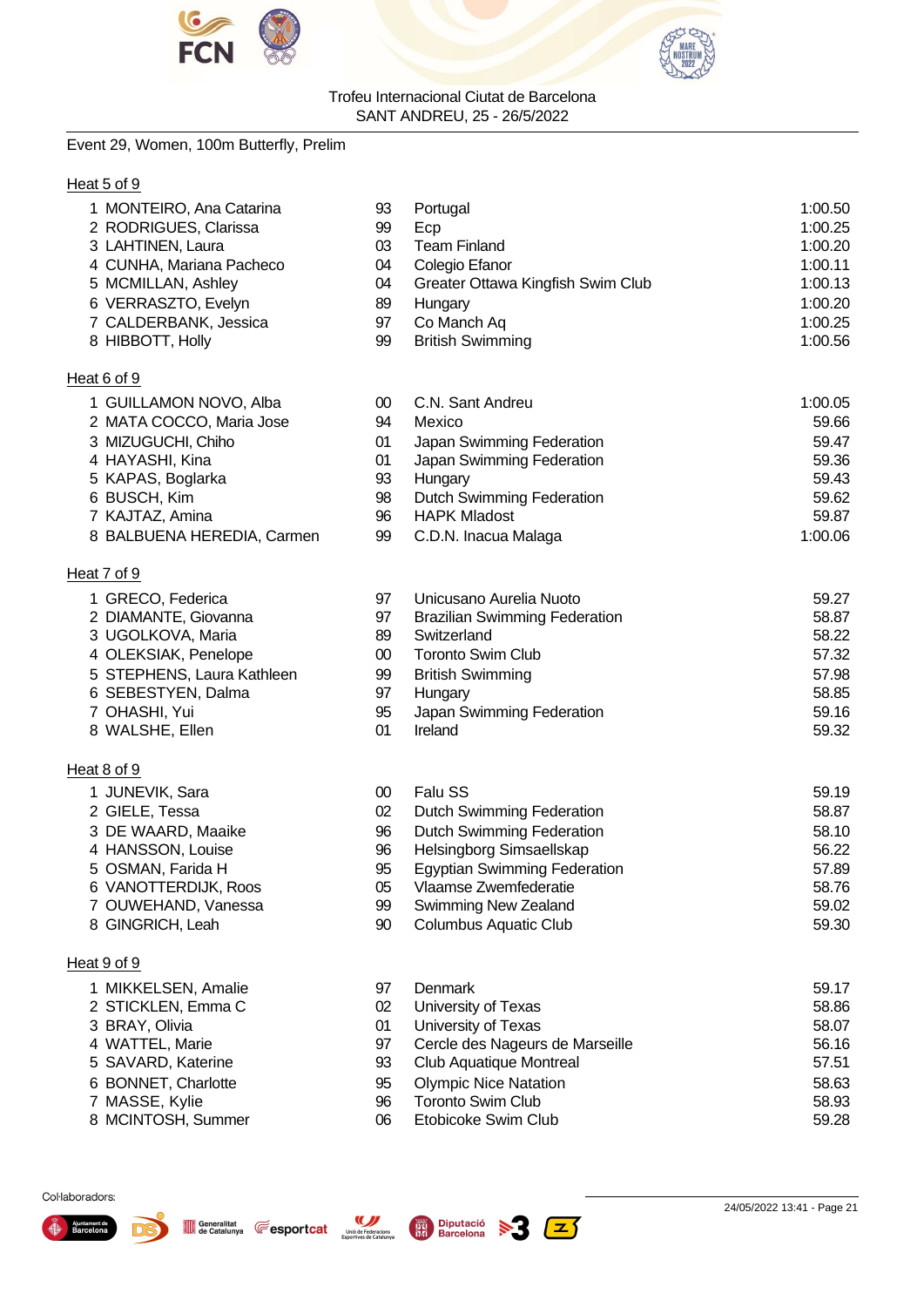



| Event 30<br>26/05/2022                                                                                                                                                                                     |                                          |                                                  | Men, 200m Medley                                                                                                                                             |                                                      |                                                                      | Open<br><b>Startlist Prelim</b>                                                      |
|------------------------------------------------------------------------------------------------------------------------------------------------------------------------------------------------------------|------------------------------------------|--------------------------------------------------|--------------------------------------------------------------------------------------------------------------------------------------------------------------|------------------------------------------------------|----------------------------------------------------------------------|--------------------------------------------------------------------------------------|
| <b>World Records</b><br>European Records<br>Marenostrum<br><b>TICB</b>                                                                                                                                     | 1:54.00<br>1:55.18<br>1:56.31<br>1:56.31 | LOCHTE, Ryan<br>CSEH, Laszlo                     | GONZALEZ DE OLIVEIRA, Hugo<br>GONZALEZ DE OLIVEIRA, Hugo                                                                                                     | <b>USA</b><br><b>HUN</b><br><b>ESP</b><br><b>ESP</b> | Shanghai (CHN)<br>Rome (ITA)<br><b>BARCELONA</b><br><b>BARCELONA</b> | 28/07/2011<br>29/07/2009<br>06/06/2021<br>06/06/2021                                 |
|                                                                                                                                                                                                            |                                          | ΥB                                               |                                                                                                                                                              |                                                      |                                                                      |                                                                                      |
| Heat 1 of 7                                                                                                                                                                                                |                                          |                                                  |                                                                                                                                                              |                                                      |                                                                      |                                                                                      |
| 2 CANCELA, Diogo Luis<br>3 DE PABLO SANCHEZ, Victor<br>4 HANSEN, Mikkel S.<br>5 RUIZ DIAZ, Gonzalo<br>6 BELHASSEN, Ben Miled                                                                               |                                          | 02<br>01<br>00<br>01<br>05                       | Portugal<br>C.N. Terrassa<br>Svoemmeklubben Triton Ballerup<br>E.M. El Olivar<br>C.N. Barcelona                                                              |                                                      |                                                                      | 2:27.47<br>2:10.94<br>2:09.76<br>2:10.28<br>2:11.59                                  |
| Heat 2 of 7                                                                                                                                                                                                |                                          |                                                  |                                                                                                                                                              |                                                      |                                                                      |                                                                                      |
| 1 PARRY, Joshua J<br>2 VILLA RODRIGUEZ, Pau<br>3 DUCKHAM, Michael P<br>4 JUDICKIJ, Michal<br>5 STEFANIK, Florian<br>6 VOLLMER, Dante<br>7 ARRUABARRENA MAYOR, Ander<br>8 RUANO CERDA, Pedro<br>Heat 3 of 7 |                                          | 03<br>04<br>02<br>04<br>03<br>01<br>99<br>03     | South Africa<br>C.N. Sant Andreu<br>South Africa<br><b>Czech Team</b><br>Austria<br>Helsingborg Simsaellskap<br>C.N. Sant Andreu<br>C.N. Sant Andreu         |                                                      |                                                                      | 2:09.11<br>2:08.71<br>2:08.32<br>2:08.00<br>2:08.26<br>2:08.45<br>2:08.79<br>2:09.22 |
| 1 KNEDLA, Miroslav                                                                                                                                                                                         |                                          | 05                                               | <b>Czech Team</b>                                                                                                                                            |                                                      |                                                                      | 2:07.77                                                                              |
| 2 YOUNES, Alexandre<br>3 LIETZEN, Jesper<br>4 ROWBOTHAM-KEATING, Reuben<br>5 HELMS, Blair L<br>6 VERGNES, Lucien<br>7 VILLAREJO PRADES, Alejandro<br>8 FERRET COLOMER, Pol                                 |                                          | $00\,$<br>02<br>05<br>02<br>04<br>03<br>04       | Mtayleb Lebanon<br><b>Team Finland</b><br>Co Manch Aq<br>North Shore Swimming Club<br>Centre National d'entrainement Font-Romeu<br>España<br>C.N. Vilafranca |                                                      |                                                                      | 2:05.89<br>2:05.46<br>2:04.73<br>2:05.28<br>2:05.67<br>2:06.03<br>2:07.89            |
| Heat 4 of 7                                                                                                                                                                                                |                                          |                                                  |                                                                                                                                                              |                                                      |                                                                      |                                                                                      |
| 1 CASTEJON RAMIREZ, Alex<br>2 FRANCESCHI, Nicolo'<br>3 MARTIN BURGUILLO, Marcos<br>4 HASSLING, Emil<br>5 CORBY, Eoin<br>6 MORALES CEBEY, Hector<br>7 COETZEE, Wilrich Z<br>8 PANCEREVAS, Daniil            |                                          | 98<br>01<br>02<br>$00\,$<br>02<br>02<br>97<br>04 | C.N. Sabadell<br>Nuoto Club Milano<br>España<br>Landskrona<br>Ireland<br>C.N. Granollers<br><b>Swimming New Zealand</b><br>Lithuania                         |                                                      |                                                                      | 2:04.15<br>2:03.84<br>2:03.73<br>2:03.53<br>2:03.56<br>2:03.82<br>2:03.85<br>2:04.61 |



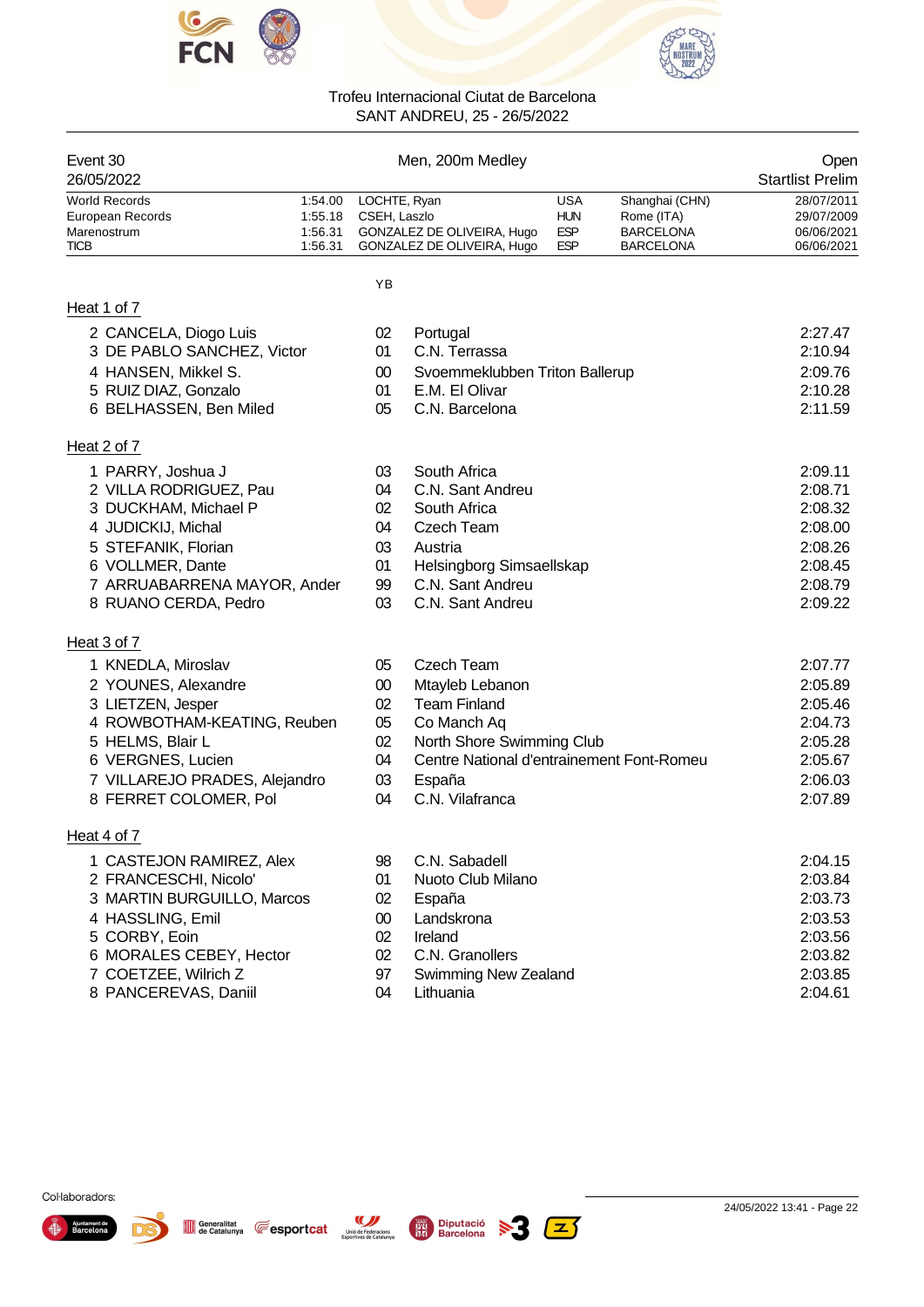



#### Event 30, Men, 200m Medley, Prelim

#### Heat 5 of 7

| 1 BERG, Max                | 02     | <b>3MUC Natation</b>                 | 2:02.14 |
|----------------------------|--------|--------------------------------------|---------|
| 2 CECCON, Thomas           | 01     | Italian Swimming Federation          | 1:59.89 |
| 3 SATES, Matthew E         | 03     | South Africa                         | 1:58.45 |
| 4 RAZZETTI, Alberto        | 99     | Italian Swimming Federation          | 1:57.13 |
| 5 ZENIMOTO HVAS, Tomoe     | $00\,$ | Baerumsvommerne                      | 1:57.64 |
| 6 LANZA, Vinicius M        | 97     | <b>Brazilian Swimming Federation</b> | 1:58.92 |
| 7 KLENZ, Ramon             | 98     | Neckarsulmer Sport-Union             | 2:01.11 |
| 8 LIMOZIN, Emmanuel        | 96     | Cercle des Nageurs de Marseille      | 2:03.42 |
| Heat 6 of 7                |        |                                      |         |
| 1 BEN SHITRIT, Eytan       | 03     | <b>Israel</b>                        | 2:01.81 |
| 2 TOUMARKIN, Yakov Yan     | 92     | <b>Israel</b>                        | 1:59.46 |
| 3 PUMPUTIS, Caio Rodrigues | 99     | <b>Brazilian Swimming Federation</b> | 1:58.36 |
| 4 DESPLANCHES, Jeremy      | 94     | Switzerland                          | 1:56.17 |
| 5 KNOX, Finlay             | 01     | Scarborough Swim Club                | 1:57.50 |
| 6 MCFADZEN, James          | 99     | Swim England                         | 1:58.74 |
| 7 MATTEAZZI, Pier Andrea   | 97     | Italian Swimming Federation          | 2:00.91 |
| 8 NAGY, Richard            | 93     | Co Sheffield                         | 2:03.35 |
|                            |        |                                      |         |

#### Heat 7 of 7

| 1 TELEGDY, Adam        | 95 | Hungary                   | 2:01.19 |
|------------------------|----|---------------------------|---------|
| 2 COHEN GROUMI, Gal    | 02 | Israel                    | 1:59.44 |
| 3 STEWART, Samuel      | 97 | <b>USA Swimming</b>       | 1:57.76 |
| 4 ANDREW, Michael C    | 99 | <b>MA Swim Academy</b>    | 1:55.26 |
| 5 DEAN, Thomas         | 00 | <b>British Swimming</b>   | 1:57.18 |
| 6 LOPES, Gabriel Jose  | 97 | Portugal                  | 1:58.56 |
| 7 HANAGURUMA, Yu       | 00 | Japan Swimming Federation | 2:00.72 |
| 8 ARTAL MATEO, Francho | 99 | C.E. Mediterrani          | 2:03.19 |

| Event 31<br>26/05/2022 | Women, 200m Freestyle        |     |                  | Open<br><b>Startlist Prelim</b> |
|------------------------|------------------------------|-----|------------------|---------------------------------|
|                        |                              |     |                  |                                 |
| <b>World Records</b>   | 1:52.98 PELLEGRINI, Federica | ita | Rome (ITA)       | 29/07/2009                      |
| European Records       | 1:52.98 PELLEGRINI, Federica | ita | Rome (ITA)       | 29/07/2009                      |
| Marenostrum            | 1:54.66 MUFFAT, Camille      |     | CANET            | 05/06/2008                      |
| <b>TICB</b>            | 1:55.22 HEEMSKERK Femke      |     | <b>BARCELONA</b> | 07/07/2015                      |

| Heat 1 of 8 |
|-------------|
|-------------|

|--|

Unió de Federacions<br>Esportives de Catalunya

| 1 GODDEN, Maria           | 02 | <b>National Centre Limerick</b> | 2:04.17 |
|---------------------------|----|---------------------------------|---------|
| 2 OSBORNE, Summer         | 05 | North Shore Swimming Club       | 2:03.68 |
| 3 DURAES, Diana Margarida | 96 | Portugal                        | 2:03.24 |
| 4 GODWIN, Emma            | 97 | Swimming New Zealand            | 2:02.67 |
| 5 STANISAVLJEVIC, Nina    | 04 | <b>Dubocica</b>                 | 2:02.72 |
| 6 SZABO FELTOTHY, Eszter  | 02 | Hungary                         | 2:03.59 |
| 7 VANHAUWAERT, Lotte      | 04 | Vlaamse Zwemfederatie           | 2:03.80 |
| 8 JUNEVIK, Sara           | 00 | Falu SS                         | 2:04.23 |
|                           |    |                                 |         |





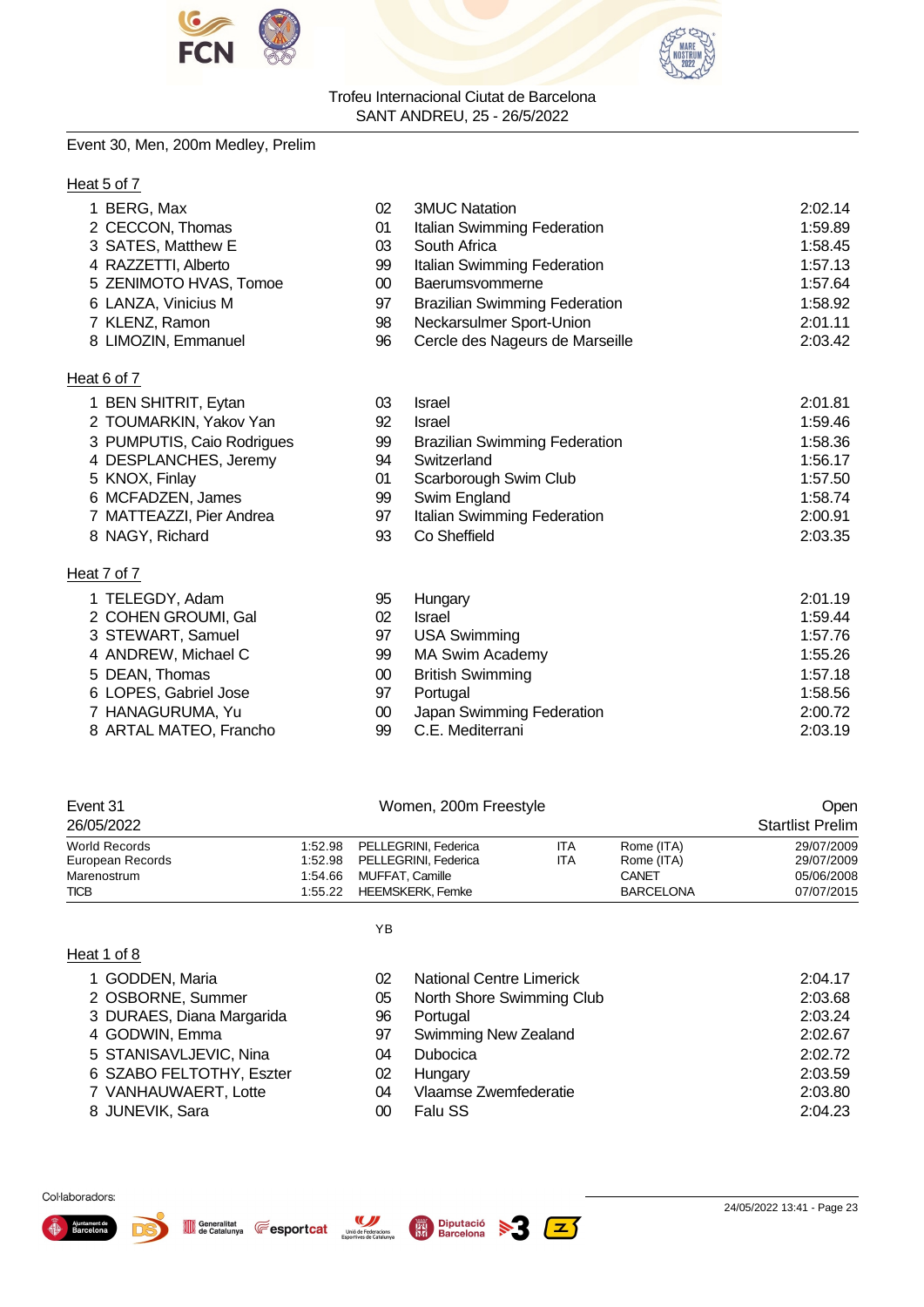



#### Event 31, Women, 200m Freestyle, Prelim

#### Heat 2 of 8

| 1 DELNO, Marjolein              | 94     | SC Wiesbaden 1911                         | 2:02.40 |
|---------------------------------|--------|-------------------------------------------|---------|
| 2 PUJADAS RUSINOL, Julia        | 01     | C.N. Sant Andreu                          | 2:01.90 |
| 3 CANUTO, Cecilia               | $00\,$ | Unicusano Aurelia Nuoto                   | 2:01.75 |
| 4 LITTLEJOHN, Laura J           | 04     | Swimming New Zealand                      | 2:01.68 |
| 5 BERGMAN, Hanna                | 01     | Poseidon                                  | 2:01.71 |
| 6 MARTINS, Francisca Soares     | 03     | Foca Quinta da Lixa CNF                   | 2:01.85 |
| 7 TISSANDIE, Camille            | 04     | Centre National d'entrainement Font-Romeu | 2:02.40 |
| 8 LUNDBLAD, Alicia              | 01     | Helsingborg Simsaellskap                  | 2:02.48 |
| Heat 3 of 8                     |        |                                           |         |
| 1 RAMATELLI, Giulia             | 00     | Unicusano Aurelia Nuoto                   | 2:01.64 |
| 2 CERACCHI, Rachele             | 98     | Cs Carabinieri                            | 2:01.37 |
| 3 JUSTE SANCHEZ, Paula          | 03     | España                                    | 2:01.25 |
| 4 PODGER, Jessica               | 01     | Loughboro Un                              | 2:01.10 |
| 5 HEIDEYER, Mika                | $00\,$ | <b>Cn Antibes</b>                         | 2:01.19 |
| 6 GONZALEZ CRIVILLERS, Marta    | 95     | Federacio Catalana Natacio                | 2:01.33 |
| 7 DEANS, Caitlin                | 99     | Swimming New Zealand                      | 2:01.57 |
| 8 DALEY, Elan                   | 05     | Markham Aquatic Club                      | 2:01.64 |
| Heat 4 of 8                     |        |                                           |         |
| 1 MEDEIROS REIS, Giovana        | 04     | <b>Brazilian Swimming Federation</b>      | 2:01.00 |
| 2 HEITMANN, Maria Paula         | 99     | <b>Brazilian Swimming Federation</b>      | 2:00.92 |
| 3 IBANEZ HERNANDEZ, Nerea       | 99     | C.N. Sabadell                             | 2:00.90 |
| 4 HERRERO LAZARO, Alba          | 02     | España                                    | 2:00.70 |
| 5 CENCI, Martina                | 02     | Unicusano Aurelia Nuoto                   | 2:00.82 |
| 6 BIAGIOLI, Paola               | 97     | Cs Carabinieri                            | 2:00.91 |
| 7 CAMPABADAL AMEZCUA, Ainhoa    | 03     | España                                    | 2:00.98 |
| 8 POLONSKY, Lea                 | 02     | Israel                                    | 2:01.02 |
| Heat 5 of 8                     |        |                                           |         |
| 1 MATA COCCO, Maria Jose        | 94     | Mexico                                    | 2:00.57 |
| 2 JORUNNARDOTTIR, Snaefridu Sol | $00\,$ | Iceland                                   | 2:00.20 |
| 3 RODRIGUES, Aline              | 95     | <b>Brazilian Swimming Federation</b>      | 2:00.05 |
| 4 HALL, Candice                 | 97     | Co Sheffield                              | 1:59.97 |
| 5 WATTEL, Marie                 | 97     | Cercle des Nageurs de Marseille           | 2:00.01 |
| 6 CATTERSON, Victoria           | 01     | Ireland                                   | 2:00.15 |
| 7 DIAMANTE, Giovanna            | 97     | <b>Brazilian Swimming Federation</b>      | 2:00.29 |
| 8 GOLOVATI, Daria               | 05     | <b>Israel</b>                             | 2:00.69 |
| Heat 6 of 8                     |        |                                           |         |
| 1 PASH, Kelly                   | 01     | University of Texas                       | 1:59.58 |
| 2 VAN SELM, Tamryn              | 04     | Swim England                              | 1:59.07 |
| 3 JAKABOS, Zsuzsanna            | 89     | Hungary                                   | 1:58.61 |
| 4 GEMMELL, Erin M               | 04     | Nation's Capital Swim Club                | 1:57.41 |
| 5 COLBERT, Freya                | 04     | Swim England                              | 1:57.90 |
| 6 BACH, Helena Rosendahl        | $00\,$ | Denmark                                   | 1:58.74 |
| 7 VERRASZTO, Evelyn             | 89     | Hungary                                   | 1:59.41 |
| 8 ZAMORANO SANZ, Africa         | 98     | C.N. Sant Andreu                          | 1:59.93 |



Đ.



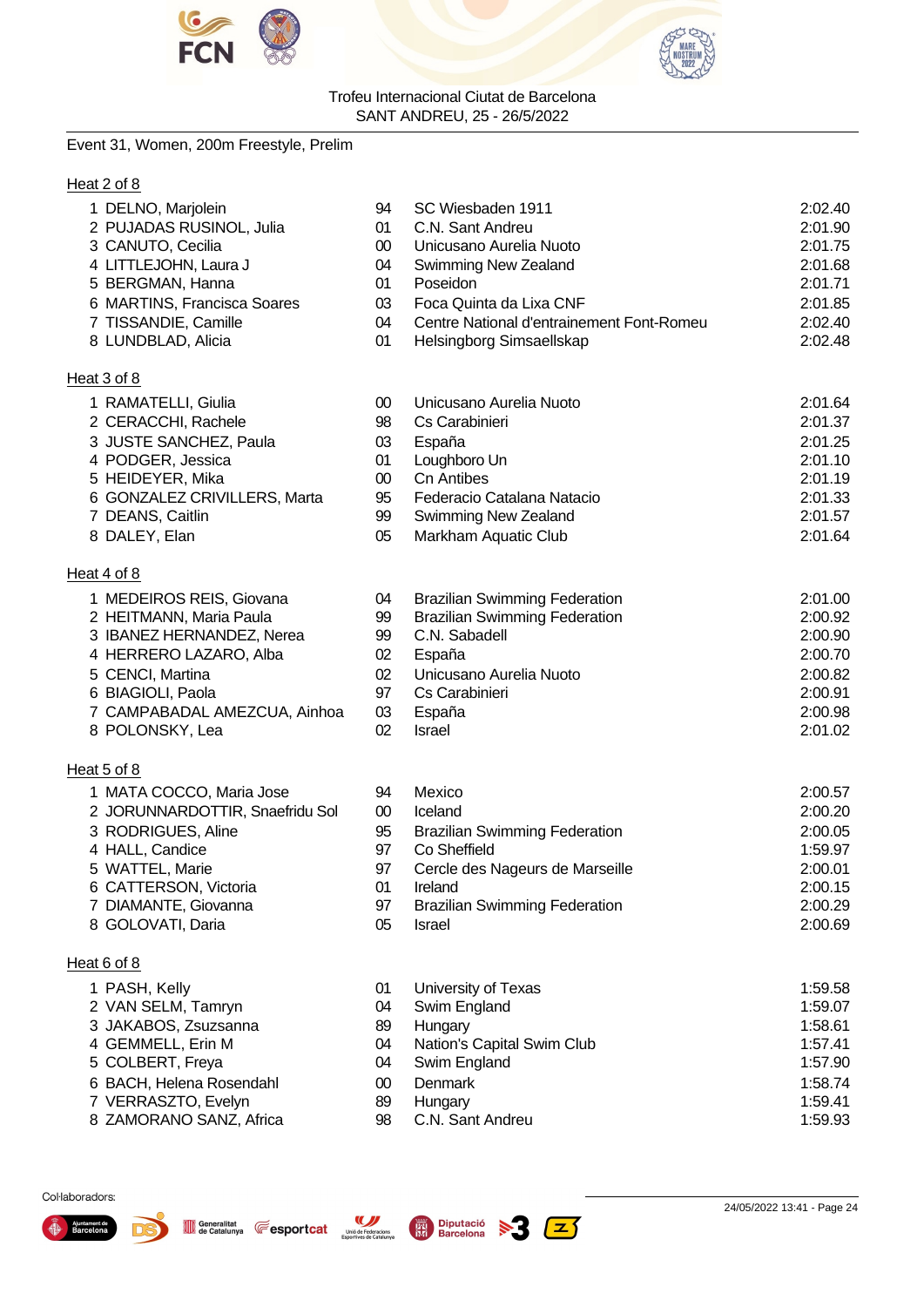



#### Event 31, Women, 200m Freestyle, Prelim

#### Heat 7 of 8

| 1 ALMEIDA, Nathalia     | 96     | Unisanta                            | 1:59.49 |
|-------------------------|--------|-------------------------------------|---------|
| 2 VERES, Laura          | 05     | Hungary                             | 1:59.03 |
| 3 STEENBERGEN, Marrit   | $00\,$ | Dutch Swimming Federation           | 1:58.30 |
| 4 ANDERSON, Freya       | 01     | <b>British Swimming</b>             | 1:56.42 |
| 5 SAVARD, Katerine      | 93     | <b>Club Aquatique Montreal</b>      | 1:57.79 |
| 6 HARVEY, Mary-Sophie   | 99     | <b>Club Aquatique Montreal</b>      | 1:58.70 |
| 7 BRO, Signe            | 99     | Denmark                             | 1:59.38 |
| 8 TOUATI, Assia         | 95     | Dauphins du TOEC                    | 1:59.70 |
| Heat 8 of 8             |        |                                     |         |
| 1 CAPONI, Linda         | 98     | Cs Carabinieri                      | 1:59.49 |
| 2 MASUDA, Aoi           | 96     | Japan Swimming Federation           | 1:58.86 |
| 3 MROZINSKI, Julia      | $00\,$ | SC Wiesbaden 1911                   | 1:58.24 |
| 4 SEEMANOVA, Barbora    | $00\,$ | <b>Czech National Swimming Team</b> | 1:55.45 |
| 5 SANCHEZ, Kayla Noelle | 01     | Ajax Swimming                       | 1:57.61 |
| 6 KOBORI, Waka          | $00\,$ | Japan Swimming Federation           | 1:58.70 |

- 7 PICKREM, Sydney 97 Toronto Swim Club 1:59.15
- 8 YOSHII, Momoka **1:59.69 04 Japan Swimming Federation** 1:59.69

| Event 32                   |                    | Men, 400m Freestyle              |     |                                   | Open                     |
|----------------------------|--------------------|----------------------------------|-----|-----------------------------------|--------------------------|
| 26/05/2022                 |                    |                                  |     |                                   | <b>Startlist Prelim</b>  |
| World Records              | 3:40.07            | BIEDERMANN, Paul                 | GER | Rome (ITA)                        | 26/07/2009               |
| European Records           | 3:40.07            | BIEDERMANN, Paul                 | GER | Rome (ITA)                        | 26/07/2009               |
| Marenostrum<br><b>TICB</b> | 3:41.71<br>3:44.97 | THORPE, lan<br>LOBINTSEV. Nikita |     | <b>MONACO</b><br><b>BARCELONA</b> | 11/06/2001<br>01/07/2009 |

YB

#### Heat 1 of 3

- 1 KOUTNY, David 03 Czech National Swimming Team 3:51.06
- 2 LOPES, Jose Paulo **3:50.56** 00 Braga 3:50.56
- 3 BAGSHAW, Jeremy 92 National Centre Limerick 3:50.10
- 
- 4 DURAN NAVIA, Miguel 95 C.N. Terrassa 3:49.77
- 5 PROIETTI COLONNA, Alessio 98 Unicusano Aurelia Nuoto 3:49.91 6 NOERGAARD, Alexander Aslak 00 Denmark<br>7 BELL, William 02 Loughboro Un
- 7 BELL, William 02 Loughboro Un 3:50.84
- 8 POTHAIN, Jordan 3:51.56

#### Heat 2 of 3

 OLIVIER, Marc Antoine 96 Dunkerque Natation 3:49.26 SCHEFFER, Fernando 98 Brazilian Swimming Federation 3:48.13 3 ZIRK, Kregor 3:47.05 AUBOECK, Felix 96 Austria 3:43.91 DJAKOVIC, Antonio 02 Switzerland 3:45.82 CIAMPI, Matteo 96 Italian Swimming Federation 3:47.57 WIFFEN, Daniel 01 Loughboro Un 3:48.75 SOLOVEYCHIK, Bar 00 Israel 3:49.77







**Fesportcat** 

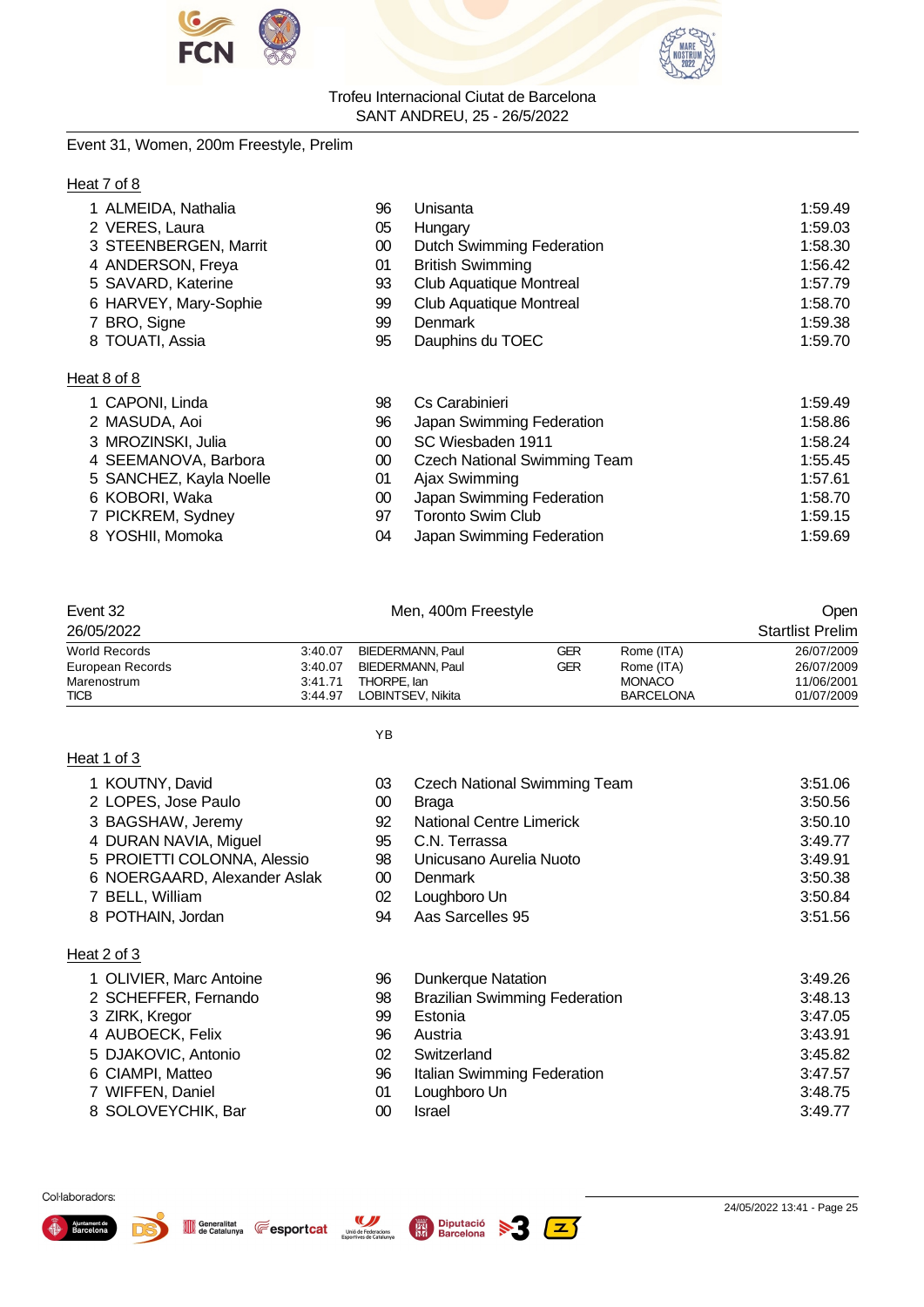



#### Event 32, Men, 400m Freestyle, Prelim

#### Heat 3 of 3

| Hungary                     | 3:48.92 |
|-----------------------------|---------|
| Dearne Valley Swimming Club | 3:47.69 |
| <b>British Swimming</b>     | 3:46.00 |
| Neckarsulmer Sport-Union    | 3:43.67 |
| Italian Swimming Federation | 3:44.47 |
| Dauphins du TOEC            | 3:47.37 |
| <b>British Swimming</b>     | 3:48.52 |
| South Africa                | 3:49.37 |
|                             |         |







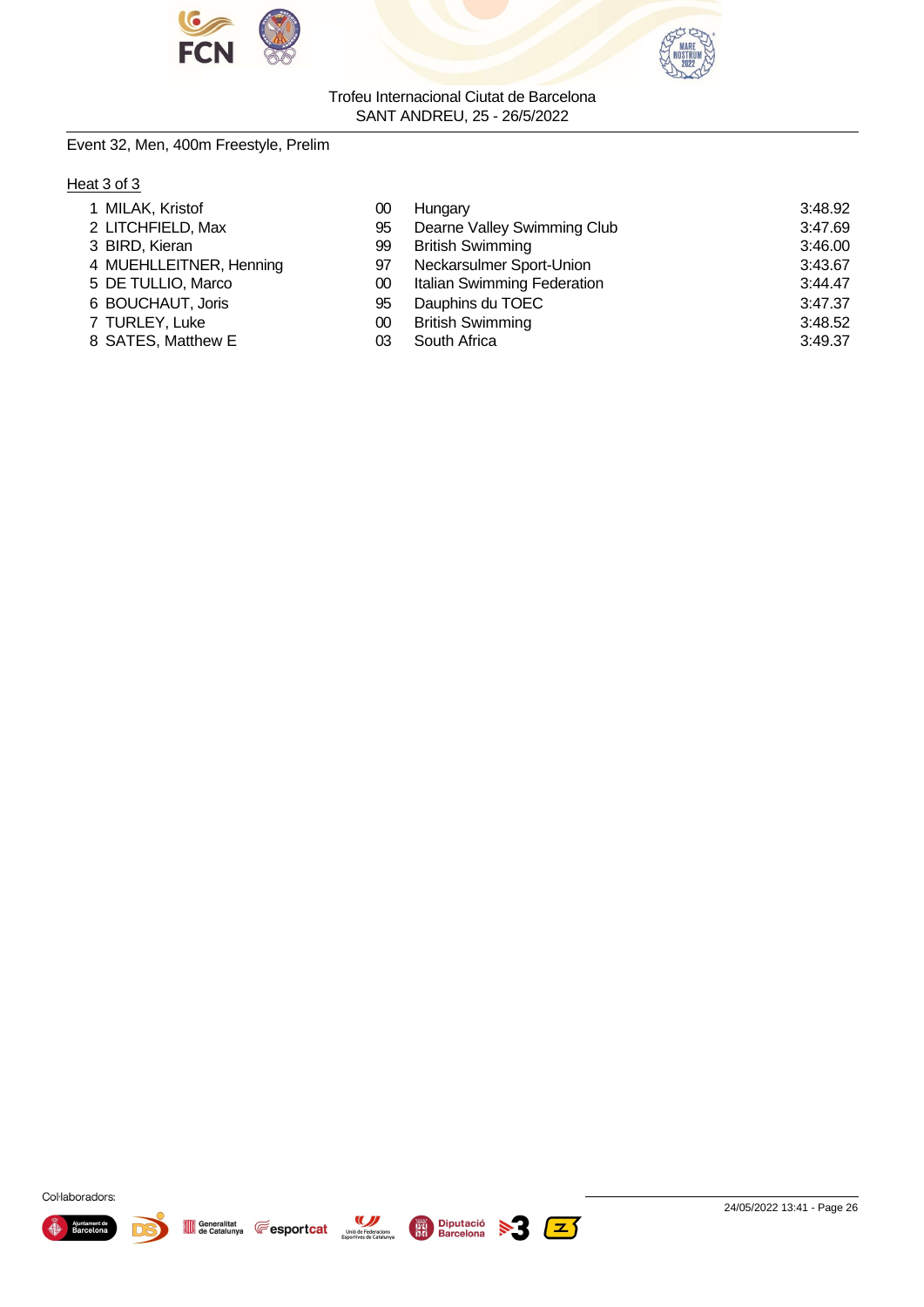



# **START LISTS THURSDAY**

**2 nd Part: No Qualification for Finals** 



Col·laboradors:





Generalitat<br>de Catalunya









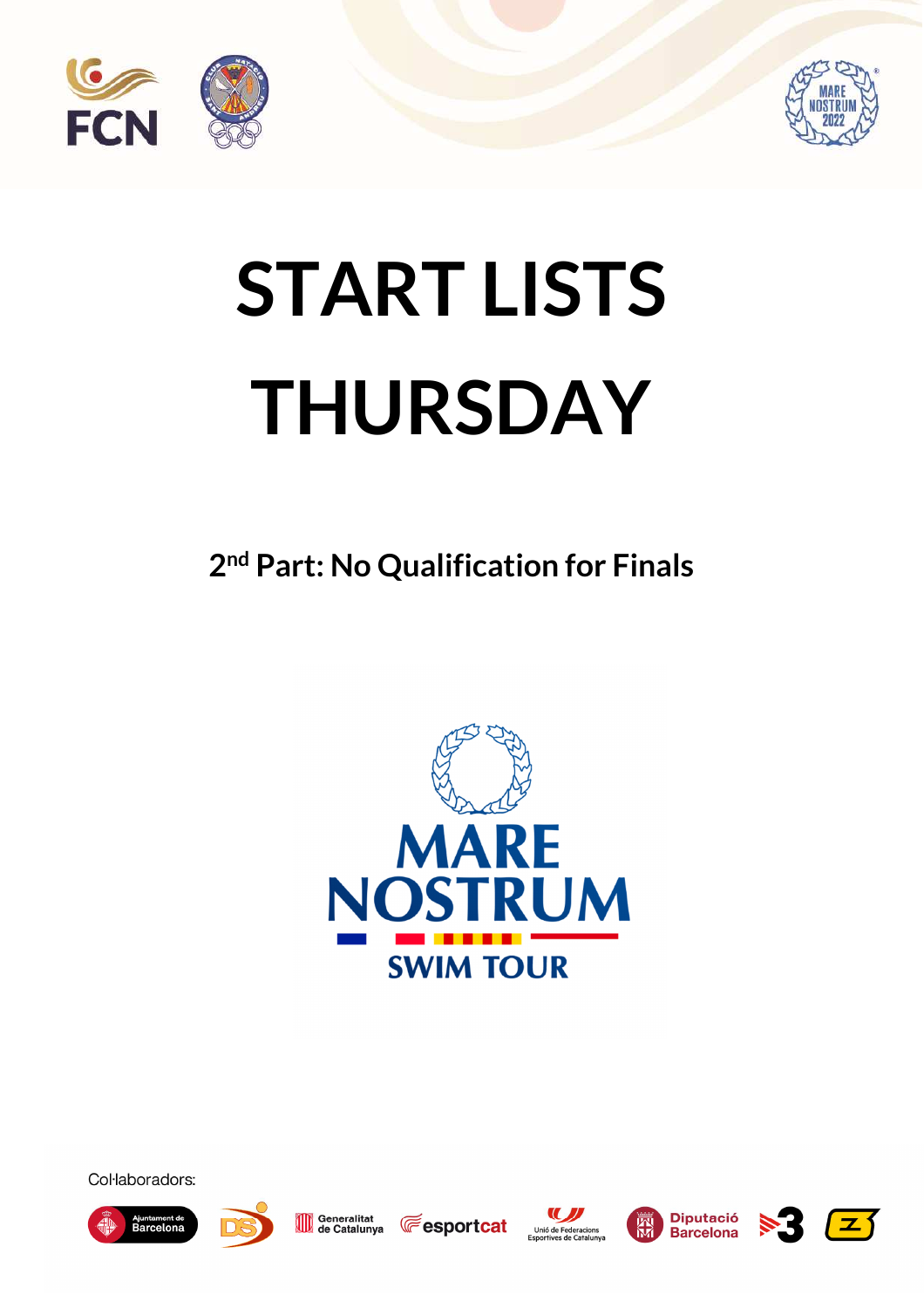



## 3 - Thursday, 26 de May de 2022 26/05/2022

6:30 Facilities Opening 06:30 - 08:15 Warm up 8:30 Starts Competition

|                                                                                                                  |                                                  |                                                              |                                                                          |                                                                                                                                                                                                                                                                                                              | Open<br>Startlist                                                    |
|------------------------------------------------------------------------------------------------------------------|--------------------------------------------------|--------------------------------------------------------------|--------------------------------------------------------------------------|--------------------------------------------------------------------------------------------------------------------------------------------------------------------------------------------------------------------------------------------------------------------------------------------------------------|----------------------------------------------------------------------|
| 22.27<br>22.27<br>22.53<br>23.16                                                                                 |                                                  |                                                              | <b>UKR</b><br><b>UKR</b><br><b>UKR</b>                                   | Rome (ITA)<br>Rome (ITA)<br><b>MONACO</b><br><b>BARCELONA</b>                                                                                                                                                                                                                                                | 01/07/2018<br>01/07/2018<br>17/06/2018<br>08/07/2016                 |
|                                                                                                                  | YB                                               |                                                              |                                                                          |                                                                                                                                                                                                                                                                                                              |                                                                      |
|                                                                                                                  |                                                  |                                                              |                                                                          |                                                                                                                                                                                                                                                                                                              |                                                                      |
| 3 ROMERO GUZMAN, Arnau                                                                                           | 02<br>01<br>06<br>$00\,$<br>99<br>98<br>01       | Portugal<br>C.N. Tarrega<br><b>Taeby Sim</b><br>C.N. Calella |                                                                          |                                                                                                                                                                                                                                                                                                              | 31.16<br>26.58<br>26.53<br>26.29<br>26.36<br>26.55<br>26.67          |
|                                                                                                                  |                                                  |                                                              |                                                                          |                                                                                                                                                                                                                                                                                                              |                                                                      |
| 3 VENDRELL GARCIA, Jose<br>5 ALCAZAR CAMPANARIO, Arnau<br>6 ESPANA VENTURA, Hugo<br>8 SANCHEZ LOPEZ, Juan Manuel | 01<br>01<br>03<br>99<br>03<br>05<br>$00\,$<br>03 | C.N. Lleida<br>C.N. Cornella                                 |                                                                          |                                                                                                                                                                                                                                                                                                              | 26.21<br>26.18<br>26.12<br>26.05<br>26.06<br>26.16<br>26.18<br>26.27 |
|                                                                                                                  |                                                  |                                                              |                                                                          |                                                                                                                                                                                                                                                                                                              |                                                                      |
| 1 MACMILLAN, Charlie Skoglund<br>2 ARROYO PEREZ, Antonio                                                         | 04<br>94<br>02<br>05<br>03<br>95<br>01<br>01     | <b>Team West</b><br><b>Czech Team</b><br>C.N. Calella        |                                                                          |                                                                                                                                                                                                                                                                                                              | 25.98<br>25.90<br>25.85<br>25.81<br>25.84<br>25.89<br>25.92<br>26.02 |
|                                                                                                                  |                                                  |                                                              | GOVOROV, Andriy<br>GOVOROV, Andriy<br>GOVOROV, Andriy<br>GOVOROV, Andriy | Men, 50m Butterfly<br>C.N. Barcelona<br>C.N. Viladecans<br>Helsingborg Simsaellskap<br>E.M. El Olivar<br>Swimming New Zealand<br>C.N. Sant Andreu<br>C.E. Mediterrani<br>C.N. Atl Barceloneta<br>C.N. Atl Barceloneta<br><b>Swimming New Zealand</b><br>Helsingborg Simsaellskap<br>Helsingborg Simsaellskap | Cercle des Nageurs de Marseille<br>Svoemmeklubben Triton Ballerup    |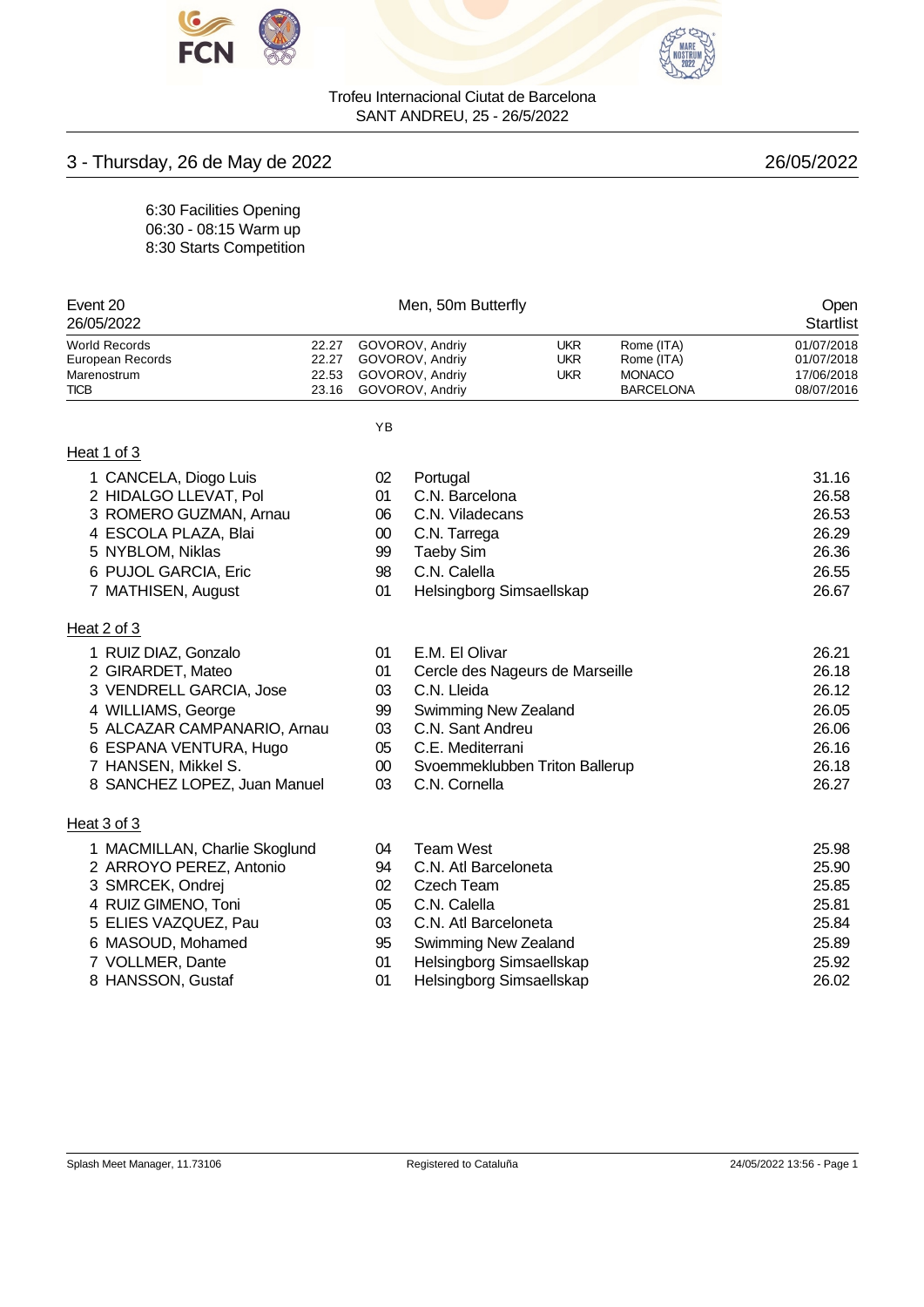



| Event 21<br>Women, 400m Medley |                 |            |                  |            |  |  |
|--------------------------------|-----------------|------------|------------------|------------|--|--|
|                                |                 |            |                  |            |  |  |
| 4.26.36                        | HOSSZU, Katinka | <b>HUN</b> | Rio (BRA)        | 06/08/2016 |  |  |
| 4:26.36                        | HOSSZU, Katinka | <b>HUN</b> | Rio (BRA)        | 06/08/2016 |  |  |
| 4:30.75                        | HOSSZU, Katinka |            | <b>BARCELONA</b> | 10/06/2012 |  |  |
| 4:30.75                        | HOSSZU, Katinka |            | <b>BARCELONA</b> | 08/07/2016 |  |  |
|                                |                 |            |                  |            |  |  |

| 2 GIRALT PIDEMONT, Claudia | 01 | C.N. Mataro           | 4:59.31 |
|----------------------------|----|-----------------------|---------|
| 3 ROVERSI, Paola           | 05 | Canottieri Baldesio   | 4:55.55 |
| 4 MOLINO, Ginevra          | 01 | Rari Nantes Torino    | 4:53.07 |
| 5 MONTEIRO, Ana Catarina   | 93 | Portugal              | 4:53.63 |
| 6 VERDONCK, Fleur          | 06 | Vlaamse Zwemfederatie | 4:57.80 |
| 7 VISAGIE, Emily J         | 98 | South Africa          | 4:59.37 |

| Event 22         |       | Men, 100m Freestyle | Open       |                  |            |
|------------------|-------|---------------------|------------|------------------|------------|
| 26/05/2022       |       |                     |            | <b>Startlist</b> |            |
| World Records    | 46.91 | CIELO, Cesar        | <b>BRA</b> | Rome (ITA)       | 30/07/2009 |
| European Records | 47.11 | KOLESNIKOV, Kliment | <b>RUS</b> | Tokyo (JPN)      | 28/07/2021 |
| Marenostrum      | 48.08 | ADRIAN, Nathan      |            | <b>BARCELONA</b> | 14/06/2014 |
| <b>TICB</b>      | 48.08 | ADRIAN, Nathan      |            | <b>BARCELONA</b> | 14/06/2014 |

YB

#### Heat 1 of 7

| 1 MAEKINEN, Kalle       | 02 | Team Finland                  | 1:03.33 |
|-------------------------|----|-------------------------------|---------|
| 2 BASTIEN, Thibault     | 01 | Ligue Bourgogne Franche-Comte | 54.56   |
| 3 SIRE FIGUERAS, Ferran | 01 | C.N. Terrassa                 | 52.95   |
| 4 VERDEJO EDO, Alex     | 02 | C.N. Sant Boi                 | 52.80   |
| 5 YEGRES COTTIN, Andres | 02 | C.N. Barcelona                | 52.92   |
| 6 MATARO LLOBET, Albert | 99 | C.N. Terrassa                 | 52.98   |
| 7 MAJCEN, Taj           | 07 | SD Delfin Ljubljana           | 56.75   |
|                         |    |                               |         |
|                         |    |                               |         |

#### Heat 2 of 7

1 RUIZ DE CANAS, Alvaro 2 FERRET COLOMER, Pol

4 LOMERO ARENAS, Bernat

7 FLORENCIO FERNANDEZ, Ian

3 MORAD, Khaled

5 JULIA TOUS, Ferran 6 CIROVIC, Filip

8 LAFLEUR, Maxime

| 02 | C.N. Olot                  | 52.56 |
|----|----------------------------|-------|
| 04 | C.N. Vilafranca            | 52.39 |
| 99 | Neckarsulmer Sport-Union   | 52.28 |
| 97 | C.N. Lleida                | 52.07 |
| ΩO | Federacio Catalana Natacio | 52.23 |
| 04 | <b>PK Ribnica</b>          | 52.34 |
| 05 | C.N. Esplugues             | 52.41 |
| 02 | Usher                      | 52.69 |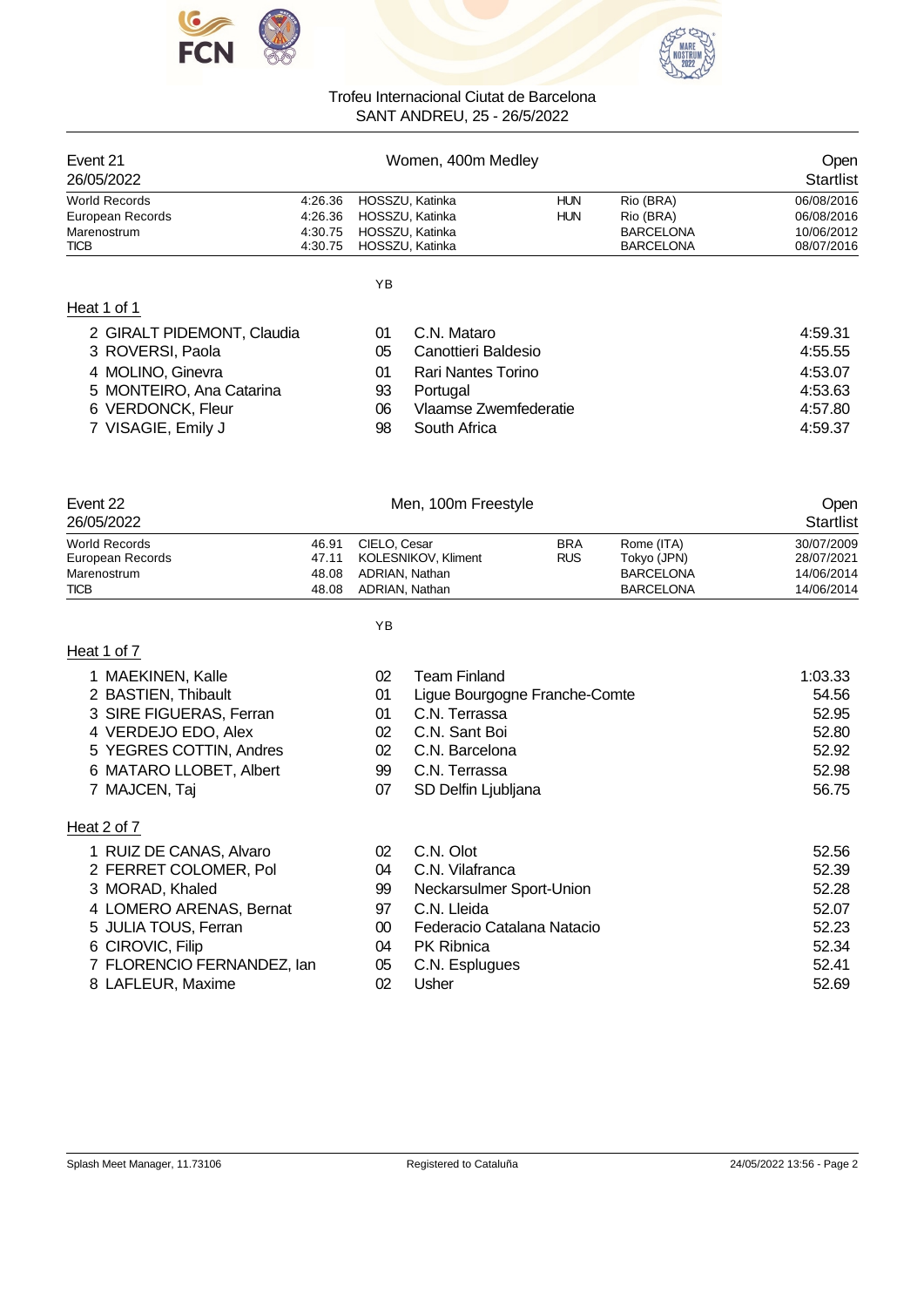



### Event 22, Men, 100m Freestyle

#### Heat 3 of 7

| 1 MIRET SALA, Roger             | 00     | C.N. Lleida                         | 52.01 |
|---------------------------------|--------|-------------------------------------|-------|
| 2 COLOMER JIMENEZ, Arnau        | 03     | C.N. Granollers                     | 51.87 |
| 3 PARRY, Joshua J               | 03     | South Africa                        | 51.77 |
| 4 MOELLER, Frederik             | 02     | Denmark                             | 51.75 |
| 5 KERTES, Daniel                | 99     | Helsingborg Simsaellskap            | 51.76 |
| 6 SAMON ROS, Arnau              | 01     | C.E.N. Cabrera De Mar               | 51.82 |
| 7 FRANTA, Tomas                 | 98     | <b>Czech National Swimming Team</b> | 52.00 |
| 8 LOMERO ARENAS, Tomas          | 01     | C.N. Lleida                         | 52.02 |
| Heat 4 of 7                     |        |                                     |       |
| 1 LITTLEJOHN, Ben J             | 02     | St Paul's Swimming Club             | 51.70 |
| 2 MACHUCA PEREZ-HIGUERAS, Aitor | 03     | Espana                              | 51.66 |
| 3 DELL, Zachary W               | 01     | Swimming New Zealand                | 51.51 |
| 4 FALK, Erik                    | 03     | Stockholmspolisens IF Simfoerening  | 51.47 |
| 5 STRUIJF, Kingue               | 94     | SC Wiesbaden 1911                   | 51.51 |
| 6 WEAVER, Liam                  | 03     | Cascade Swim Club                   | 51.52 |
| 7 JEDBRATT, Felix               | 03     | <b>Team West</b>                    | 51.69 |
| 8 FRANCHINI, Laurent            | 00     | <b>Carros Natation</b>              | 51.71 |
|                                 |        |                                     |       |
| Heat 5 of 7                     |        |                                     |       |
| 1 BOUCHER, Charles-Antoine      | 02     | Usher                               | 51.37 |
| 2 SUTTON, Diarmiud              | 02     | <b>National Centre Limerick</b>     | 51.33 |
| 3 BELANGER, Samuel              | 97     | Rouge et Or/Universite Laval        | 51.30 |
| 4 HASSLING, Emil                | $00\,$ | Landskrona                          | 51.15 |
| 5 SELIN, Artem                  | 02     | SC Wiesbaden 1911                   | 51.30 |
| 6 OEVERGAARD, Gard              | 96     | <b>Baerumsvommerne</b>              | 51.31 |
| 7 GALLINA, Giovanni             | 03     | Montebelluna Nuoto asd              | 51.36 |
| 8 HERNANDEZ TROYA, Gerard       | 03     | C.N. Sant Andreu                    | 51.39 |
| Heat 6 of 7                     |        |                                     |       |
| 1 PINNEKER, Daniel              | 99     | Neckarsulmer Sport-Union            | 51.10 |
| 2 ROWBOTHAM-KEATING, Reuben     | 05     | Co Manch Aq                         | 51.00 |
| 3 FACCIOLA', Andrea             | 99     | Tennis Club Palermo 3 scsd          | 50.98 |
| 4 POWELL, Robert                | 00     | Ireland                             | 50.81 |
| 5 ZUIN, Mattia                  | 96     | Nottoli Nuoto 74                    | 50.85 |
| 6 VETTORETTI, Giacomo           | 99     | Montebelluna Nuoto asd              | 50.99 |
| 7 KARTAVI, Martin               | 04     | <b>Israel</b>                       | 51.08 |
| 8 MOE, Simon                    | 01     | Baerumsvommerne                     | 51.12 |
| Heat 7 of 7                     |        |                                     |       |
|                                 |        |                                     |       |
| 1 HANSEN, Andreas               | 00     | Denmark                             | 50.78 |
| 2 DYRKORN, Christian Groth      | 01     | Baerumsvommerne                     | 50.72 |
| 3 REFSTIE, Elias Nordeng        | 02     | <b>Baerumsvommerne</b>              | 50.66 |
| 4 AYOUBI, Mehdi                 | 98     | Rouge et Or/Universite Laval        | 50.55 |
| 5 WILLIAMS, George              | 99     | Swimming New Zealand                | 50.58 |
| 6 HOLMQUIST, Marcus             | $00\,$ | Jonkopings Simsallskap              | 50.66 |
| 7 SERNAGIOTTO, Luca             | 00     | Montebelluna Nuoto asd              | 50.77 |
| 8 JIMMIE, Clayton               | 95     | South Africa                        | 50.79 |
|                                 |        |                                     |       |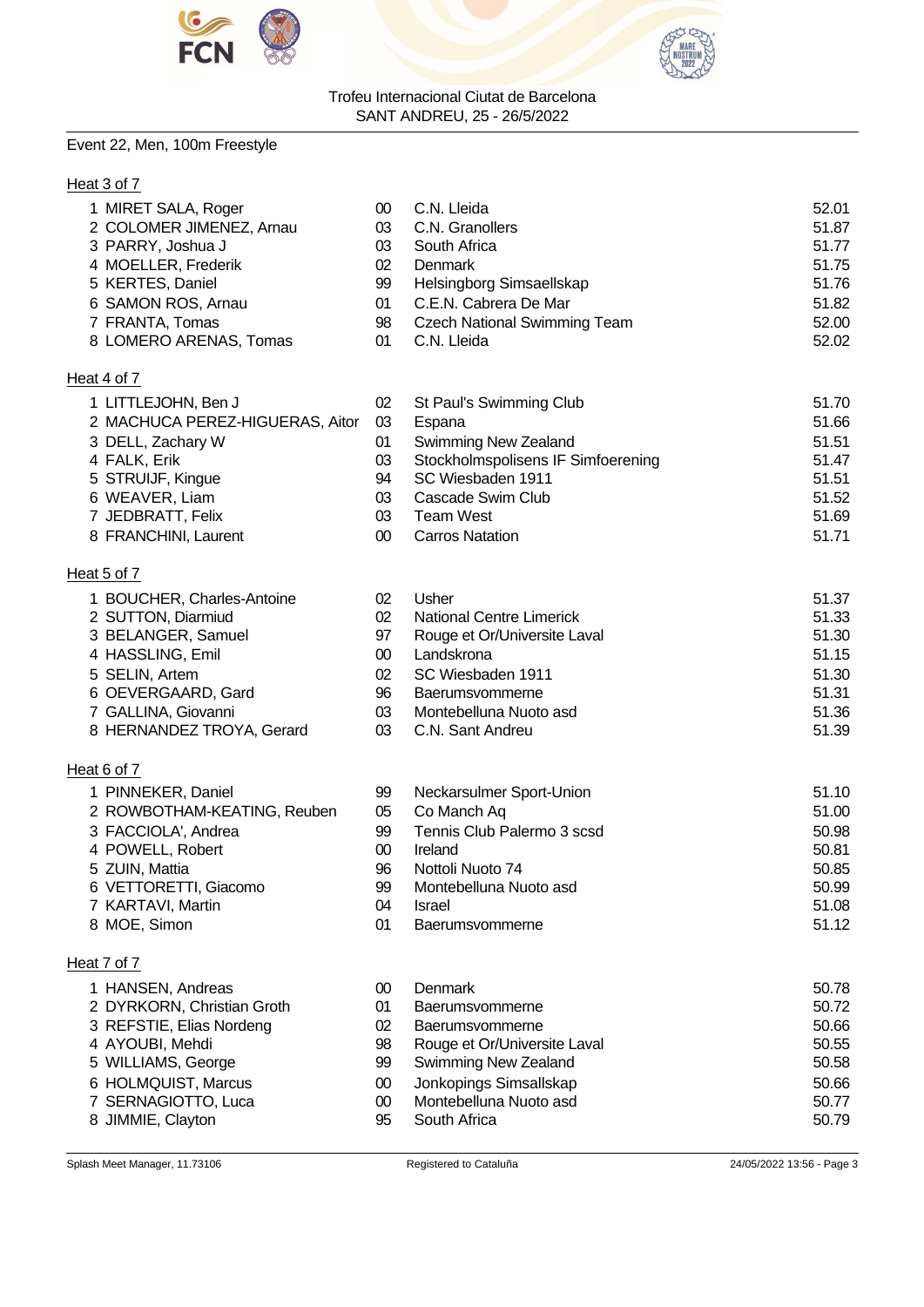



| Event 25<br>26/05/2022    |       | Women, 50m Freestyle |                            |            |                  | Open<br><b>Startlist</b> |
|---------------------------|-------|----------------------|----------------------------|------------|------------------|--------------------------|
| <b>World Records</b>      | 23.67 |                      | SJOESTROEM, Sarah          | <b>SWE</b> | Budapest (HUN)   | 29/07/2017               |
| European Records          | 23.67 |                      | SJOESTROEM, Sarah          | <b>SWE</b> | Budapest (HUN)   | 29/07/2017               |
| Marenostrum               | 23.85 |                      | SJOESTROEM, Sarah          |            | CANET            | 13/06/2013               |
| <b>TICB</b>               | 23.96 |                      | SJOESTROEM, Sarah          |            | <b>BARCELONA</b> | 09/07/2017               |
|                           |       | YB                   |                            |            |                  |                          |
| Heat 1 of 2               |       |                      |                            |            |                  |                          |
| 3 CASSIVI-VERMETTE, Maeva |       | 01                   | Usher                      |            |                  | 28.64                    |
| 4 LOWE, Rebecca           |       | 02                   | University College Dublin  |            |                  | 27.65                    |
| 5 BERNARDEZ BAGES, Oriana |       | 08                   | C.N. Calella               |            |                  | 27.80                    |
| Heat 2 of 2               |       |                      |                            |            |                  |                          |
| 1 GARMENDIA GASCA, Mar    |       | 06                   | C.N. Banyoles              |            |                  | 27.63                    |
| 2 MORILLO LOPEZ, Esther   |       | 01                   | C.E. Mediterrani           |            |                  | 27.38                    |
| 3 MARCHESE, Giada         |       | 02                   | Tennis Club Palermo 3 scsd |            |                  | 27.34                    |
| 4 CORTES VILANOVA, Judith |       | 02                   | C.N. Lleida                |            |                  | 27.27                    |
| 5 KHATSAREVYCH, Valeriya  |       | 06                   | Team West                  |            |                  | 27.31                    |
| 6 CHIVA GARCIA, Julia     |       | 05                   | C.E. Mediterrani           |            |                  | 27.37                    |

7 STENBERG, Matilda 01 Team West 27.50

| Event 31                      |         |    | Women, 200m Freestyle      |            |                  | Open             |
|-------------------------------|---------|----|----------------------------|------------|------------------|------------------|
| 26/05/2022                    |         |    |                            |            |                  | <b>Startlist</b> |
| <b>World Records</b>          | 1:52.98 |    | PELLEGRINI, Federica       | <b>ITA</b> | Rome (ITA)       | 29/07/2009       |
| European Records              | 1:52.98 |    | PELLEGRINI, Federica       | <b>ITA</b> | Rome (ITA)       | 29/07/2009       |
| Marenostrum                   | 1:54.66 |    | MUFFAT, Camille            |            | CANET            | 05/06/2008       |
| <b>TICB</b>                   | 1:55.22 |    | <b>HEEMSKERK, Femke</b>    |            | <b>BARCELONA</b> | 07/07/2015       |
|                               |         | ΥB |                            |            |                  |                  |
| Heat 1 of 3                   |         |    |                            |            |                  |                  |
| 3 GALISTEO ZAPATERO, Andrea   |         | 01 | C.E. Mediterrani           |            |                  | 2:08.26          |
| 4 SPADONI, Marina K           |         | 93 | <b>Club Seminole</b>       |            |                  | 2:07.53          |
| 5 VISAGIE, Emily J            |         | 98 | South Africa               |            |                  | 2:07.98          |
| Heat 2 of 3                   |         |    |                            |            |                  |                  |
| 2 FISCHER, Bente              |         | 97 | Neckarsulmer Sport-Union   |            |                  | 2:06.13          |
| 3 BARZELAY, Aviv              |         | 02 | Israel                     |            |                  | 2:05.79          |
| MARKOVIC, Jana<br>4           |         | 04 | <b>Dubocica</b>            |            |                  | 2:05.61          |
| 5 NYSTRAND, Lisa              |         | 06 | <b>SK Neptun</b>           |            |                  | 2:05.78          |
| PRADELL CARRASCO, Mireia<br>6 |         | 95 | Federacio Catalana Natacio |            |                  | 2:06.08          |
| 7 DRAKOPOULOS, Milla A        |         | 06 | South Africa               |            |                  | 2:07.02          |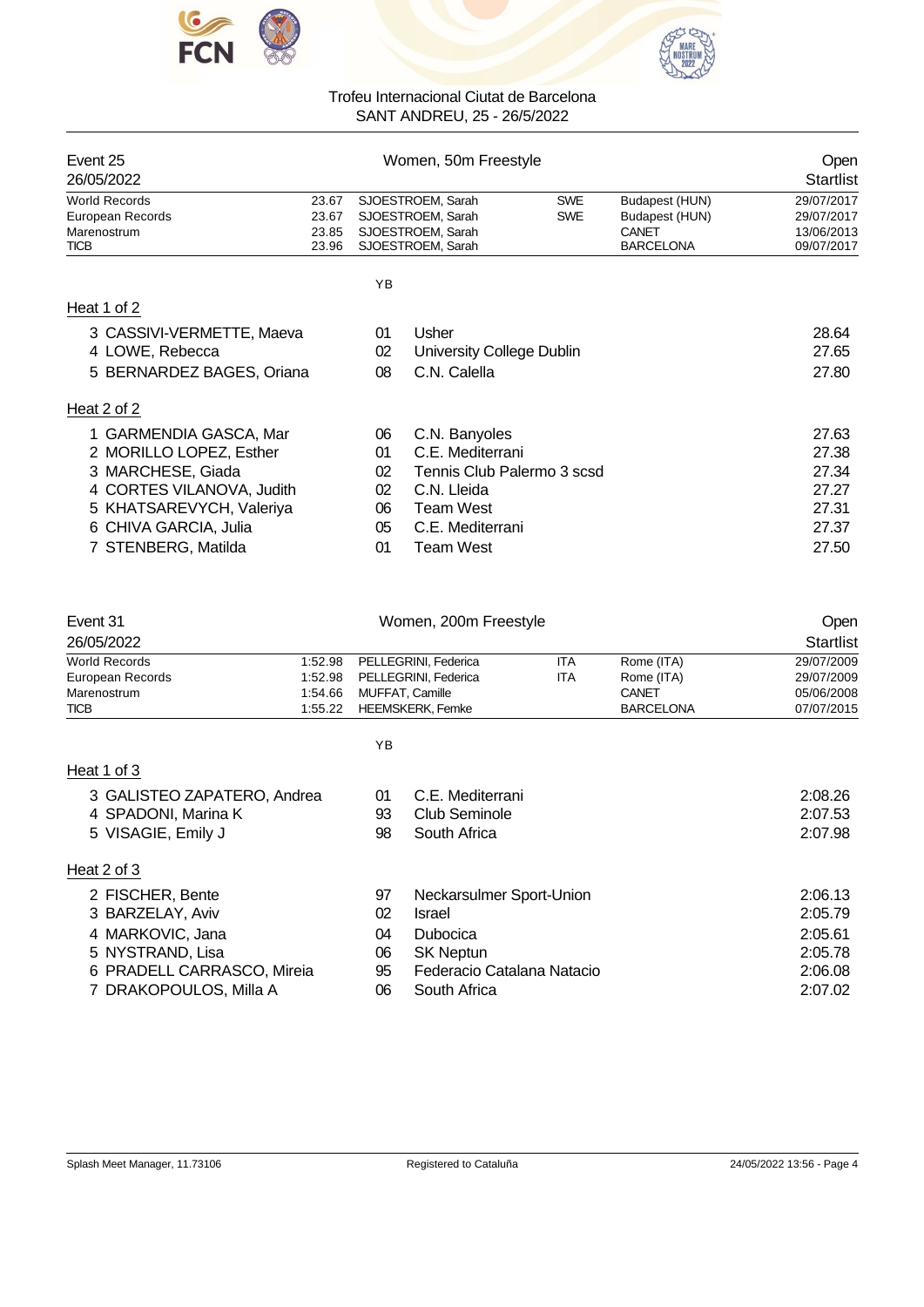



#### Event 31, Women, 200m Freestyle

#### Heat 3 of 3

| 1 KALJEVIC, Anja           | 05 | 11. April                           | 2:05.18 |
|----------------------------|----|-------------------------------------|---------|
| 2 FERNANDEZ GONZALEZ, Aina | 06 | C.N. Banyoles                       | 2:04.84 |
| 3 HAELL, Thilda            | 05 | Team West                           | 2:04.68 |
| 4 MORILLO LOPEZ, Esther    | 01 | C.E. Mediterrani                    | 2:04.33 |
| 5 STJERNHOLM, Liva         | 04 | Svoemmeklubben Triton Ballerup      | 2:04.64 |
| 6 ORBAN, Kristina          | 04 | Malmo Kappsimningsklubb             | 2:04.80 |
| 7 VAZQUEZ RUIZ, Alba       | 02 | Federacion Andaluza Natacion        | 2:05.13 |
| 8 HORSKA, Kristyna         | 97 | <b>Czech National Swimming Team</b> | 2:05.59 |

| Event 32<br>26/05/2022 |         |                   | Open<br>Startlist |                  |            |
|------------------------|---------|-------------------|-------------------|------------------|------------|
| World Records          | 3:40.07 | BIEDERMANN, Paul  | GER               | Rome (ITA)       | 26/07/2009 |
| European Records       | 3:40.07 | BIEDERMANN, Paul  | GER               | Rome (ITA)       | 26/07/2009 |
| Marenostrum            | 3:41.71 | THORPE, lan       |                   | <b>MONACO</b>    | 11/06/2001 |
| <b>TICB</b>            | 3:44.97 | LOBINTSEV, Nikita |                   | <b>BARCELONA</b> | 01/07/2009 |

YB

# Heat 1 of 5

Heat 2 of 5

Heat 3 of 5

1 MAHMOUD, Ahmed 2 COMA PLANELLA, Roger

5 CHOCHOLATY, Tomas 6 ESCRITS MANOSA, Lluis

7 SMRCEK, Ondrej<br>8 LITTLEJOHN, Ben J

3 POWELL, Robert 4 HELDE, Kaspar

| 2 BELIG, Xavier           | 97  | C.N. Barcelona         | 4:06.36 |
|---------------------------|-----|------------------------|---------|
| 3 LIETZEN, Jesper         | 02  | <b>Team Finland</b>    | 4:04.57 |
| 4 DE MENEGHI, Filippo     | 02  | Montebelluna Nuoto asd | 4:02.80 |
| 5 YEGRES COTTIN, Andres   |     | 02 C.N. Barcelona      | 4:03.04 |
| 6 VENDRELL GARCIA, Jose   | 03. | C.N. Lleida            | 4:05.12 |
| 7 IGA CESAR, Jorge Andres | 97  | Mexico                 | 4:10.93 |

| 96 | Neckarsulmer Sport-Union | 4:01.73 |
|----|--------------------------|---------|
| 00 | C.N. Santa Olaya         | 3:59.78 |
| 00 | Ireland                  | 3:59.02 |
| 02 | Neckarsulmer Sport-Union | 3:57.75 |
| 04 | Czech Team               | 3:58.00 |
| 01 | C.N. Sant Andreu         | 3:59.49 |
| 02 | Czech Team               | 4:00.37 |
| 02 | St Paul's Swimming Club  | 4:02.39 |

| u. v v v                   |    |                                           |         |
|----------------------------|----|-------------------------------------------|---------|
| 1 LARGERON, Pierre         | 05 | Centre National d'entrainement Font-Romeu | 3:56.09 |
| 2 LINDHOLM, Oskar          | 01 | <b>Denmark</b>                            | 3:55.89 |
| 3 BEAUGRAND, Paul          | 00 | Cn Antibes                                | 3:54.74 |
| 4 HANSEN, Andreas          | 00 | Denmark                                   | 3:54.33 |
| 5 BRZOSKOWSKI, Maarten     | 95 | SC Wiesbaden 1911                         | 3:54.58 |
| 6 GIL CORBACHO, Marcos     | 00 | C.N. Sabadell                             | 3:55.55 |
| 7 MC MILLAN, Jack          | 00 | Ireland                                   | 3:55.95 |
| 8 FLORENCIO FERNANDEZ, lan | 05 | C.N. Esplugues                            | 3:56.40 |
|                            |    |                                           |         |